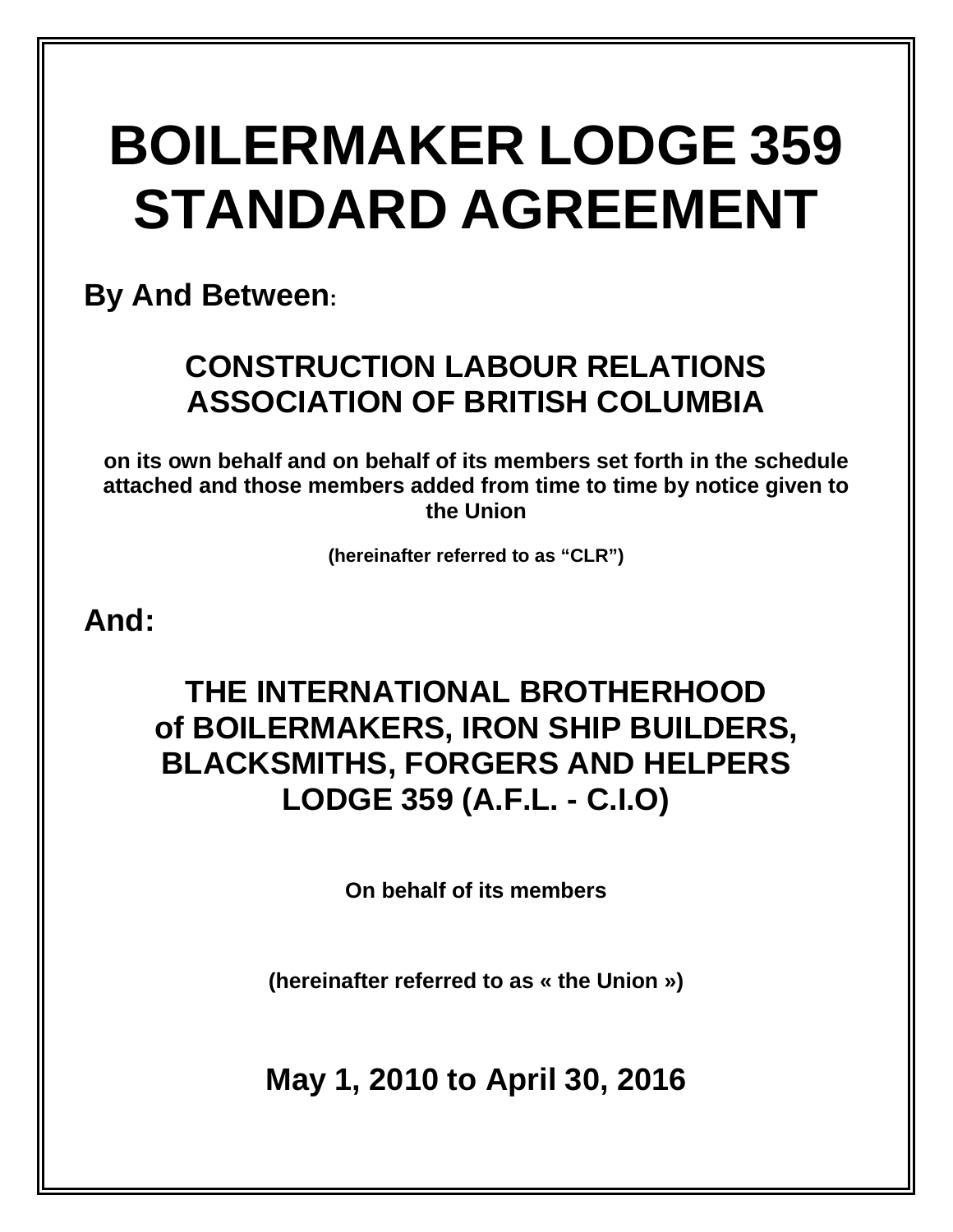# **Index**

| <b>Article</b> |  |  |
|----------------|--|--|
| Article 1      |  |  |
| Article 2      |  |  |
| Article 3      |  |  |
| Article 4      |  |  |
| Article 5      |  |  |
| Article 6      |  |  |
| Article 7      |  |  |
| Article 8      |  |  |
| Article 9      |  |  |
| Article 10     |  |  |
| Article 11     |  |  |
| Article 12     |  |  |
| Article 13     |  |  |
| Article 14     |  |  |
| Article 15     |  |  |
| Article 16     |  |  |
| Article 17     |  |  |
| Article 18     |  |  |
| Article 19     |  |  |
| Article 20     |  |  |
| Article 21     |  |  |
| Article 22     |  |  |
| Article 23     |  |  |
| Article 24     |  |  |
| Article 25     |  |  |
| Article 26     |  |  |
| Article 27     |  |  |
| Article 28     |  |  |
| Appendix A     |  |  |
| Appendix B     |  |  |
| Appendix C     |  |  |
| Appendix D     |  |  |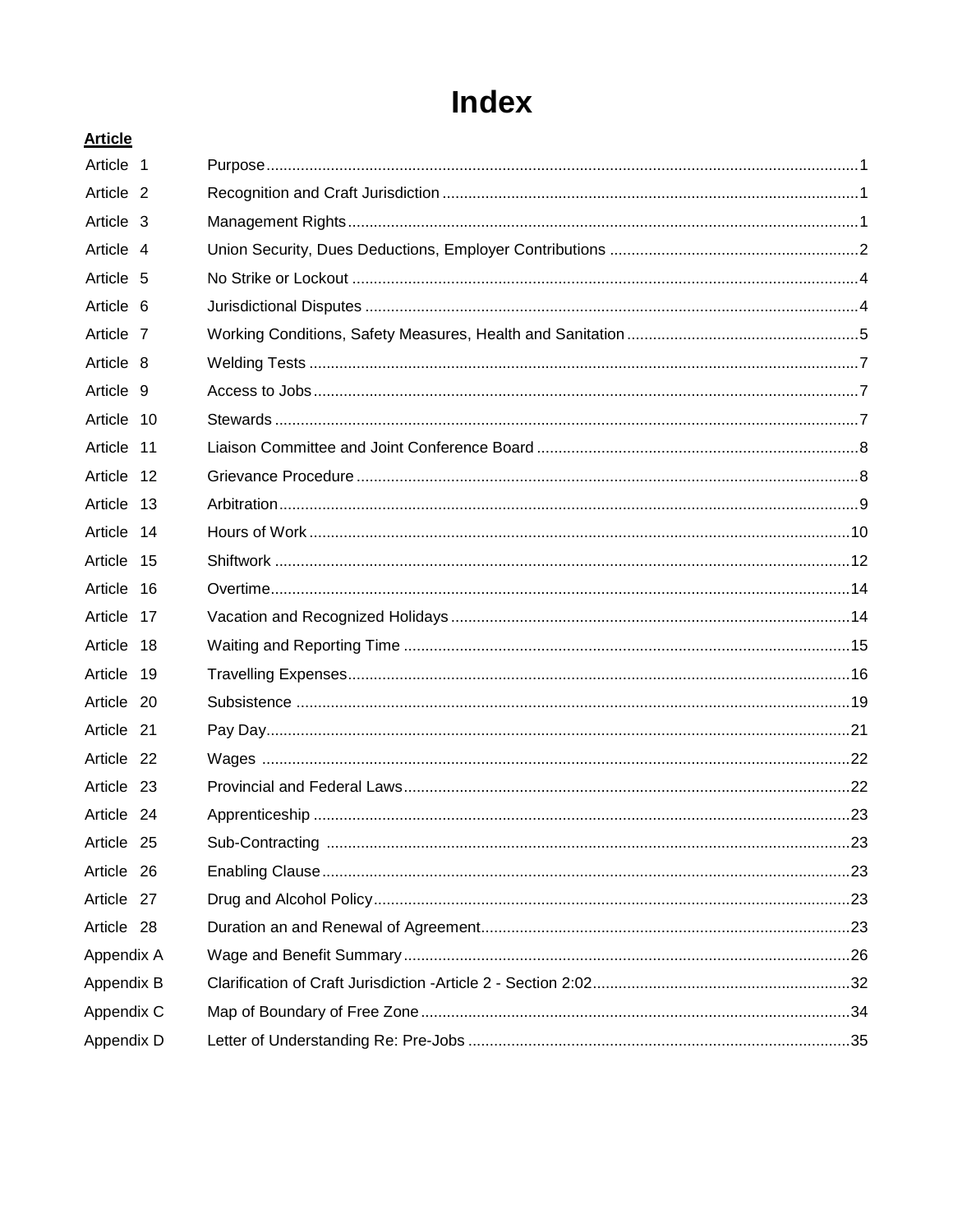#### **ARTICLE 1.00 - PURPOSE**

**1.01** The purpose of this Agreement is to govern wages and working conditions so as to promote orderly harmonious relations between the Employer and his Employees and the Union agrees to cooperate with and assist the Employer in every legitimate way to conduct a successful business, bearing in mind that both parties must give service to the public.

#### **ARTICLE 2.00 - RECOGNITION AND CRAFT JURISDICTION**

- **2.01** The Employer recognizes the Union as the sole collective bargaining agency for General Foremen, Foremen, Journeymen, Apprentices and Pre Apprentices employed on field construction work within the jurisdiction of the Union.
- **2.02** The Employer recognizes the jurisdictional claims of the Union as provided in the Charter Grant issued by the American Federation of Labour to the International Brotherhood of Boilermakers, Iron Ship Builders, Blacksmiths, Forgers and Helpers, it being understood that the claims are subject to trade agreements and final decisions of the A.F.L.-C.I.O. as well as the decisions rendered by the Impartial Jurisdictional Disputes Board.

For the purpose of clarification, the jurisdictional claims of the Union are contained in the Clarification attached hereto.

- **2.03** The Union confirms that the terms and conditions of this Collective Agreement and those matters set out in the Memorandum of Agreement will supersede any terms and conditions set out in Local Lodge 359 By Laws and Referral Rules, and render those Articles of the By Laws and Referral Rules null and void.
- **2.04** "Employees" as used herein means Employees of the Employer engaged in such work in British Columbia and the Yukon Territory.
- **2.05** This Agreement does not apply to work which is performed by the Employer in the Employer's plant or shop.
- **2.06** This Agreement shall not apply to timekeepers, engineers, field office and clerical workers, or to Employees above the rank of General Foreman.
- **2.07** The Union agrees to co-operate with the Employer, in order that the work be conducted in a most expedient manner. It is recognized by the Parties to this Agreement that the work covered, at times, may require the use of qualified Owner's employees.

#### **2.08 Tool Crib Attendant**

When a tool crib is established by an Employer on a job on which his work is predominantly Boilermaker jurisdiction, and an attendant is required, he shall be a member of the Union. The necessity of a tool crib and/or an attendant will be determined by the Employer.

#### **ARTICLE 3.00 - MANAGEMENT RIGHTS**

- **3.01** It is the Employer's right to operate and manage its business in all respects in accordance with its responsibilities and commitments. The location of jobs, the choice of equipment, the schedule of installation, the methods and means of installation, are solely and exclusively the responsibility of the Employer.
- **3.02** The Employer has the right to make and alter, from time to time, rules and regulations to be observed by the Employees, provided that they are not inconsistent with this Agreement.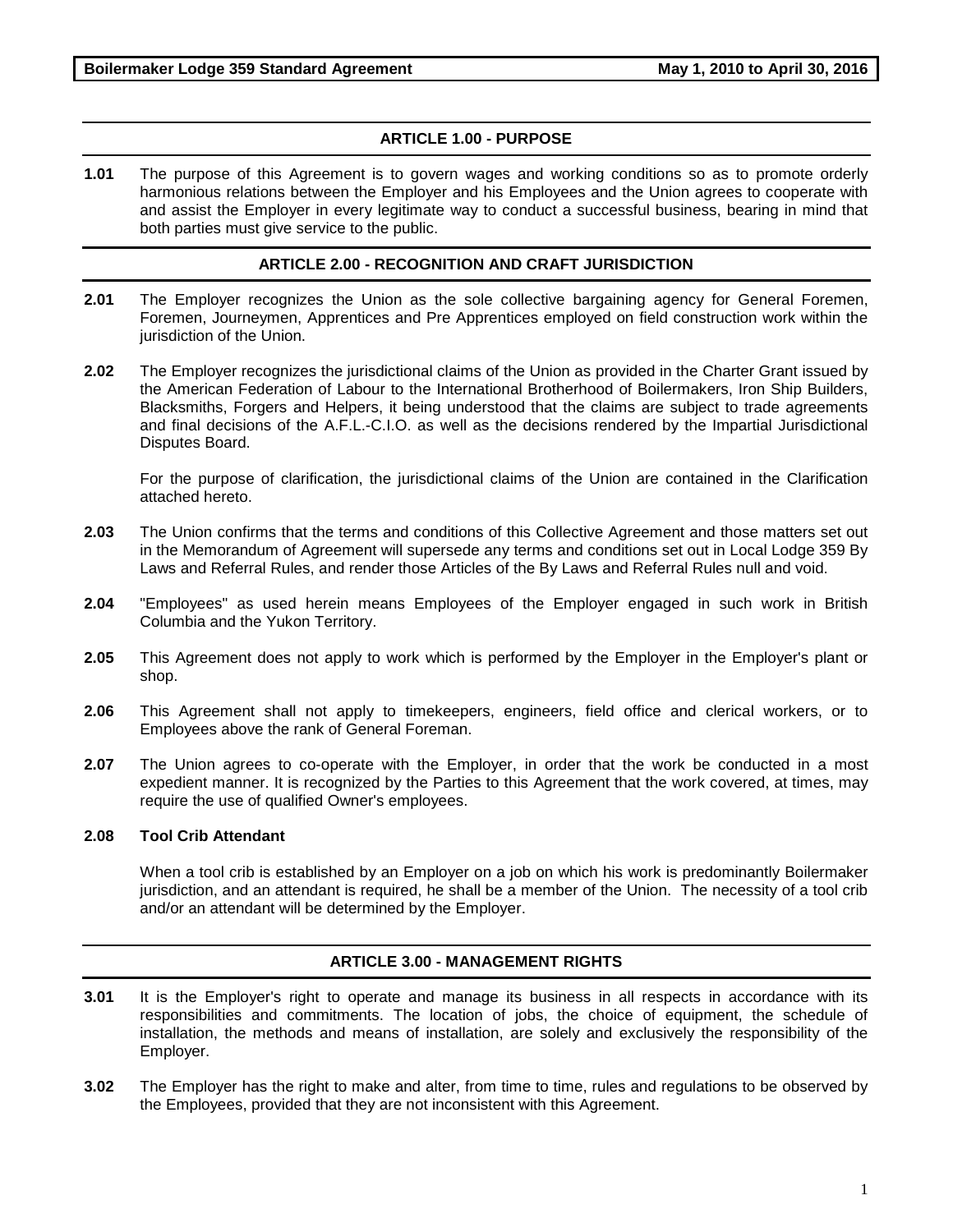**3.03** It is the exclusive function of the Employer to hire, promote, demote, transfer, suspend, layoff, discipline or discharge for just cause, Employees in the bargaining unit, subject to the provisions of this Agreement.

In case of hiring members of the Union, the Employer shall retain the right to name request all Foremen and General Foremen and, in addition, name request fifty percent (50%) of the crew as follows: Employer the first (odd) number; Union the first even and second odd number; then Employer even number, Union odd number, and thereafter on a 50/50 basis.

- **3.04** When two (2) or more Employees are employed, one (1) or more of the said Employees shall be chosen by the Employer to act as Foreman, and the Employee acting as Foreman shall receive Foreman's wages.
- **3.05** When only one (1) Employee is employed and when the Employer places him in responsible charge of the work being done, he shall receive Foreman's wages, provided that nothing in this Article shall interfere with the usual right to employ a single Employee for the journeyman's work on journeyman's' wages.
- **3.06** All Foremen shall be members in good standing of the Union. THE FOREMAN shall be the only representative of the Employer who may issue instructions to the Employees. The parties agree that the Employer has the right to determine, in the best interests of the owner/client, when non-working Foremen are required on a project.

When six (6) or more welders are employed, one (1) welder with the qualifications may be a "working welding foreman".

**3.07** A Boilermaker General Foreman, who shall be a member in good standing of the Union, may be utilized by an Employer whenever he has established this level of supervision of his work on a project or when this level is appropriate to the size and nature of the job as determined by the Employer.

The selection of a Boilermaker General Foreman and the determination and acceptance of his qualifications shall be the sole prerogative of the Employer.

#### **ARTICLE 4.00 - UNION SECURITY, DUES DEDUCTIONS, EMPLOYER CONTRIBUTIONS**

- **4.01** The Employer agrees to employ as Employees, members of the Union in performance of all work within the scope of this Agreement and to continue in his employ, only Employees who are members in good standing with the Union. Except as otherwise provided, all such Employees shall be hired through the Union office, prior to the start of the job.
- **4.02** The Union agrees to furnish competent available workmen to the Employer on request, provided, however, that the Employer shall have the right to determine the competency and qualifications of its Employees and to discharge any Employee for any just and sufficient cause. The Employer shall not discriminate against any Employee by reason of his membership in the Union or his participation in its lawful activities. There shall be mutual co-operation between crew members, such that fitter/riggers and welders assist each other when possible, but neither classification shall solely perform the traditional duties of the other classification.
- **4.03** After the Employer has requested the Union office to furnish workmen to perform work within the scope of this Agreement and the required number of workmen are not furnished within two (2) working days after the date for which the workmen are requested, the Employer shall have the right to procure and retain, until layoff, but not transfer without the consent of the Union, the required number of workmen from other available sources, provided, however, that such workmen procured from other available sources shall be required by the Employer to join the Union not later than fifteen (15) days after hiring.
- **4.04** Should it be necessary to reduce the working forces on the job, the Employer shall layoff or terminate his Employees in the following sequence:
	- **(a)** Permits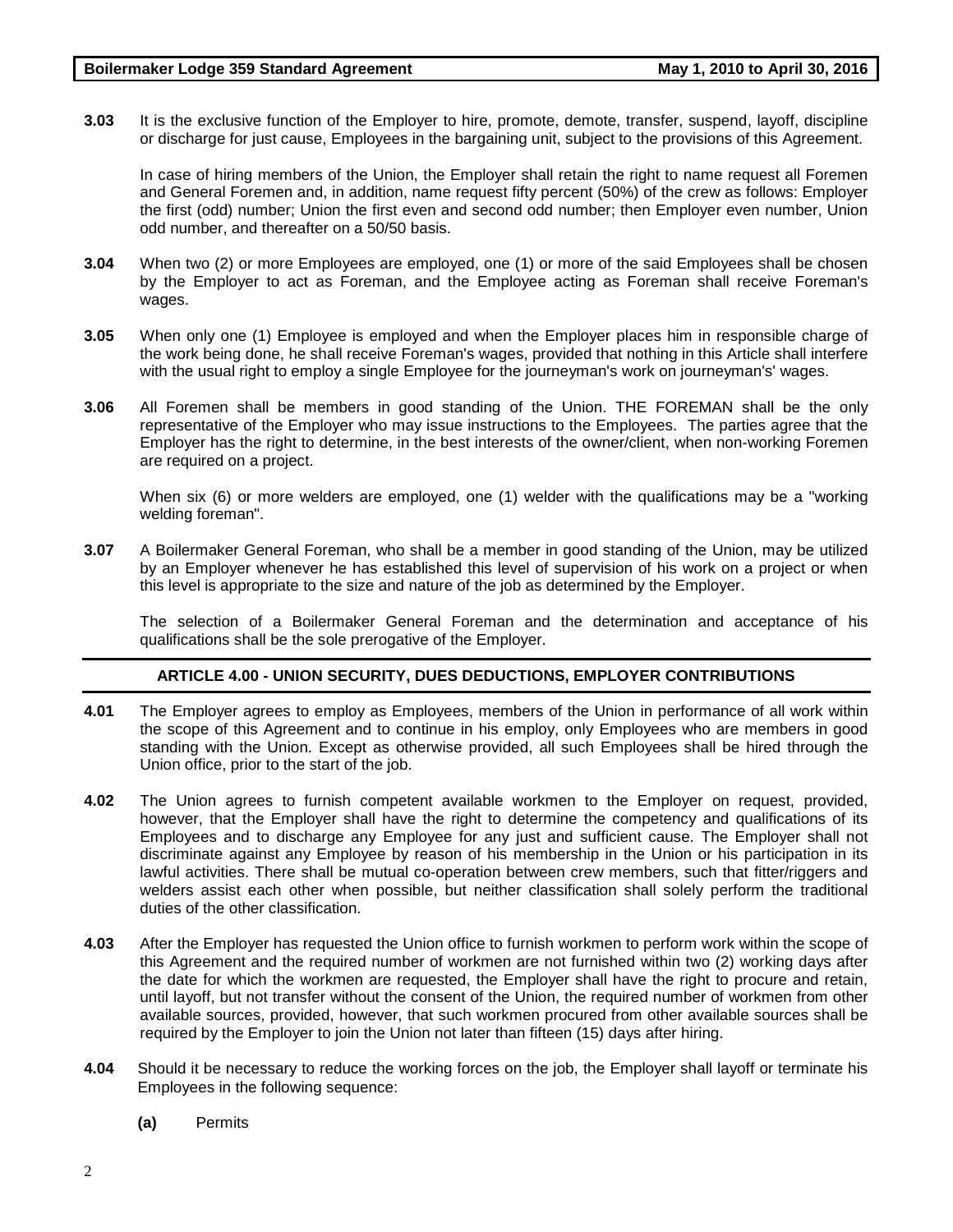- **(b)** Retired Members
- **(c)** Travel Cards
- **(d)** Probationary Journeymen and Shop Local Lodge Members
- **(e)** Construction Local Lodge Members

Except that consideration must also be given to retain sufficient Employees on each job classification to suit the nature of the work remaining. The Employer may not exceed the name hire ratio when reducing the crew size.

**4.05** Upon receipt of authorization contained on the official Union Dispatch Form signed by the Employee the Employer shall each month deduct from all employees coming within the scope of this Agreement monthly union dues in the amount prescribed by the Union.

#### **4.06 Union Field Dues**

In addition to Article 4:05 and upon receipt of authorization, the Employer shall each month deduct four and one-quarter percent (4.25%) (or such amount as may be designated by the Union) Field Dues of gross hourly wages (including waiting, reporting and standby time) of all Employees, coming within the scope of this Agreement.

#### **4.07 Employer Contributions**

The Employer shall contribute each month, to the following Funds, for each Employee coming within the scope of this Agreement, an amount in cents per hour as set out in Appendix "A", for all hours earned (including waiting, reporting and standby time) by the Employee:

- Boilermaker Lodge 359 Health & Welfare Fund
- Boilermaker Lodge 359 Pension Trust Fund
- Boilermaker Lodge 359 Apprenticeship and Trade Advancement Fund
- Boilermaker Promotion Fund
- Contract Administration Fund (CLR)
- Jurisdictional Assignment Plan
- Construction Industry Rehabilitation Fund
- Bargaining Council Fund (BCBCBTU)

#### **4.08 Payment of Dues Check-Off and Employer Contributions**

Payments must be remitted by the 15th day of the month following the month the deductions and contributions were made together with a list of the names and Social Insurance Numbers of the employees on whose behalf the deductions and contributions are being made, also opposite each name on the list, the figures upon which the deductions and contributions were made shall be shown.

Monthly Union Dues and Field Dues deductions, Apprenticeship and Trade Advancement Fund, Promotion Fund, Contract Administration Fund, Jurisdictional Assignment Plan Fund, Rehabilitation Fund and Bargaining Council Fund (BCBCBTU) contributions shall be remitted directly to the Secretary - Treasurer of the Union, payable to:

BOILERMAKERS LODGE 359 and forwarded to: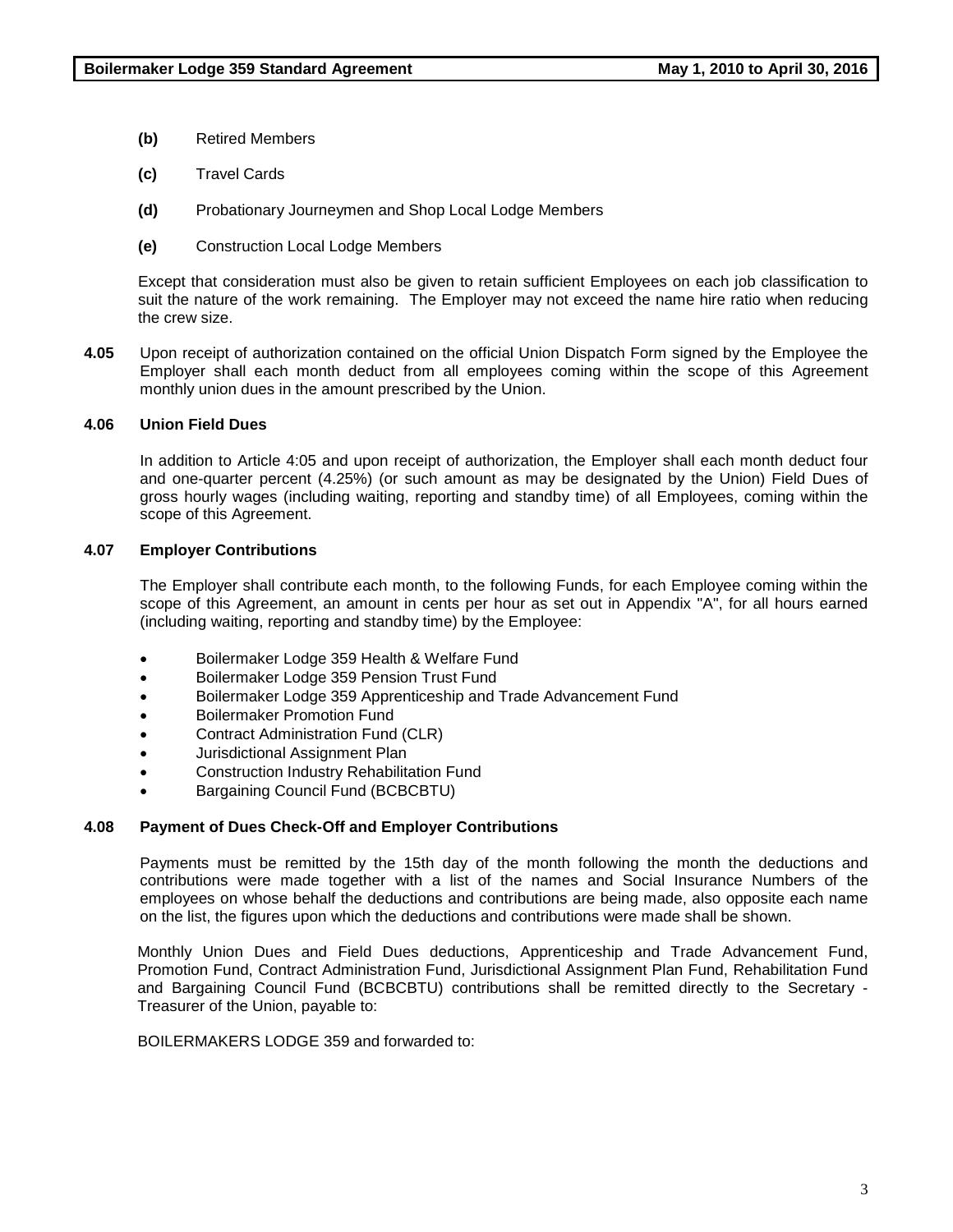The Secretary - Treasurer International Brotherhood of Boilermakers Lodge 359  $5510 - 268$ <sup>th</sup> Street Langley BC V4W 3X4

The Union will hold the Employer harmless from all liabilities and claims by the employees, Union or its agents other than prompt collection and transmittal of authorized deductions and Employer contributions.

Monthly Employer Contributions to the Boilermaker Health and Welfare Fund, and Pension Fund shall be remitted directly and be payable to:

Boilermakers Lodge 359 Benefit Plans c/o Bilsland Griffith Benefit Administrators 501 – 4445 Lougheed Hwy Burnaby BC V5C 0E4

Delinquent payments, notification, penalties and inspection: The Union and/or Fund Administrators shall advise the Employer in writing of any delinquency. Should the Employer fail to respond within forty-eight (48) hours of receipt of the notification (exclusive of Saturdays, Sundays and Holidays), by either: payment of the delinquency or written reasons for the delinquency which the Union and/or Fund Administrators shall decide as being acceptable or not, there then shall be a ten percent (10%) penalty of the amount of the late payment due.

#### **4.09 Funds: General**

- **(a)** The Apprenticeship and Trade Advancement Fund, Industry Rehabilitation Fund, and Jurisdictional Assignment Plan Fund shall each be controlled by a Board of Trustees consisting of an equal number of Employer Representatives and Union Representatives, who will administer the respective Fund.
- **(b)** The Health and Welfare Fund, and the Pension Fund shall be controlled by a Board of Trustees consisting of Union members. A full time Administrator shall be engaged by the Board of Trustees. The cost of administration of the Funds shall be borne by the respective fund.

#### **ARTICLE 5.00 - NO STRIKE OR LOCKOUT**

- **5.01** The Union agrees that there will be no strike or other collective action which will stop or interfere with production, and that if any such collective action should be taken, it will instruct those of its members who participate in such collective action to carry out the provisions of this Agreement and return to work and perform their work in a manner acceptable to the Employer.
- **5.02** The Employer agrees that it will not cause or direct any lockout of employees.

#### **ARTICLE 6.00 - JURISDICTIONAL DISPUTES**

**6.01** Whenever the Employer has acquired a contract(s), subcontract(s), material and/or equipment assignment which involves work within the jurisdiction of the Union (Article 2:02 of this Agreement) the Employer shall notify the Union and a pre-job conference shall be arranged in the City of Vancouver, B.C. to discuss the work to be performed.

The parties to this Agreement may by mutual agreement decide the practicality of a pre-job conference based on the scope of work to be performed.

Should a dispute arise between the Boilermakers' Union, and any other union which cannot be resolved by the provisions of Article 2:00 (Recognition and Craft Jurisdiction) the Employer shall nevertheless assign the work in accordance with the following procedure: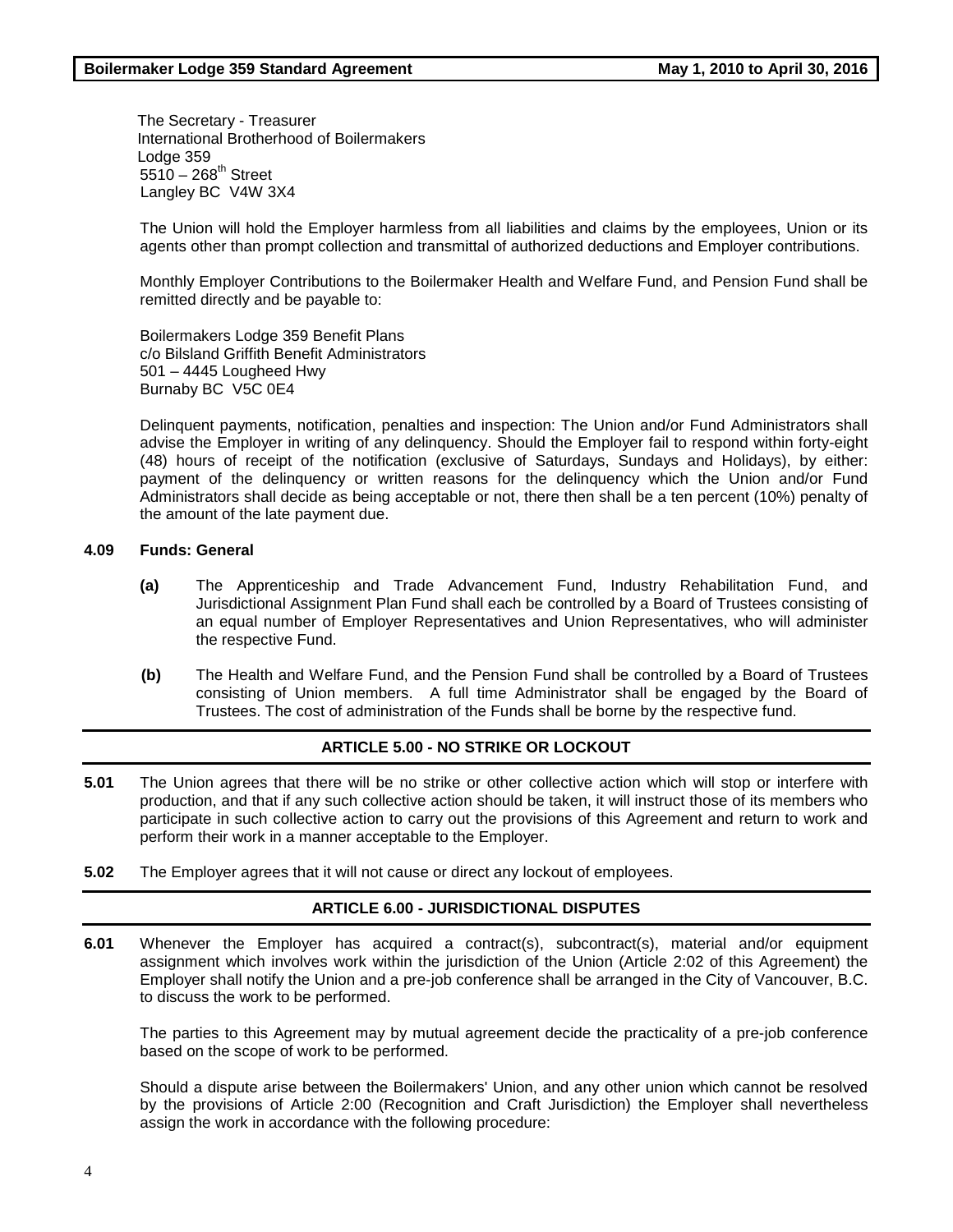- **STEP 1:** It shall be the responsibility of the Employer to observe any agreement in force between the Boilermakers' Union, and any other Union, assigning jurisdiction; or
- **STEP 2:** If the nature of the work is such that it is not described in Article 2:02 (Recognition and Craft Jurisdiction) or in any agreement between the Boilermakers' Union, and any other Union, then the prevailing area practice shall determine the work assignment; or
- **STEP 3:** When Steps 1 and 2 are not applicable, the Employer shall assign the work based on a reasonable interpretation of the contesting trades' jurisdiction.
- **STEP 4:** The parties of this Agreement agree to be bound by the Procedural Rules of the Impartial Jurisdictional Disputes Board as entered into by the Building Trades Department of the A.F.L. - C.I.O. and the Jurisdictional Assignment Plan of British Columbia.

Where the Employer makes an assignment of work to another constituent union or local union of the BCBCBTU, which is challenged under the B.C. Jurisdictional Work Assignment Plan (JA Plan), the union will not make any claim or bring any independent action for back pay or any other damages through the Umpire, arbitration or the B.C. Labour Relations Board, unless the union has obtained a ruling from the Umpire in its favour, in which event the union shall be entitled to claim damages through collective agreement arbitration for non-compliance with the Umpire's ruling for the period subsequent to the ruling.

Both parties to this Agreement recognize and will strictly adhere to the Procedural Rules for the Umpire of Jurisdictional Work Assignments in British Columbia and other supplementary rule(s), agreements^) and/or memoranda as may be agreed upon from time to time by Construction Labour Relations Association of British Columbia and the British Columbia and Yukon Territory Building and Construction Trades Council. Should any provision or provisions contained in the above prove to be in violation of any legally effective Federal or Provincial statute; it is agreed that the prime parties to the said agreement will re-negotiate such provisions and all other provisions shall not be effected thereby.

- **(a)** The Employer shall upon request make known his intended work assignment. It is agreed that such intended work assignment shall be determined by the standards contained in the Procedural Rules for the Umpire of Jurisdictional Work Assignments in British Columbia.
- **(b)** The participating Employer Association shall inform their stipulated members, in writing, of their responsibilities for the assignment of work in accordance with the Rules and Regulations of the Plan.
- **(c)** The parties agree that all cases, disputes or controversies involving Jurisdictional disputes and assignments of work shall be resolved as provided in the Procedural Rules and Regulations provided for in the Plan for the Umpire of Jurisdictional Work Assignments in British Columbia. The parties agree that they shall comply with the decisions and awards of the Umpire of Work Assignment established by the Plan.
- **(d)** The Union agrees that the establishment of picket lines and/or the stoppage of work by reason of the Employer's assignment of work are prohibited. No Local Union stipulated to the Plan shall institute or post picket lines for Jurisdictional purposes.

When a Contractor requests submissions from local unions defending Jurisdictional claims, the Union shall be given access to the submissions from the other unions to check their authenticity.

#### **ARTICLE 7.00 - WORKING CONDITIONS, SAFETY MEASURES, HEALTH AND SANITATION**

**7.01** All equipment, tools and material must conform and be utilized in conformity with applicable provincial and/or federal regulation, acts and laws. Employer safety rules and regulations shall be complied with provided they are not inconsistent with the above mentioned.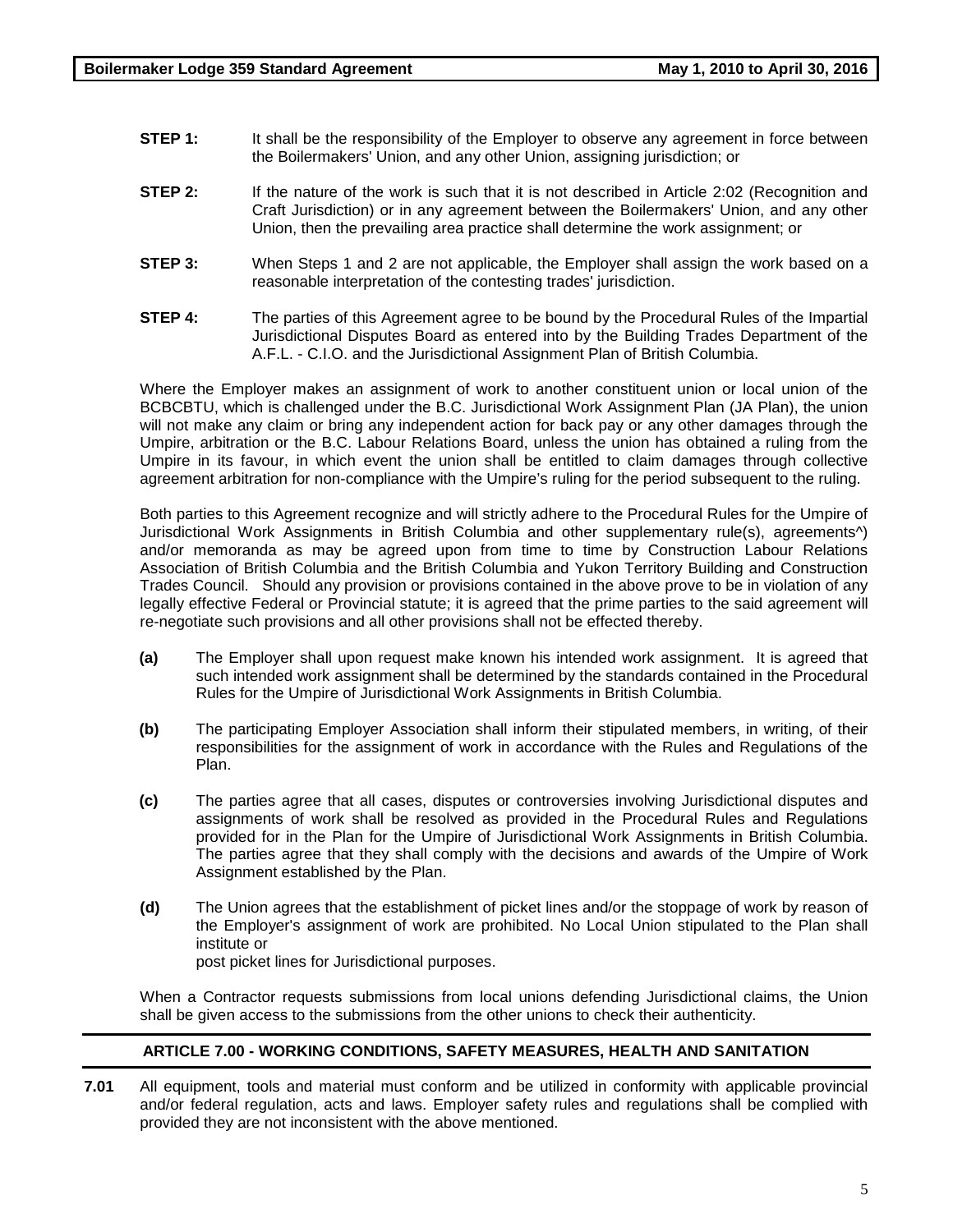The welding of staging brackets, lifting lugs, also key plate nuts, clips, etc., used for fitting shall be performed by journeymen-welders only.

- **7.02** Where job and climatic conditions warrant, the Employer shall provide clean and adequately-heated lunch and change room with benches and tables. Areas required for eating and changing shall be kept free of tools and equipment. Personal effects of the employees shall be covered by fire insurance up to the amount of four hundred dollars (\$400.00) in each individual case, such insurance to be paid by the Employer.
- **7.03** The Employer shall supply at no cost to the employee when required by the work he is to perform: safety hats, new sweat bands, new liners, appropriate welding gloves, appropriate working gloves, welding helmets, welding and burning goggles, appropriate welding leathers (i.e. jackets, capes and/or sleeves), non-prescription safety glasses, and leather faced gloves (unless special processes dictate otherwise).

Welders' capes shall be kept available for temporary issue to welders such engaged on work requiring additional protection, such as but not limited to arc-air gouging and overhead welding.

On abnormally dirty and/or corrosive, maintenance, revamp and repair work, in which the employee's clothes may be abnormally or permanently damaged, the Employer shall supply and maintain the necessary protective clothing (including gloves and coveralls where appropriate, particularly on, but not limited to, all corrosive work) at no cost to the employee for all employees covered by this Agreement. On such work, employees shall be allowed 15 minutes wash-up time prior to the conclusion of their shift.

No charge shall be made against the employees for above items which are returned in reasonable condition, or which are lost or damaged beyond the employee's control and are reported immediately.

Such work shall also include special cases of new construction carried out in existing facilities such that the above abnormal conditions are encountered.

- **7.04** The Employer shall provide adequate sanitary facilities on the job for the welfare of his Employees and protection of public health, and these facilities must be provided with toilet tissue, and kept clean, and heated when necessary. Flush toilets will be provided where possible and practical, as determined by the Employer.
- **7.05** The Union agrees to provide the Employer with qualified employees when requested, to perform man watch duties when required and when such man watch is within the Employer's control.

#### **7.06 Handicapped Workmen**

The Employer agrees, subject to prior consultation with the Union, to employ any member on work which suits his physical ability and which is acceptable to the member, this could include but not be limited to tool crib as defined in Article 2:08 of this Agreement. Those who have suffered injury or disability in the trade should be employed when their capabilities are considered suitable, provided workers have the approval of the Workers' Compensation Board.

#### **7.07 Underground Work**

Employees who work underground during excavation which includes drilling, blasting, guniting and/or rock bolting or outfalls such as Burrard Thermal, shall receive prevailing rates plus ten percent (\$10%). Employees who work any part of the half shift underground shall be paid the ten percent (10%) premium for that half shift. If an Employee works underground in both half shifts, the Employee shall be paid prevailing rates plus ten percent (10%) for all hours paid that shift including shift differential.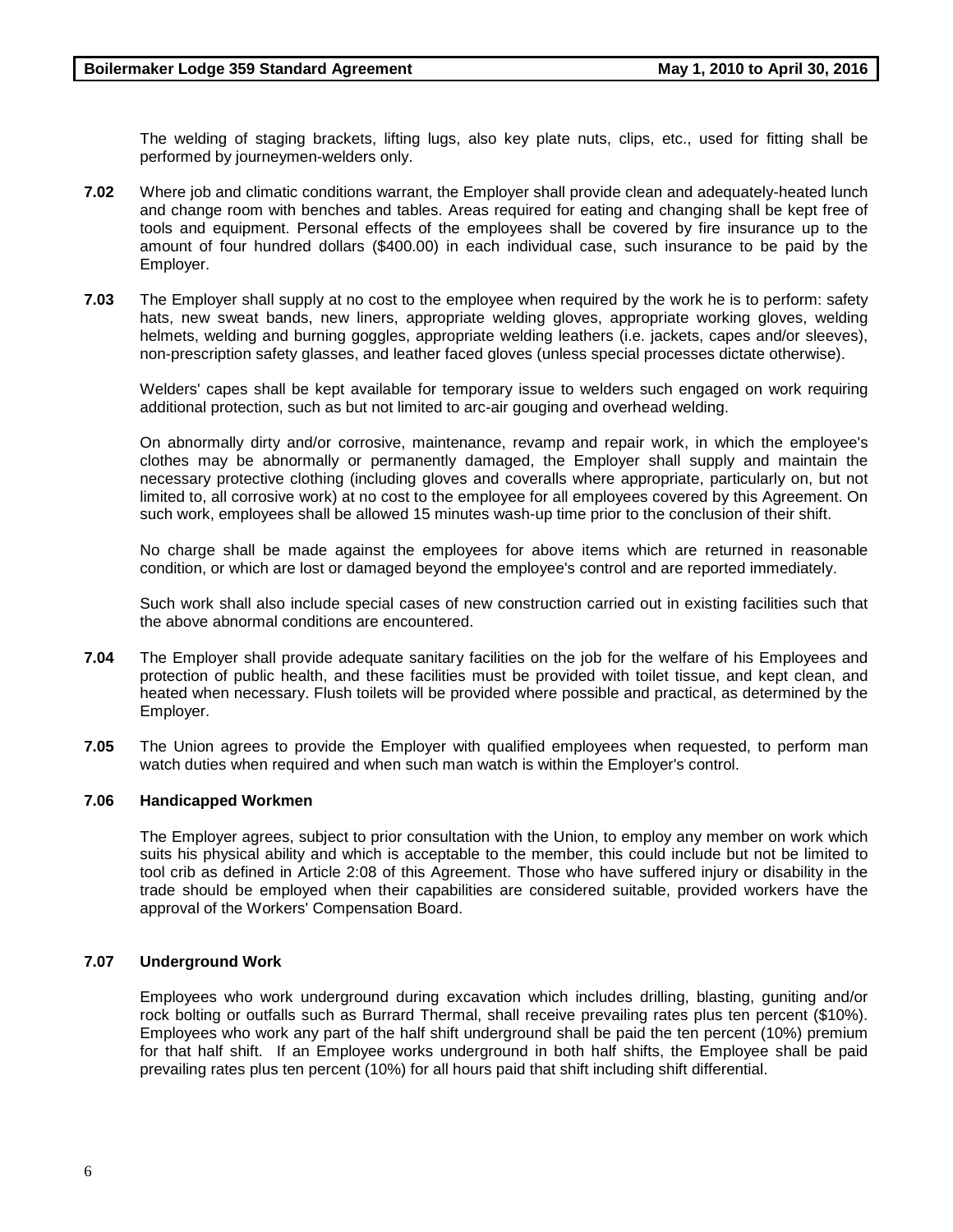#### **ARTICLE 8.00 - WELDING TESTS**

- **8.01** All welders are required to carry their welder's log book to all projects to which they are dispatched. Once an Employer is in receipt of a welder's log book, the employer shall be responsible for its safe return or replacement cost in case of loss of theft. Any Employee holding a current Provincial Government Welding Certificate of Qualification and/or a Welder's Log Book, who is required to take a Provincial Government test, shall be paid for the time required to take the test, including materials and inspector fees.
- **8.02 (a)** Should a private procedure test be required by the Employer, the Employee shall be paid for the time required to take such test.
	- **(b)** When a welder is required to perform a test for an Employer, the Employer shall, on request, make available suitable material to allow a brief period of practice prior to taking the actual test.
	- **(c)** Should an Employee fail a welding test and request to be retested, or be requested by the Employer to perform a second test, such second test shall be conducted on the Employee's own time.

The Employee shall not have the right to refuse a retest if requested by the Employer.

- **8.03** Any welder possessing a current Provincial Government welding certificate of qualification, who is instructed to proceed to take tests, necessitating his having to travel outside of the city limits of the city in which he resides or is employed, shall be reimbursed in an amount necessary to compensate him for travel expenses and subsistence allowance, if applicable.
- **8.04** Welders passing a test will have the results recorded in his welders log book by the Employers representative at the time of the test or prior to completion of the project.
- **8.05** Where a welder is to take a private or provincial test on which the issuance or re-issuance of his certificate will depend, he shall not be required to do so under conditions which would unfairly affect his ability to perform the test.

For other tests, the Employer may prescribe test conditions approximating but not exceeding, conditions which may be encountered on the job.

Welders required to take any test shall be allowed to complete the test.

- **8.06** Any welders who successfully completes the welding test, but fails to report for work as notified, without a bona fide reason acceptable to the Employer, will not be eligible for any payment, including testing time and other allowances, as set out in Article 8.00.
- **8.07** Welding equipment will only be operated by welders or apprentices who are required to tack weld.

#### **ARTICLE 9.00 -ACCESS TO JOBS**

**9.01** The Employer shall grant to accredited Representatives of the International Brotherhood and Business Manager and Assistant Business Manager of the Local Lodge, access to all jobs insofar as the Employer has the authority to allow such access, provided the Union Representative secures permission from the Employer's senior representative and does not cause employees to neglect their work.

#### **ARTICLE 10.00 - STEWARDS**

- **10.01** On all jobs, the Business Manager of the Union will designate, or otherwise arrange for, the appointment of a steward from among the qualified working journeymen employees.
- **10.02** It will be his duty to assist the Employer and the Union members, in carrying out the provisions of this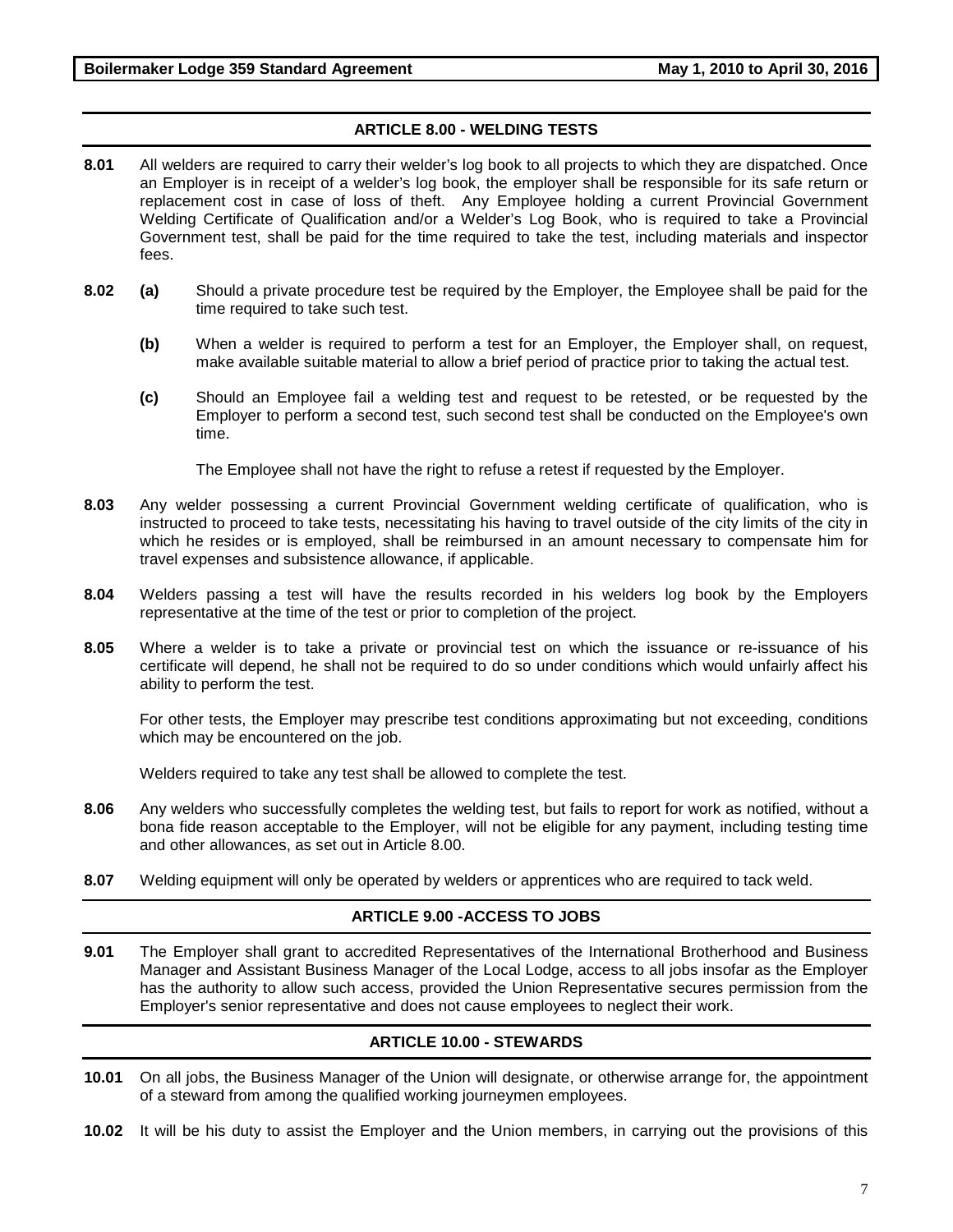Agreement and he will be allowed reasonable time to perform his duties as agreed to by the Employer's representative on the job. When the Employer determines it is necessary to reduce the working forces on the job by layoff, transfer or termination the Job Steward(s) shall receive notice and a list of the employees that will leave the job. Such notice shall be at least two (2) hours prior to the end of the final shift of the employees.

- **10.03** When practical, the Steward shall be retained until the end of the job, provided there is work available for which he is qualified; otherwise the Business Manager or Business Representative of the Union will be notified in time to appoint a successor.
- **10.04** Under no circumstances shall the Job Steward make any arrangements with the General Foreman, Foreman, or Management that will change or conflict in any way with any section or terms of this Agreement.
- **10.05** When any part of a crew is required to perform work on overtime or on bad weather days, and the Steward has been performing the type of work involved during the preceding regular shift, he shall be included in such required overtime or bad weather working time.

#### **ARTICLE 11.00 - LIAISON COMMITTEE AND JOINT CONFERENCE BOARD**

#### **11.01 Liaison Committee:**

The Parties agree to have a Liaison Committee consisting of six (6) members, three (3) appointees by C.L.R.A. of B.C. and three (3) appointees by the Union. The terms of reference for the committee shall be to review conflicting language issues, review interpretations and on site problems and make recommendations for consideration and/or approval to the Joint Conference Board.

#### **11.02 Joint Conference Board**

- **(a)** A Joint Conference Board shall be formed which will be equally represented by three (3) members of C.L.R.A., and by three (3) members of Local Lodge 359, who shall meet periodically upon request by either party, at which meetings two (2) members of each party will constitute a quorum; such Board will be empowered on behalf of the respective parties hereto to adjust disputes, grievances, or establish regulations governing the conduct of their members. The Joint Conference Board shall meet at least once during each calendar year or more periodically upon request.
- **(b)** Should, in the opinion of the Parties of this Agreement, certain articles, clauses or conditions as outlined in this Agreement not be working practically in the best interests of both parties, such articles, clauses or conditions will, upon mutual agreement of the Joint Conference Board and consistent with the original intent, be rewritten as Letters of Clarification and/or Understanding which will be attached to this Agreement.

Such letters of Clarification and/or Understanding will be binding on the parties and their members during the term of this Agreement.

#### **ARTICLE 12.00 - GRIEVANCE PROCEDURE**

- **12.01** Grievance as used in this Agreement is an employee and/or an employer complaint or unsatisfied request involving any matter relating to wages, hours or working conditions, including questions of interpretation or application of, or compliance with, the provision of this Agreement.
- **12.02** All grievances shall be presented within ten (10) working days from the date there is evidence of a grievance having occurred. The procedure for the adjustment of a grievance shall be as follows:
	- **STEP1:** Any employee who believes that he has a justifiable complaint may, with the assistance of the Job Steward, discuss the matter with the Foreman.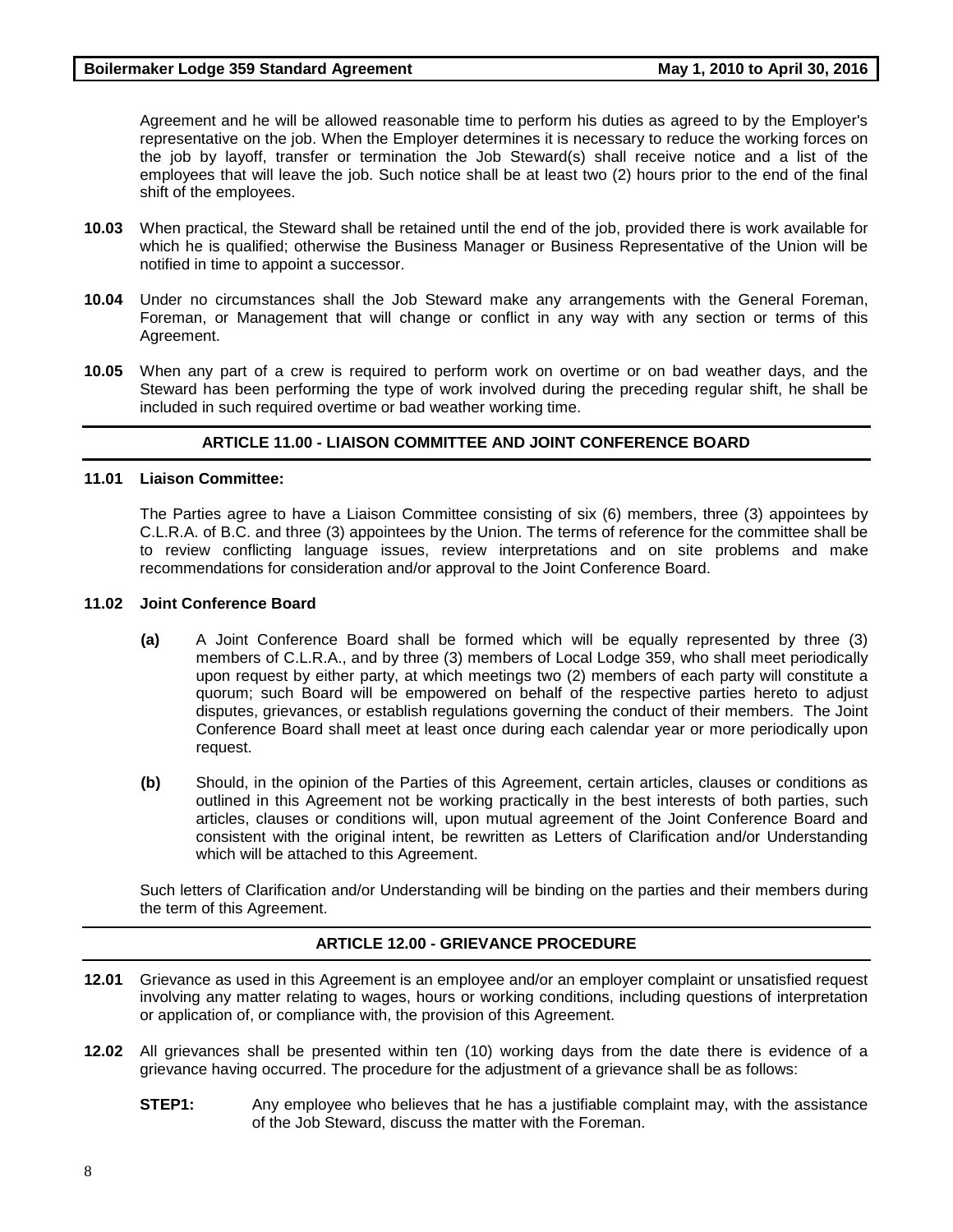- **STEP 2:** Should the employee and Job Steward be dissatisfied with the Foreman's disposition of such complaint, the grievance shall be reduced to writing giving all particulars including the applicable section of the Agreement, before again presenting same to the Foreman or the next level of supervision above the Foreman. The Foreman or next level of supervision shall answer the grievance in writing within ten (10) working days, or at a time mutually agreed upon.
- **STEP 3:** In the case of any dispute or grievance arising that cannot be settled informally by the Employee, Job Steward and Foreman or General Foreman on the project, it will be referred in writing to the representatives of the parties within two (2) working days, or at a time mutually agreed upon. Should the dispute or grievance remain unsettled it will be referred in writing to the Joint Conference Board within two (2) working days and such board shall meet within twenty-four (24) hours if necessary. All time limitations pertaining to disputes or grievances may be extended by mutual agreement of the parties. Failure to reply to the grievance within the agreed time limit shall mean the grievance is conceded.

Grievances not processed from one step to another within ten (10) working days, shall be deemed to be settled on the basis of the last written reply to the Griever.

- **12.03** If any dispute or grievance referred to the Joint Conference Board cannot be settled or otherwise resolved by the Joint Conference Board upon its having been considered by the Joint Conference Board, then either of the parties to the dispute or grievance will be at liberty to refer the dispute of grievance to Arbitration as provided for in Article 13 of this Agreement.
- **12.04** All settlements arrived at under this Section shall be final and binding upon the Employer, the Union and the Employee or group of Employees concerned
- **12.05** The Union or the Employer shall have the right to initiate a group dispute or grievance and a dispute or a grievance of general nature at Step 3 of Section 2, thereby eliminating Steps 1 and 2.

#### **ARTICLE 13.00 -ARBITRATION**

- **13.01** Any difference or disputes between the Employer and the Union, or between the Employer and an employee or employees, relating to the interpretation, application, administration or alleged violation of this Agreement that has not been satisfactorily settled pursuant to this Agreement, shall, upon the written request of either party, which request must be made within fifteen (15) calendar days after the dispute in question has been processed pursuant to Step 3 of Section 2 of the preceding Clause of this Agreement, be submitted to a mutually acceptable Single Arbitrator or an Arbitration Board.
- **13.02** Either party desiring arbitration shall notify the other party in writing of its intention and particulars of the matters in dispute. In the case where an Arbitration Board is to be used, the party initiating the Arbitration shall appoint a member to the Board and notify the other party of such appointment. The party receiving the notice shall, within five (5) days thereafter, appoint a member for the Board and notify the other party of its appointment.
- **13.03** The two (2) Arbitrators so appointed shall confer to select a third person to be Chairman, and failing for three (3) days from the appointment of the second of them to agree upon a person willing to act, either of them may apply to the Minister of Labour to appoint such third member.
- **13.04** The Arbitrator or Arbitration Board shall sit, hear the Parties, settle the term of the question or questions to be arbitrated, and make an award within ten (10) days from the date of appointment, provided that the time may be extended by agreement of the Parties.
- **13.05** The Arbitrator or Arbitration Board shall submit the award in writing to each of the parties. The award shall be final and binding upon the Parties and they shall carry it out forthwith.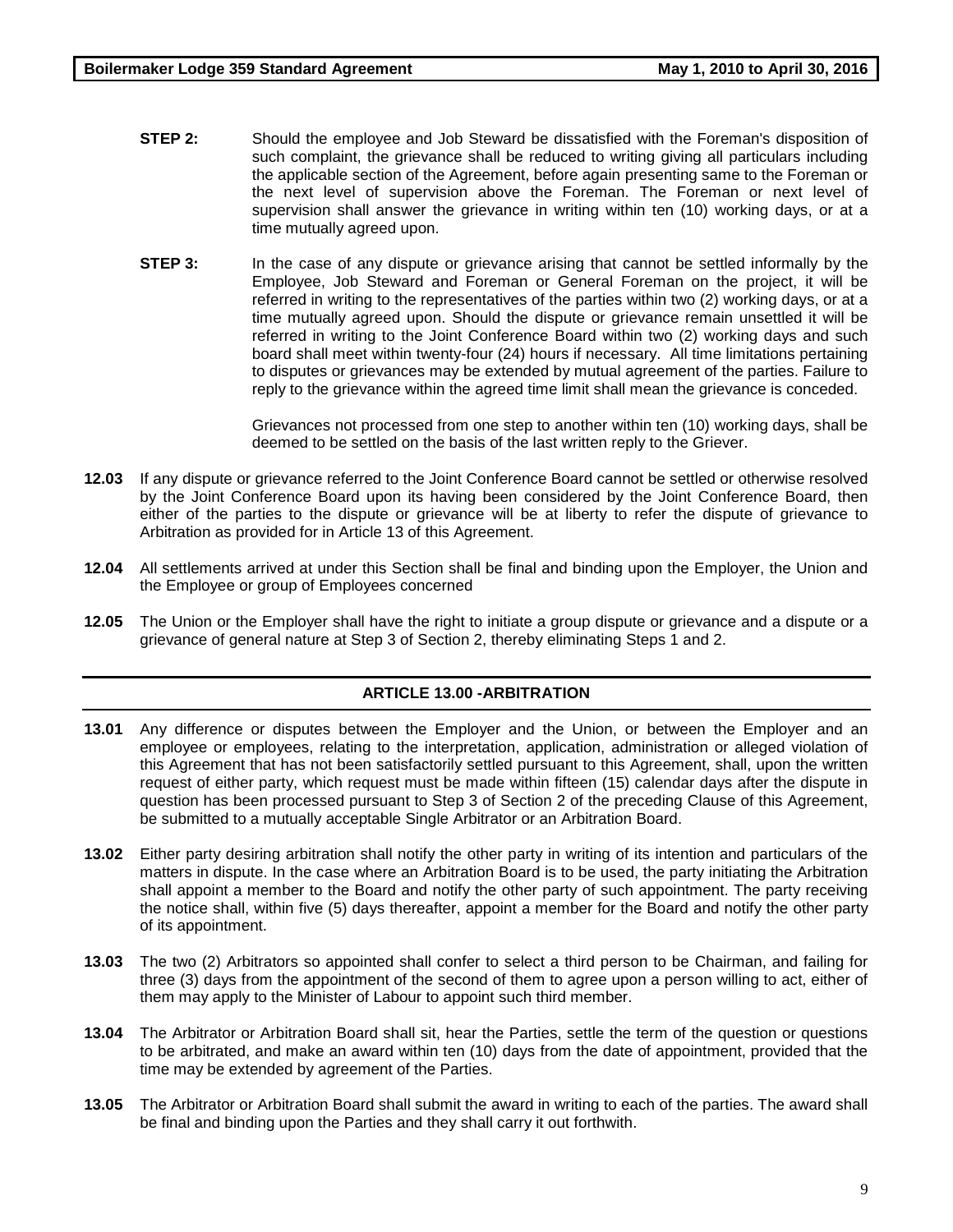**13.06** Each party shall pay its own cost and expense of arbitration. One-half the compensation of the Arbitrator and the stenographer and other expenses of the Arbitrator shall be paid by each party.

#### **ARTICLE 14.00 - HOURS OF WORK**

**14.01** The Employer does not guarantee to provide work to any employee for regularly assigned hours or any other hours, except as provided for in Article 18:00. Eight (8) hours shall constitute a normal day's work. The normal hours of work shall be between the hours of 8:00 a.m. and 5:00 p.m. for an 8 hour day, with one-half or one hour for lunch commencing no later than five hours after work commenced. Forty (40) hours shall constitute a normal week's work, Monday through Friday inclusive.

#### **14.02 Compressed Work Week**

A compressed workweek may be established by the Employer for other than short term shutdown projects where overtime is scheduled. The terms and conditions of such compressed work week shall supersede any/all contrary provisions of this Article.

The Employer may schedule the regular work week in four (4) consecutive ten (10) hour days at straight time rates, provided that the four (4) ten (10) hour days are scheduled during the Monday through Thursday schedule or the Tuesday through Friday period.

Where this option is worked, all hours in excess of ten (10) hours per day, shall be paid for at two (2) times the applicable rate of pay. When a fifth  $(5<sup>th</sup>)$  day is worked, (Friday on the Monday through Thursday schedule or Monday on the Tuesday through Friday schedule) the first ten (10) hours shall be paid at one and one-half (1-1/2) times the applicable rate of pay. All other hours on this compressed work schedule shall be paid at two (2) times the applicable rate of pay.

If the Employer exercises an afternoon or night shift on the compressed work week format, afternoon or night shift premiums will apply.

Where the Monday through Thursday option is worked and a statutory holiday falls on the Friday, the Friday shall be the observed day off, unless varied by mutual consent. Where the Tuesday through Friday option is worked and a statutory holiday falls on the Monday, the Monday shall be the observed day off, unless varied by mutual consent. When a statutory holiday falls in the work week, the Union and Employer shall mutually agree to the work schedule for that week. Once the start day is established, it may not be changed without mutual consent of the Business Manager and the Employer.

#### **14.03 Starting and Stopping Times**

The starting and stopping times shall be at the tool lock-up or lunchroom. The starting time of the normal hours of work may be varied by up to one (1) hour earlier or later, without penalty or premium, provided eight (8) hours advance notice is given by the Employer to the affected employees, (i.e. during the prior shift).

Subject to the above, by mutual agreement, in writing, between the Business Manager and the Employer, the foregoing starting and quitting times may be changed by further variance to suit job requirements or conditions. If the foregoing starting or quitting times are changed without mutual agreement, except as noted above, applicable overtime rates shall be paid for any time worked before or after the above hours as a result of the change of the times.

#### **14.04 Meal Breaks**

An employee shall not be required to work during his regular lunch break except in emergency or special circumstances, in which case, he will receive a reassigned one-half hour lunch break. If this break falls outside the regular lunch break established on the job, he shall receive an additional allowance of onehalf (1/2) hour's pay at straight time rates which shall be in addition to his regular straight time hours.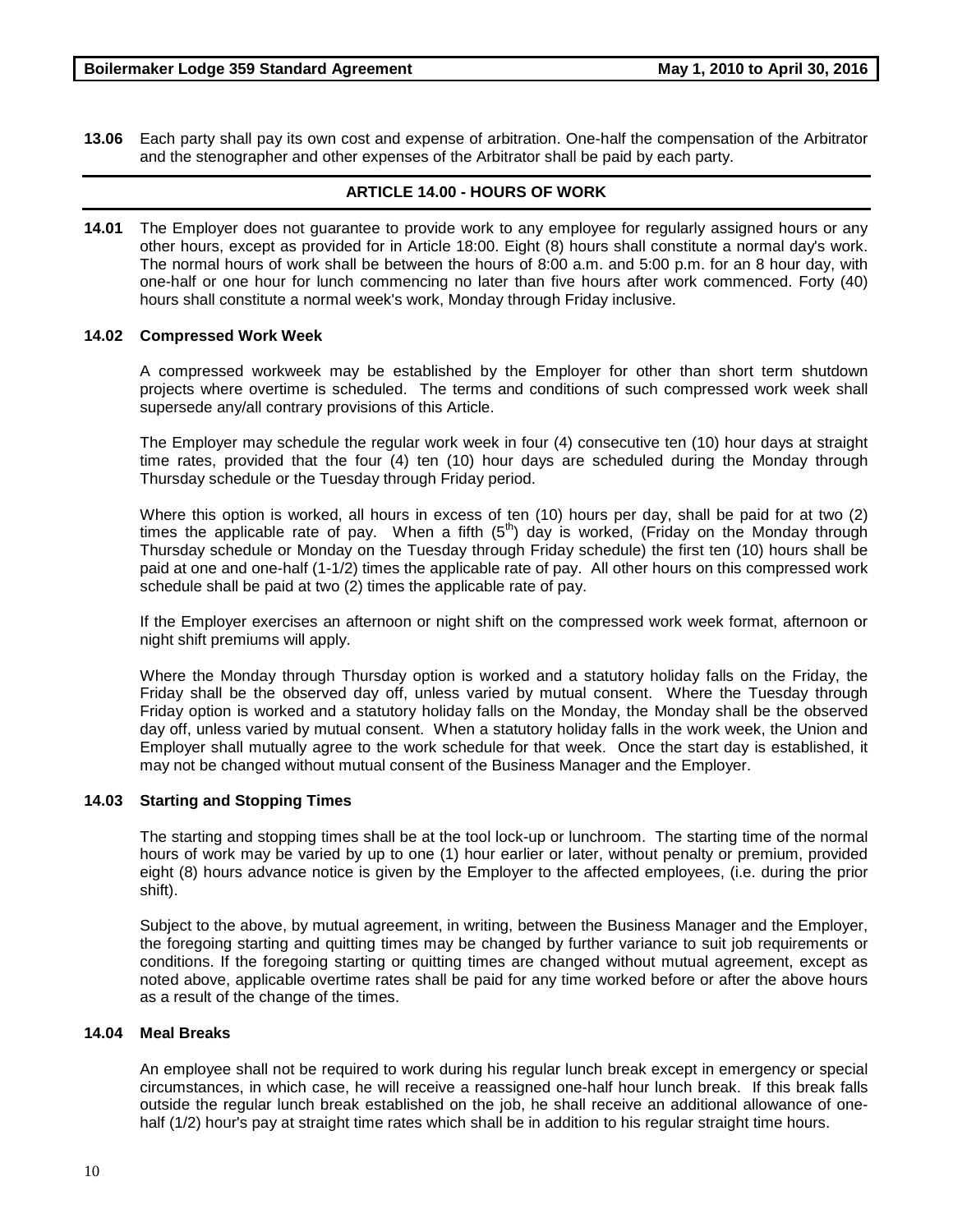On out-of-town camp projects, hot lunches will not be provided, however, hot soup, beverages and sandwiches will be made available. It will be the responsibility of the Employee to take the supplied lunch with him to the work site. Where the work site is within close proximity of the Employee's accommodations, hot lunches may be provided at the discretion of the Employer.

#### **14.05 Rest Breaks**

On a regular shift, two (2) ten (10) minute rest breaks may be taken. On shifts of ten (10) hours, the Employee will be given one fifteen (15) minute rest break in the middle of the first five (5) hours of the shift, and one fifteen (15) minute rest break in the middle of the second five (5) hours of the shift, unless workplace conditions require a variance in the time of either rest break on one or more days. Where work is required beyond ten (10) hours, a second meal break of one-half (1/2) hour will be provided at the end of eight (8) hours, to be paid at straight time rates. If a second meal break is provided, the rest breaks will revert to ten (10) minutes each. All additional meal breaks will be paid at straight time rates.

If unscheduled overtime is worked beyond the normal working day and if the duration of overtime is to exceed one hour then the employee will be allowed a coffee break at the end of the normal shift. Such breaks and a suitable location to be determined by the Employer in consultation with the Job Steward.

These breaks may be staggered, alternated or varied to permit continuous operation where required, by mutual agreement between the Business Manager and the Employer, prior to the start of the project, where possible.

**14.06** Overtime rates of pay shall apply for Saturday, Sunday and Recognized Holidays, or for hours outside of the regular working hours, as amended by mutual agreement. This shall include waiting, reporting, show up and standby time.

**14.07** If the scheduled shift is changed, a minimum of eight (8) hours notice shall be given to the affected employees.

- **14.08** Where the normal hours of work are in excess of eight (8) hours per shift, the very last crew remaining on the project may work only eight (8) hours subject to the provisions of Article 18:02. This refers to the completion of the job, not to workers who may be discharged earlier. This must be noted on each order for manpower placed with the union.
- **14.09** On camp jobs, no walking time shall be paid up to 2,500 feet from the work site. Beyond 2,500 feet up to thirty (30) minutes travel each way, the Employer shall supply transportation. Travel time will be paid at prevailing rates for time in excess of thirty (30) minutes.

#### **14.10 Emergency Repair Call-Out**

Where the Employer places an order for the immediate dispatch of a crew to an existing facility, it is considered to be an Emergency Repair Call-Out, for which the employees shall receive an emergency repair call-out allowance of:

For job sites in the Vancouver Free Zone & Port Moody: \$75.00

For all other jobsites:  $$150.00$ 

In cases of emergency work, where the Employer is unable to contact the Union office, the Employer may commence work and notify the Union office as soon as possible.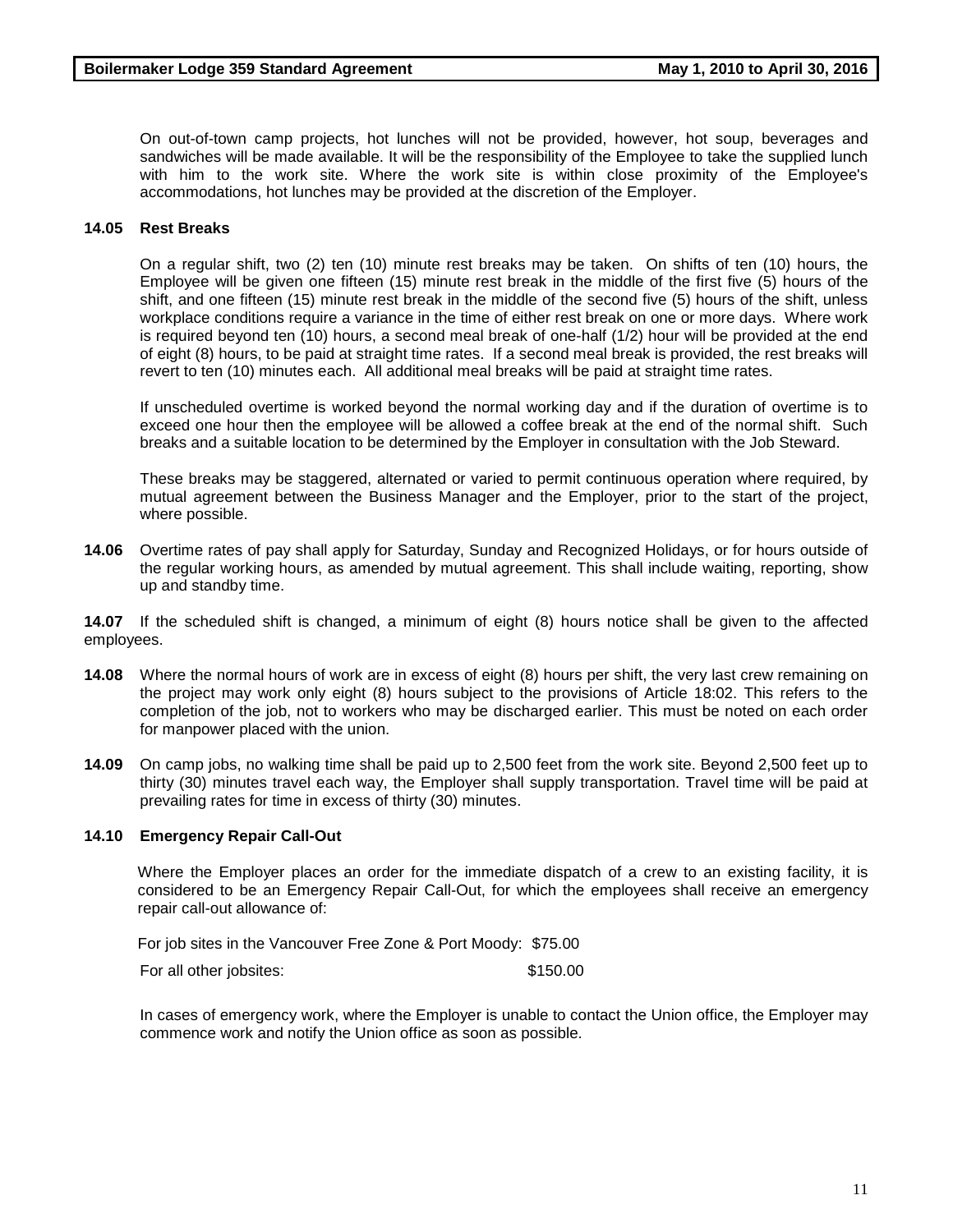#### **ARTICLE 15.00 - SHIFT WORK**

#### **15.01 Shift Work**

#### **Scheduling of Shifts**

- **(a)** The Employer may schedule an afternoon and/or night shift if/as required.
- **(b)** One (1) only shift shall be necessary to constitute an afternoon or night shift if Article 14.08 (Emergency Repair Call-Out) provisions are instituted for the work. Notwithstanding this Article, for all other work two (2) consecutive days shall be necessary to constitute an afternoon shift and three (3) consecutive days shall be necessary to constitute a night shift, where these shifts are not maintained for these consecutive working days, all time will be paid at overtime rates.
- **(c)** It shall not be necessary for there to be a day shift in order for there to be an afternoon and/or night shift.

#### **Shift Premiums**

The Employer shall pay a shift premium over and above the otherwise applicable straight time hourly wage rate to any Boilermaker who is employed on an afternoon or night shift. The minimum straight time hourly wage rate applicable for all other Employee classifications shall be recalculated accordingly. Such shift premium shall be paid in accordance with the following schedule.

| Day Shift:       | No shift premium                                                                                                                                                                     |
|------------------|--------------------------------------------------------------------------------------------------------------------------------------------------------------------------------------|
| Afternoon Shift: | Six dollars (\$6.00) per hour worked on any shift which commences<br>between 3:30 pm and 8:30 pm. Second and subsequent meal breaks<br>are not considered to be hours worked.        |
| Night Shift:     | Six dollars (\$6.00) per hour worked on any shift which commences<br>between 8:30 pm and before 1:01 am. Second and subsequent meal<br>breaks are not considered to be hours worked. |

Notwithstanding any contrary interpretation of the foregoing schedule, a shift commencing at 3:30 pm shall be deemed to be an afternoon shift and a shift commencing at 8:30 pm shall be deemed to be a night shift. Overtime on afternoon and night shifts shall be payable for all hours of work performed in excess of eight (8) hours per shift. These shift premiums will not be paid for Saturday, Sunday or Statutory Holidays.

For the purpose of clarification and to define Saturday and Sunday work, the work shall be deemed to commence at the starting time of the regular day shift on Monday morning.

- **15.02** For the purpose of defining the shifts, the first shift shall be the day shift which commences at 8:00 a.m. The starting time may be varied by the Employer up to one (1) hour, earlier or later, without penalty or premium, provided eight (8) hours advance notice is given to the affected employees. Any further variance of starting time may be varied by mutual agreement with the Union to suit job requirements. The second shift shall be the afternoon shift and shall follow the first shift. The third shift shall be the night shift and shall follow the second shift.
- **15.03** When an employee is required to return to work without an eight (8) hour break, all work performed shall be paid at double (2) the regular hour rate, until such time as the employee receives an eight (8) hour break. It is the intent of this clause that no employee shall lose pay on a normal shift due to taking the required eight (8) hour break. (Example: Day Shift works to 2:00 a.m., has 8 hours off and returns at 10:00 a.m. for a shift which normally commenced at 8:00 a.m. He is paid from 8:00 a.m. onwards).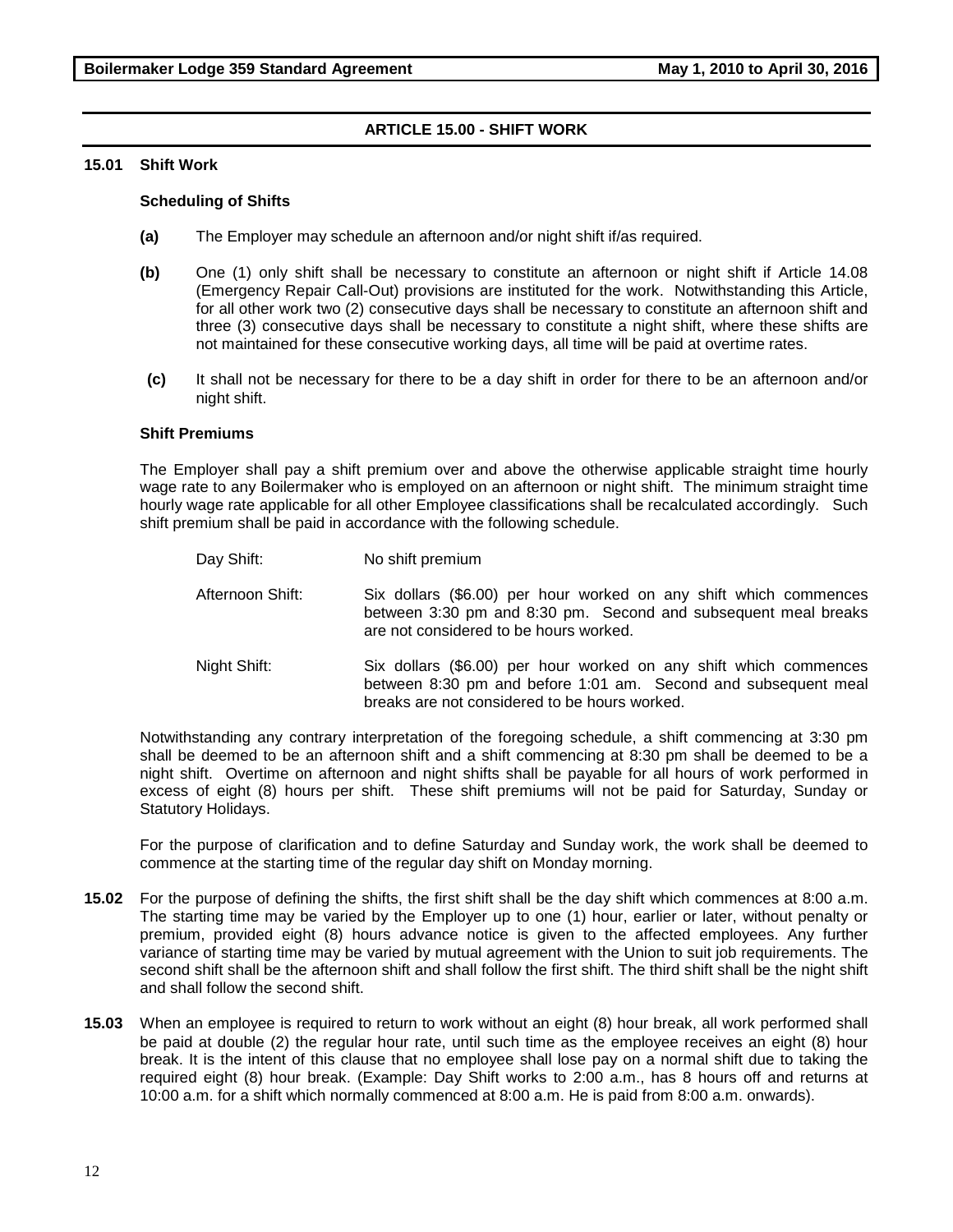#### **15.04** Shift Appendix "A"

| Day Shift |                            | <b>Straight Time</b> |
|-----------|----------------------------|----------------------|
| Commence  | @ 8:00 a.m. to 12:00 noon  | 4.0 hr               |
| Meal      | @ 12:00 noon to 12:30 p.m. | 0.0 hr               |
| Commence  | @ 12:30 p.m. to 4:30 p.m.  | 4.0 hr               |

Total = 8 hours straight time pay.

#### **Afternoon Shift**

| Commence | @ 4:30 p.m. to 8:30 p.m.  | 4.0 hr            |
|----------|---------------------------|-------------------|
| Meal     | @ 8:30 p.m. to 9:00 p.m.  | 0.0 <sub>hr</sub> |
| Commence | @ 9:00 p.m. to 12:30 a.m. | 3.5 <sub>hr</sub> |

Total 7  $\frac{1}{2}$  hrs +  $\frac{1}{2}$  hr Shift Differential = 8 hrs straight time pay.

#### **Night Shift**

|          | $\tau$ and $\tau$ become and become Oblitate Differential and the come expectable than a process |                   |  |
|----------|--------------------------------------------------------------------------------------------------|-------------------|--|
| Commence | @ 4:30 a.m. to 8:00 a.m.                                                                         | 3.5 <sub>hr</sub> |  |
| Meal     | @ 4:00 a.m. to 4:30 a.m.                                                                         | 0.0 <sub>hr</sub> |  |
| Commence | @ 12:30 a.m. to 4:00 a.m.                                                                        | 3.5 <sub>hr</sub> |  |
|          |                                                                                                  |                   |  |

Total 7 hours  $+ 1$  hour Shift Differential = 8 hours straight time pay

#### **15.05** Shift Appendix "B"

#### **One or Two Nine Hour Shifts**

| <b>1st Shift</b> |                                                           | <b>Straight</b>   | $1 - 1/2$          | <b>Double</b> |
|------------------|-----------------------------------------------------------|-------------------|--------------------|---------------|
| Commence         | @ 8:00 a.m. to 12:30 p.m.                                 | 4.5 <sub>hr</sub> |                    |               |
| Meal             | @ 12:30 p.m. to 1:00 p.m.                                 | 0.0 <sub>hr</sub> |                    |               |
| Commence         | @ 1:00 p.m. to 5:30 p.m.                                  | 3.5 <sub>hr</sub> | 1.0 <sub>hr.</sub> |               |
|                  | TOTAL 8 hours $+$ 1 hour $\omega$ 1-1/2 times = 9.5 hours |                   |                    |               |

#### **2nd Shift**

| Commence                                                                                  | @ 5:30 p.m. to 10:00 p.m.  | 4.5 hr            |        |  |  |
|-------------------------------------------------------------------------------------------|----------------------------|-------------------|--------|--|--|
| Meal                                                                                      | @ 10:00 p.m. to 10:30 p.m. | 0.0 <sub>hr</sub> |        |  |  |
| Commence                                                                                  | @ 10:30 p.m. to 3:00 a.m   | .3.5 hr           | 1 0 hr |  |  |
| TOTAL 8 hours + 1 hour $@1-1/2$ times = 9.5 hours + \$6.00 per hour premium for each hour |                            |                   |        |  |  |
| worked                                                                                    |                            |                   |        |  |  |

#### **15.06** Shift Appendix "C"

#### **One or Two Ten Hour Shifts**

| <b>1st Shift</b>                                     |                          | <b>Straight</b>   | $1 - 1/2$         | <b>Double</b> |  |
|------------------------------------------------------|--------------------------|-------------------|-------------------|---------------|--|
| Commence                                             | @ 8:00 a.m. to 1:00 p.m. | 5.0 <sub>hr</sub> |                   |               |  |
| Meal                                                 | @ 1:00 p.m. to 1:30 p.m. | 0.0 <sub>hr</sub> |                   |               |  |
| Commence                                             | @ 1:30 p.m. to 6:30 p.m. | 3.0 <sub>hr</sub> | 2.0 <sub>hr</sub> |               |  |
| Total 8 hours $+ 2$ hours $@ 1-1/2$ times = 11 hours |                          |                   |                   |               |  |
| 2nd Shift                                            |                          |                   |                   |               |  |

| <i>L</i> IIU VIIIL |                            |                   |                   |  |
|--------------------|----------------------------|-------------------|-------------------|--|
| Commence           | @ 6:30 p.m. to 11:30 p.m.  | 5.0 <sub>hr</sub> |                   |  |
| Meal               | @ 11:30 p.m. to 12:00 mid. | 0.0 <sub>hr</sub> |                   |  |
| Commence           | @ 12:00 a.m. to 5:00 a.m.  | 3.0 <sub>hr</sub> | 2.0 <sub>hr</sub> |  |
|                    |                            |                   |                   |  |

Total 8 hrs + 2 hrs  $@ 1-1/2$  times = 11 hours + \$6.00 per hour premium for each hour worked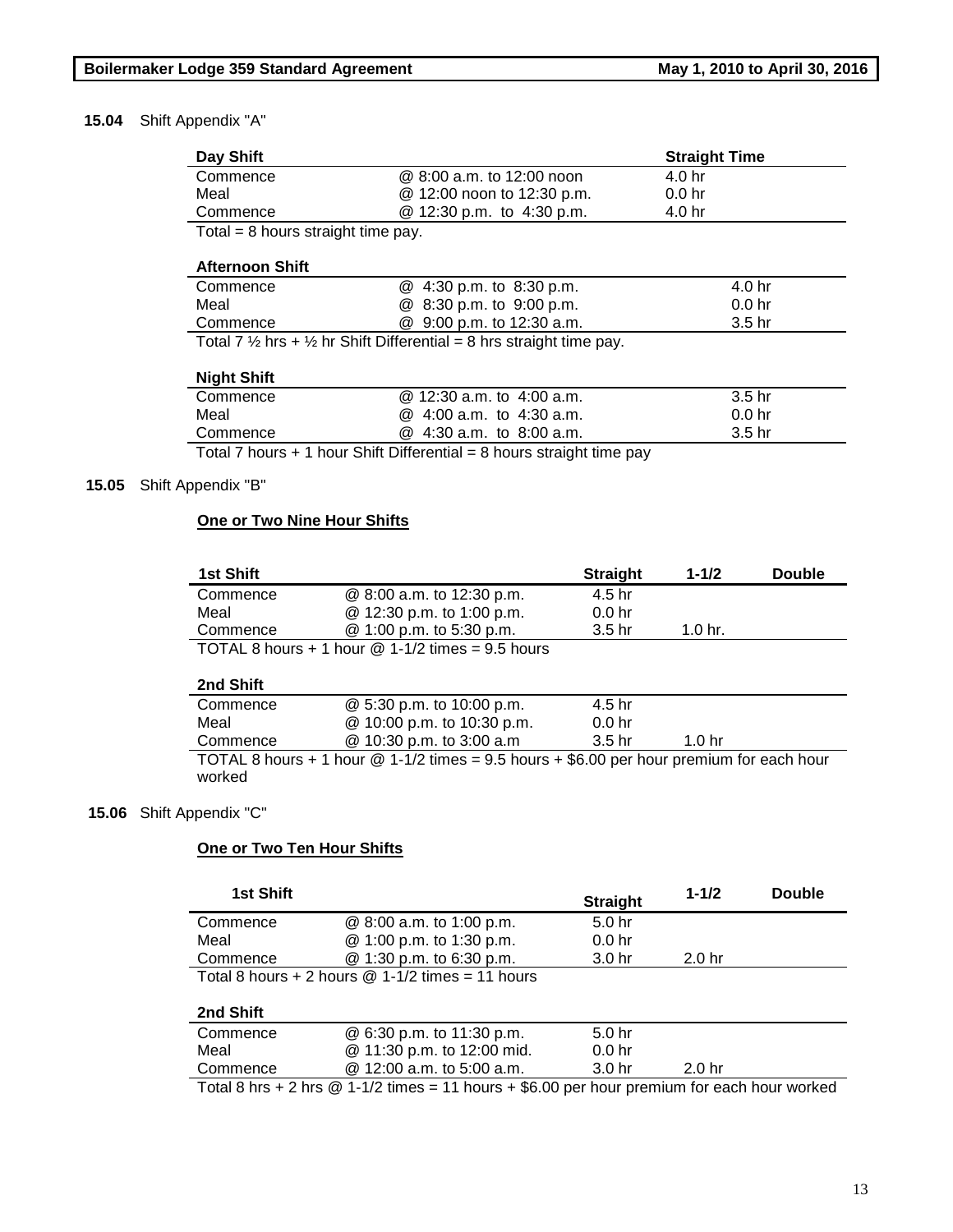#### **15.06** Shift Appendix "C"

#### **One or Two Eleven Hour Shifts**

| <b>1st Shift</b>     |                                                                                               | <b>Straight</b>   | $1 - 1/2$         | <b>Double</b>     |
|----------------------|-----------------------------------------------------------------------------------------------|-------------------|-------------------|-------------------|
| Commence             | @ 8:00 a.m. to 1:00 p.m. noon                                                                 | 5.0 <sub>hr</sub> |                   |                   |
| 1st Meal             | @ 1:00 p.m. to 1:30 p.m.                                                                      | 0.0 <sub>hr</sub> |                   |                   |
| Commence             | @ 1:30 p.m. to 6:30 p.m.                                                                      | 3.0 <sub>hr</sub> | 2.0 <sub>hr</sub> |                   |
| 2nd Meal             | @ 6:30 p.m. to 7:00 p.m.                                                                      | 0.5 <sub>hr</sub> |                   |                   |
| Commence             | @ 7:00 p.m. to 8:00 p.m.                                                                      | 0.0 <sub>hr</sub> |                   | 1.0 <sub>hr</sub> |
| 2nd Shift            | Total 8.5 hrs + 2 hrs $@ 1 - 1/2$ times + 1 hr $@ 2$ times = 13.5 hours                       |                   |                   |                   |
| Commence             | @ 8:00 p.m. to 1:00 a.m.                                                                      | 5.0 <sub>hr</sub> |                   |                   |
| 1st Meal             | $@1:00a.m.$ to 1:30 a.m.                                                                      | 0.0 <sub>hr</sub> |                   |                   |
| Commence             | $@1:30a.m.$ to 6:30 a.m.                                                                      | 3.0 <sub>hr</sub> | 2.0 <sub>hr</sub> |                   |
| 2nd Meal             | $@6:30a.m.$ to 7:00 a.m.                                                                      | 0.5 <sub>hr</sub> |                   |                   |
| Commence             | $@7:00$ a.m. to 8:00 a.m.                                                                     | 0.0 <sub>hr</sub> |                   | 1.0 <sub>hr</sub> |
| for each hour worked | Total 8.5 hrs + 2 hrs $@1-1/2$ times + 1 hr $@2$ times = 13.5 hours + \$6.00 per hour premium |                   |                   |                   |

#### **ARTICLE 16.00 - OVERTIME**

- **16.01 (a**) When an employee is required to work in excess of the regular hours, Monday through Friday inclusive, he shall be paid overtime at the rate of time and one-half (1-1/2) the regular hourly rate for the first two (2) hours of overtime. All additional hours shall be paid at double (2) the regular hourly rate.
	- **(b)** Work performed on Saturday, Sunday and Recognized Holidays shall be paid at double (2) the regular hourly rate. Refer to the Overall Memorandum of Settlement for the exception for nonindustrial projects. This exception does not prejudice the Union position as to the nature of work performed under this collective agreement.
	- **(c)** While it is recognized that there may be an occasional need to work unscheduled overtime, such overtime will be done only when absolutely necessary. Every effort will be made by the Employer to spread the unscheduled overtime amongst the total crew(s). The Union will be contacted of unscheduled overtime should it occur a second consecutive time.
- **16.02** When an employee works more than ten (10) hours, a free meal (hot when possible) and beverage will be provided by the Employer immediately after the conclusion of 10 hours, and at each four (4) hour interval thereafter. The employee shall be allowed a thirty (30) minute meal break and shall be compensated at the straight time rate of pay. Where this is impractical, a meal allowance ofthirty dollars (\$30.00) plus one half hour of straight time wages will be paid for all employees including those receiving any form of subsistence. At his option, the Employer may advance the meal break to the conclusion of the normal working hours or any time between then and the conclusion of the ten (10) hours.

On scheduled overtime, the foregoing may be changed by mutual consent of the Business Manager and the Employer.

#### **ARTICLE 17.00 - VACATION AND RECOGNIZED HOLIDAYS**

- **17.01 (a)** Every employee covered by this Agreement, shall receive fourteen (14) recognized holidays with pay, which shall be calculated at six percent (6%) of his gross earnings and shall be paid to the employee on the regular weekly pay cheque.
	- **(b)** Every employee covered by this Agreement shall receive a Vacation Allowance which shall be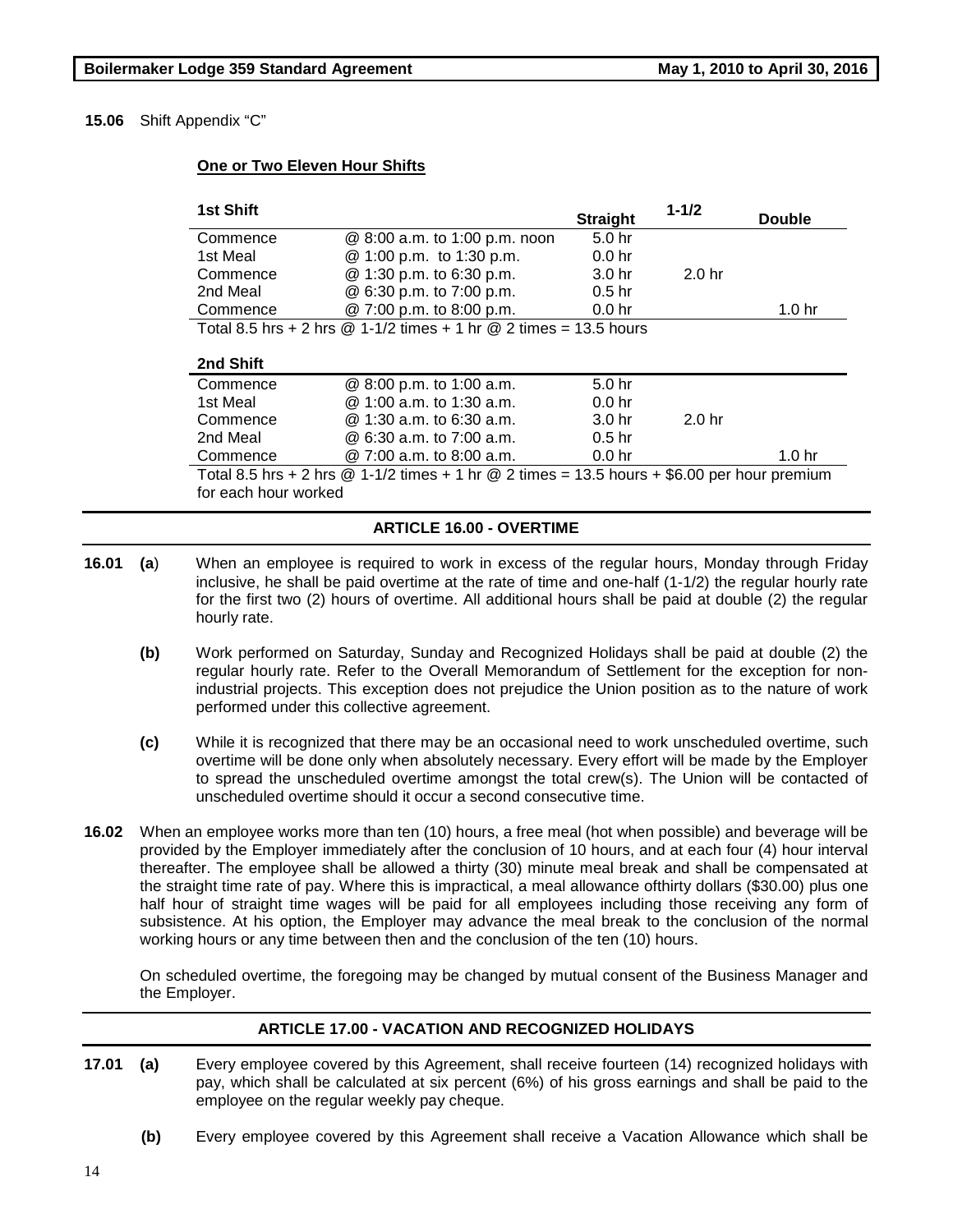calculated at six percent (6%) of his gross earnings and shall be paid to the Employee on the regular weekly pay cheque.

- **(c)** Vacation and Recognized Holiday pay shall be combined and shall be accrued at the rate of twelve percent (12%) of gross earnings.
- **17.02** The Recognized Holidays are: New Year's Day, Family Day (2<sup>nd</sup> Monday in February), Good Friday, Easter Monday, Victoria Day, Canada Day, Friday before B. C. Day, B.C. Day, Friday before Labour Day, Labour Day, Thanksgiving Day, Remembrance Day, Christmas Day, Boxing Day, and any such day as may be declared a Public Holiday by the Federal and/or Provincial Government. Refer to Overall Memorandum of Settlement for the exception for non-industrial projects. This exception does not prejudice the Union position as to the nature of the work covered by this collective agreement.
- **17.03** Overtime rates shall be paid for hours worked on Holidays recognized in this Agreement. This shall include, waiting, reporting and standby time. No work shall be performed on Labour Day, except in cases of emergencies, shutdowns or special circumstances.
- **17.04** Recognized Holidays in this Agreement falling on a Saturday or Sunday shall be observed on the following Monday, unless otherwise mutually agreed. When Christmas Day falls on a Saturday or Sunday, the following Monday and Tuesday will be observed,

#### **ARTICLE 18.00 - WAITING AND REPORTING TIME**

- **18.01** When an employee, on initial hire or transfer to a project, is instructed by the Employer to report to a job location on a certain day but is not placed to work until a later date, he shall be entitled to four (4) hours' pay, plus subsistence if applicable, for the first regular working day he is kept waiting. Thereafter the waiting time shall be increased to a full day's pay (i.e. to a maximum of 8 hours) for each regular working day. This waiting pay shall continue until the employee is given work or released from the job.
- **18.02 (a)** When an employee reports to work and commences work and is sent home by the employer, the employee shall be paid four (4) hours pay at the applicable rate if sent home prior to the first meal period. If the employee is sent home after the first meal period, the employee shall be paid the full shift as scheduled. Should the employee leave the place of work on his own accord the employee shall be paid for the actual time worked.

#### **(b) Standby Time**

When an employee reports to work and is unable to commence work, the employee, when requested to standby either at the work place or other area designated by the employer, shall be paid for all time spent waiting to commence work or until released by the Employer. The Employee must be available and capable of returning to work upon notification.

**(c)** When an employee commences work and is requested by the Employer to stop work and report back at a later time, the employee shall be paid, as if there had been no interruption in the shift at the applicable rate up to a maximum of the scheduled shift, providing however, that the employee is available and capable of returning to work upon notification.

#### **18.03 (a) Show-up Time**

When an employee shows up for a scheduled shift and the shift is cancelled and the employee is sent home by the Employer, the employee shall be paid two (2) hours show-up time.

**(b)** When an employee is notified eight (8) hours prior to the commencement of a scheduled shift not to report for work, (i.e. during the prior shift) then he will not be eligible for two (2) hours show-up time.

Where 18.03 (a) or (b) occurs on any two consecutive days, then the employee will, at his option, be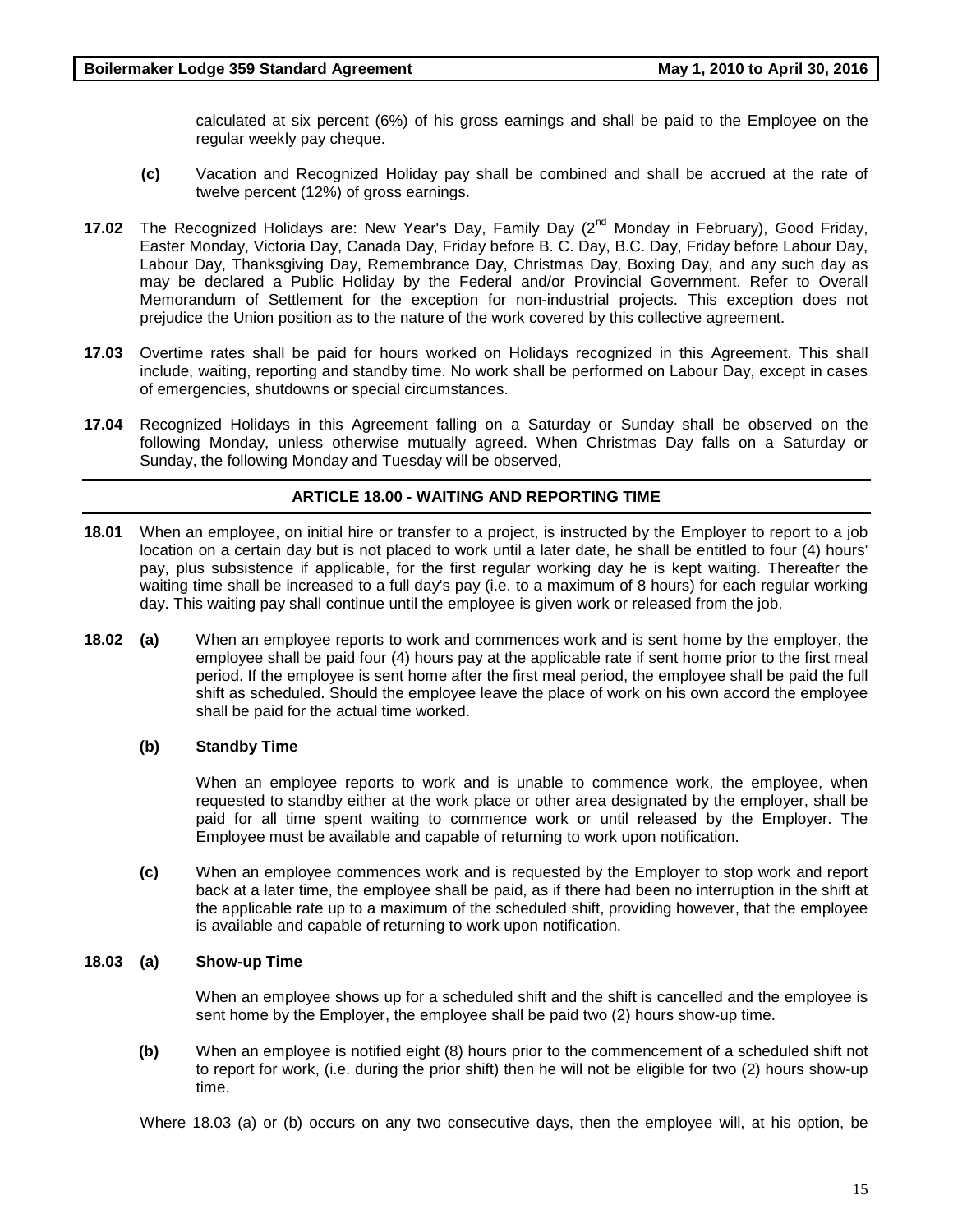entitled to a layoff.

- **18.04** An employee who is affected by the conditions set out above shall be entitled to subsistence in accordance with the provisions of this Agreement.
- **18.05** When an employee qualifies for waiting, reporting or standby time, such time shall include the regular shift premium when applicable.
- **18.06** When an employee is unable to report for work due to a strike or work stoppage on the project where he is employed, such employee will not be entitled to any reporting or show-up time.

#### **18.07 Workers' Compensation Cases:**

When an accident has occurred that is properly established as a WorksafeBC claim, and the attending physician gives the employee a letter to the effect that the employee will not be fit to resume work for more than six (6) shifts, then the Employer, at his option, shall do one of the following:

- **(a)** Reimburse cost of transportation back to the point of hire except when such transportation is supplied and/or reimbursed for at the time by the Workers' Compensation Board, or
- **(b)** Be responsible for provision of board and room free of charge during the period of absence due to injury except when such board and room is supplied and/or reimbursed for at the time by the Workers' Compensation Board while in the project area.
- **(c)** Provided that in both the above cases (a) and (b) the Union and the employee will ensure that the Employer is reimbursed for such monies that the Employer may outlay.
- **18.08** Employees involved in an accident while on the job shall receive a full day's pay for the day of the accident providing they require medical treatment by a doctor.

#### **ARTICLE 19 -TRAVELLING EXPENSES**

| 19.01 | (a) | Lower Mainland:    | Free Zone                                                                                                                                           |
|-------|-----|--------------------|-----------------------------------------------------------------------------------------------------------------------------------------------------|
|       |     | Northern Boundary: | <b>Burrard Inlet</b>                                                                                                                                |
|       |     | Western Boundary:  | Strait of Georgia to include Vancouver International Airport                                                                                        |
|       |     | Southern Boundary: | North Arm Fraser River to include Annacis Island                                                                                                    |
|       |     | Eastern Boundary:  | Port Mann Bridge, North on Lougheed Highway to Barnet Highway, West<br>to Mountain Blvd. (from this point on a direct line to end of Burrard Inlet) |

(See Appendix "B" for a Map of the Boundary of the Free Zone)

#### **(b) (i) Lower Mainland: Daily Travel Zone:**

On those projects that are outside the free zone, subject to Article 19:01(b)(ii), the Employer shall have the choice of paying the road kilometre rate or subsistence. Where the Employer elects daily travel allowance, the employee shall receive fifty cents (\$0.50) per road kilometre to and from the project to the edge of the free zone, for each day worked or reported for work. Where the Employer provides transportation, the daily travel allowance will be paid one way.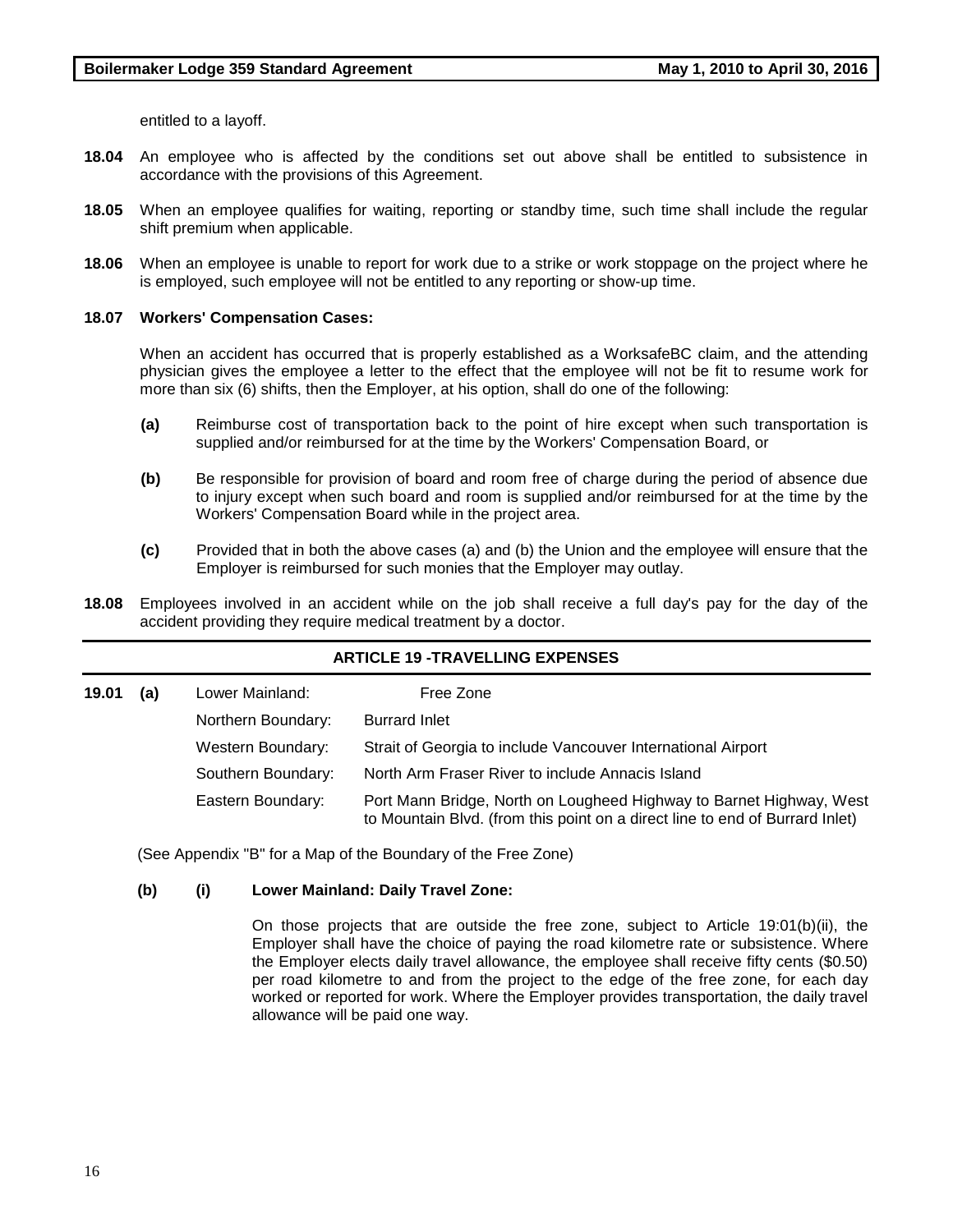#### **(c) Initial/Terminal Travel**

- **(i) (a)** The Employer shall pay an initial and terminal travel allowance per kilometre by the most direct route to any Employee who is directed or dispatched to an out-oftown project. The Parties agree that this amount per kilometre will be adjusted based upon the published amount as established by the Canada Revenue Agency (fifty-five cents (\$0.55) per kilometre effective February 28, 2015), with an annual adjustment date of February 28 if a change is identified, for reasonable daily vehicle mileage expenditures. No additional payment or reimbursement for travel time or incurred expenses shall be required. Refer to items (b), (c), (d), (e) and (f) for further clarification and exceptions.
	- **(b)** Mileage shall be calculated from the Employee's point of dispatch, which is agreed by the parties to be the Burnaby City Hall.
- **(ii)** Notwithstanding item (a), the Employer shall reimburse an Employee, for any/all ferry fares for the BC Ferry Corporation rate for an under height vehicle (up to and including 7' high) with a total length of 20 feet. Reimbursement for the current single passenger fare shall also be made by the Employer.

The Employer will reimburse the Employee where travel requires the payment of highway tolls.

- **(iii)** Notwithstanding item (a), when an Employee requests to use air travel to the project, the following terms and conditions shall prevail.
	- **(a)** The Employer shall pay for airfare, inclusive of any/all related fees and taxes, plus ground transportation fare to/from the project (unless there is Employer/Owner supplied transportation) from the airport located nearest thereto.
	- **(b)** The Employer will pre-arrange air travel to/from the Employee's point of dispatch. The air carrier and class of ticket shall be at the discretion of the Employer, but shall be by a regularly scheduled carrier. Notwithstanding the foregoing, the Employer shall not direct an Employee to fly standby.
	- **(c)** The Employee shall provide the Employer with the Boarding Pass and proper ground transportation receipts if requested to do so by the Employer.
- **(iv)** Notwithstanding any/all contrary provision(s) of this Article, where a variety of travel distances exist for Employees to a particular project, the Employer and the Union may agree upon a standard initial and terminal travel allowance, which shall be paid to all applicable Employees on the project. Such agreement shall be reached prior to the commencement of work on the project, and prior to date of tender if possible.
- **(v)** Notwithstanding any/all contrary provision(s) of this Article, in the event an Employee voluntarily terminates his own employment after having been on the project for less than fifteen (15) calendar days, the Employer shall not be required to pay the Employees terminal travel allowance, and shall additionally be entitled to deduct the initial travel allowance already paid from the Employees final pay cheque.
- **(vi)** Notwithstanding any/all contrary provision(s) of this Article, an Employee shall not suffer any lost wages as a result of the Employer having made arrangements for the transportation of the Employees tools to a project, if such tools are subsequently not available to the Employee for any reason as a result of a transportation delay or mishap. Tool transportation costs are the responsibility of the Employer.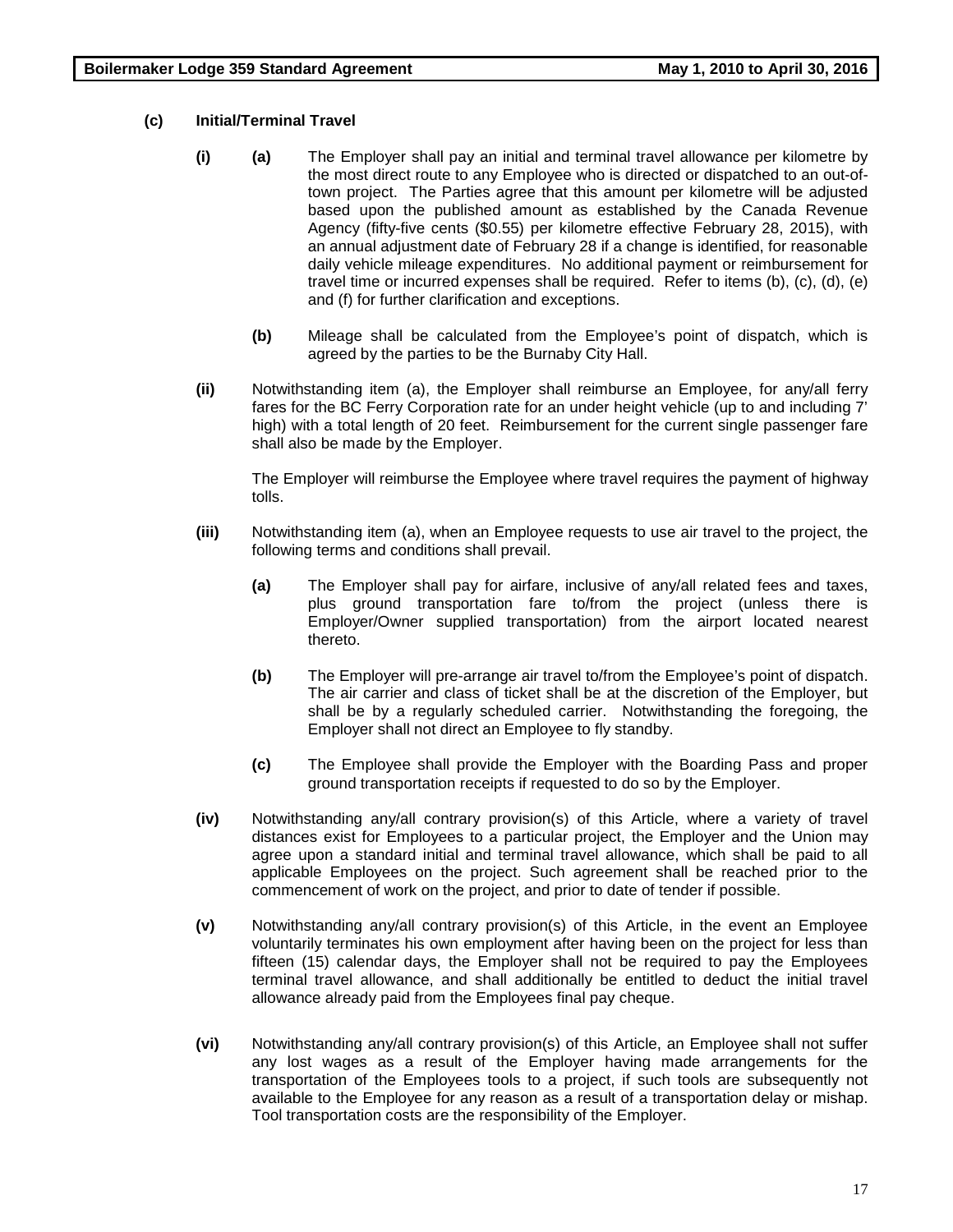- **(vii)** When computing transportation and travel expense to out of town jobs, Burnaby City Hall shall be considered the place of embarkation and return, except Local Residents as defined, which will be paid in accordance with the Standard Agreement.
- **(viii) (a)** For an employee to qualify for transportation expenses, the employee must remain fifteen (15) calendar days on the project or until layoff, job completion or if he has been granted permission by the Employer to leave before completion for initial transportation expenses, and thirty (30) calendar days or until layoff, job completion or if he has been granted permission by the Employer to leave before completion, whichever comes first, to receive terminal transportation expenses.
	- **(b)** The employee shall receive all travel expenses within two working days of his reporting to the job. These expenses shall be treated as an advance on wages and shall be deducted from the last pay cheque, where Article 19:02 applies.
	- **(c)** When an employee is unduly delayed through no fault of his own while using transportation supplied by the Employer travelling on initial or terminal transportation, he shall receive payment for the actual time of such delay up to a limit of eight (8) hours straight time rate in each twenty-four (24) hour period. This shall not apply to the Article 19:03 Turnaround.
- **(d)** On subsistence projects, if the Employer supplied accommodation is more than forty (40) kilometres from the job site, the Employer will pay a daily travel allowance (for days worked) based on the cents-per-kilometre formula (CRA rate effective February 28 each year) measured from the accommodation to the forty kilometer zone and back to the accommodation. Should the Employer provide transportation, the daily allowance will be paid one-way from the Employer supplied accommodation to the forty kilometer zone. Should an Employer covered by this agreement provide Boilermaker members to work on a shutdown (on an out of town project), the language in Article 19.01(d) of the Boilermaker Lodge 359/BCA (2004-2010) agreement will apply on that shutdown.
- **(e) (i)** A local resident is defined as a Union member who resides within eighty (80) road kilometres from the project at the time of hire. An employee's residence is the place where he permanently maintains a self-contained domestic establishment (a dwelling place, apartment, or similar place of residence where a person generally sleeps and eats) in which he resides and for which he can show proof acceptable to the Employer.
	- **(ii)** Local residents, as defined in Article 19.01(e)(i), shall not be entitled to initial or terminal transportation as set out in Article 19:01(c) nor shall he be entitled to a Turnaround allowance as set out in Article 19:03. Local residents shall receive a Daily Travel Allowance.
	- **(iii)** Local residents living beyond a forty (40) road kilometre free zone around the jobsite of an out-of-town shutdown project shall receive Employer supplied transportation from an Employer supplied accommodation, and be paid fifty cents (\$0.50) per road kilometre from the edge of the forty (40) road kilometre free zone around the jobsite to his place of residence as a daily travel allowance for each day worked or reported for work. Daily travel will be paid both ways. The same provisions that apply to non-local residents will apply to local residents for non-shutdown projects. Where weather or road conditions do not allow the employee to travel to his residence, the Employer shall provide subsistence in lieu of daily travel.
- **19.02** If his employment is terminated for just cause, or the employee leaves of his own accord before having qualified for travelling expenses to and/or from the job, he shall not be entitled to receive the cost of such travel expenses.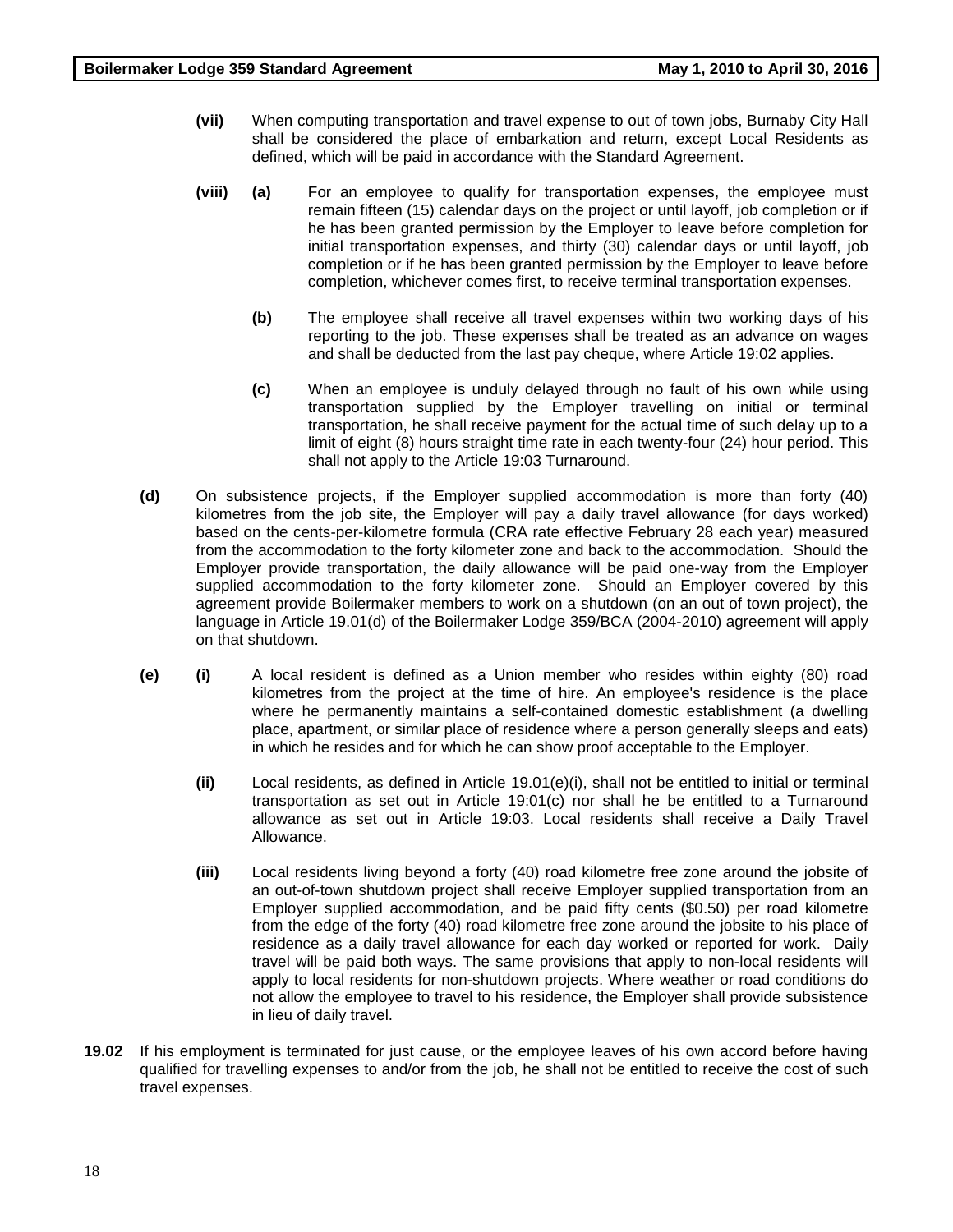#### **19.03 Turnaround**

On out of town projects, of over fifty (50) calendar days duration, the Employer shall provide a turnaround every forty (40) calendar days. Fifty (50) calendar days duration must exist after return from each turnaround for a further turnaround after forty (40) calendar days to be allowed. An allowance for turnaround or periodic leave will be provided on a "use it or lose it" basis. The Allowance will be based on the following formula:

| 250 km to 500 km           | \$175.00 |
|----------------------------|----------|
| 501 km to 750 km           | \$275.00 |
| 751 km to 1000 km \$375.00 |          |
| over 1000 km               | \$475.00 |

The mileage will be computed from the project to the dispatch point. It is agree that the above amounts will be paid only once for each turnaround.

The extent of the turnaround shall be for a minimum of five (5) days to a maximum of one (1) week, or a number of days mutually agreed between the employee and the employer's representative. The timing of the turnaround shall also be decided by mutual agreement. Any delay will be applied to the following turnaround period. Subsistence shall not be paid during turnaround periods.

Where a turnaround without Employer payment is declined, a new forty (40) day period of accrual will commence one day after the forty day period is completed, leading to the Employer travel expense turnaround and vice versa.

There shall not be any payment of Employer paid travel expense turnarounds unless actually taken (ie. use it or lose it). However, the employee is allowed to accrue Employer paid travel expenses turnarounds to a future date.

#### **ARTICLE 20.00 - SUBSISTENCE**

**20.01** When employees can be accommodated in Camp accommodation supplied by the Employer, no employee shall be entitled to any other form of subsistence. General Foremen are excluded from this provision.

Camp shall mean camp accommodation as defined in the British Columbia-Yukon Territory Building and Construction Trades Council Camp Rules and Regulations 2008-2014 and any revisions thereto.

Local residents, as defined in Article 19:01(e)(i), shall not be entitled to subsistence allowance. On camp jobs, local residents shall be entitled to one (1) meal daily.

**20.02** On camp jobs, no walking time shall be paid up to 2,500 feet from the worksite. Beyond 2,500 feet up to thirty (30) minutes travel each way, the Employer shall supply transportation. Travel time will be paid at prevailing rates for time in excess of thirty (30) minutes.

Where no camp accommodation is available, employees are to be supplied subsistence allowance or room plus meal allowance by the Employer. At any time, an employee may elect by informing the Employer, not to accept room plus meal allowance supplied by the Employer and, in that case, the employee shall be paid by the Employer a Subsistence Allowance. An employee who elects to go on subsistence allowance will be allowed to check into Employer supplied lodging, providing a room is available. In either case this choice can be made only once.

Commercial lodging shall mean a hotel room, or its equivalent, on the agreement that first class accommodation is understood to mean a single room when available.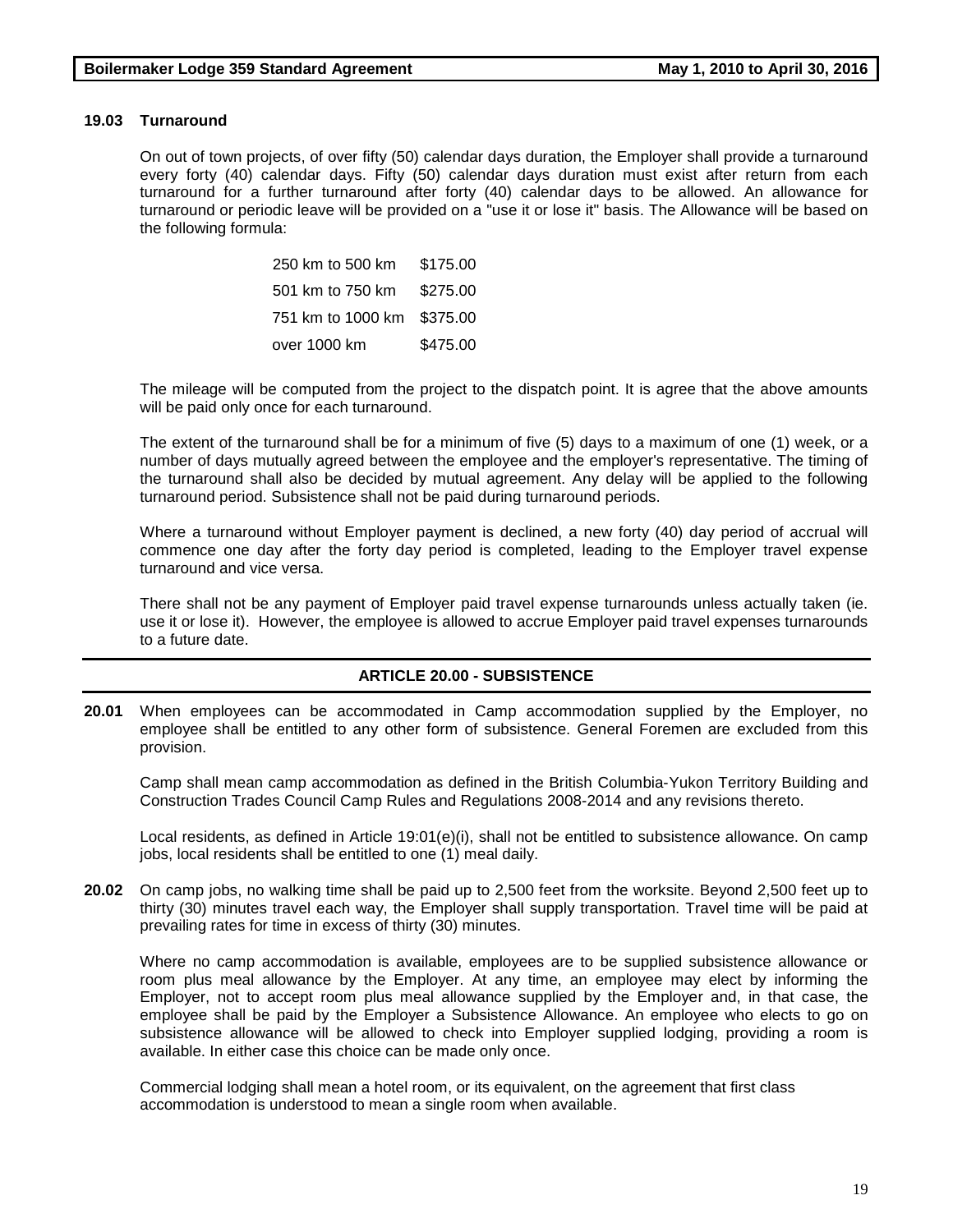- **20.03** Where there is no camp accommodation, the Employer shall provide either:
	- **(a)** Living out allowance, or
	- **(b)** Room plus meal allowance.

These options to be on a seven (7) day per week basis.

**(c)** It is agreed by the parties, that the LOA rates will be as follows:

| July 4, 2011 | \$115.00 |
|--------------|----------|
| May 1, 2012  | \$120.00 |
| May 1, 2013  | \$125.00 |

No other costs will be borne by the Employer for Employees choosing this option.

The parties further agree that the fifty-seven dollars and fifty-cents (\$57.50) meal allowance on option (b) will be as follows:

| July 4, 2011    | \$57.50 |
|-----------------|---------|
| January 1, 2012 | \$60.00 |
| May 1, 2013     | \$62.50 |

- **(d)** It is further agreed by the parties that under the room plus meal allowance option, if the Employer supplied accommodation is more that forty (40) kilometers from the job site, the Employer will pay a daily travel allowance (for days worked) based on the cents-per-kilometre formula (\$0.55 effective February 28, 2015) measured from the accommodation to the forty kilometer zone and back to the accommodation. Should the Employer provide transportation, the daily allowance will be paid one-way from the Employer supplied accommodation to the forty kilometer zone.
- **(e)** Should an Employer covered by this agreement provide Boilermaker members to work on a shutdown (on an out of town project), the language in Article 19.01 (d) of the Boilermakers Lodge 359/BCA (2004-2010) agreement will apply on that shutdown as follows:
	- (i) On subsistence projects, the Employer shall provide daily transportation from the Employer supplied accommodation to the project and return for each day worked or reported for work by the Employee:
	- (ii) Where the Employer supplied accommodation is within 40 road kilometer free zone around the jobsite, Employer supplied transportation will be provided to the jobsite and return to the Employer supplied accommodation.
	- (iii) Where the Employer supplied accommodation is beyond 40 road kilometer free zone around the jobsite, the Employer shall provide transportation plus the Employee shall receive the Transportation Rate from the edge of the 40 road kilometer free zone around the jobsite, paid both ways.

Where transportation is provided by the Employer and is delayed by mechanical breakdown or other causes attributable to the condition or operation of the vehicle, the following shall apply. If the Employee is delayed in arriving at the jobsite, his hours of work and pay shall nonetheless be considered to start at the normal time. If the Employee is delayed in departing from the jobsite or arriving to his normal pickup point due to mechanical breakdown or other causes attributable to the condition or operation of the vehicle, the actual time of such delay shall be added to the Employee's earnings calculated at the straight time rate.

**(f)** The employee shall receive subsistence allowance or, if on Room plus Meal Allowance, the meal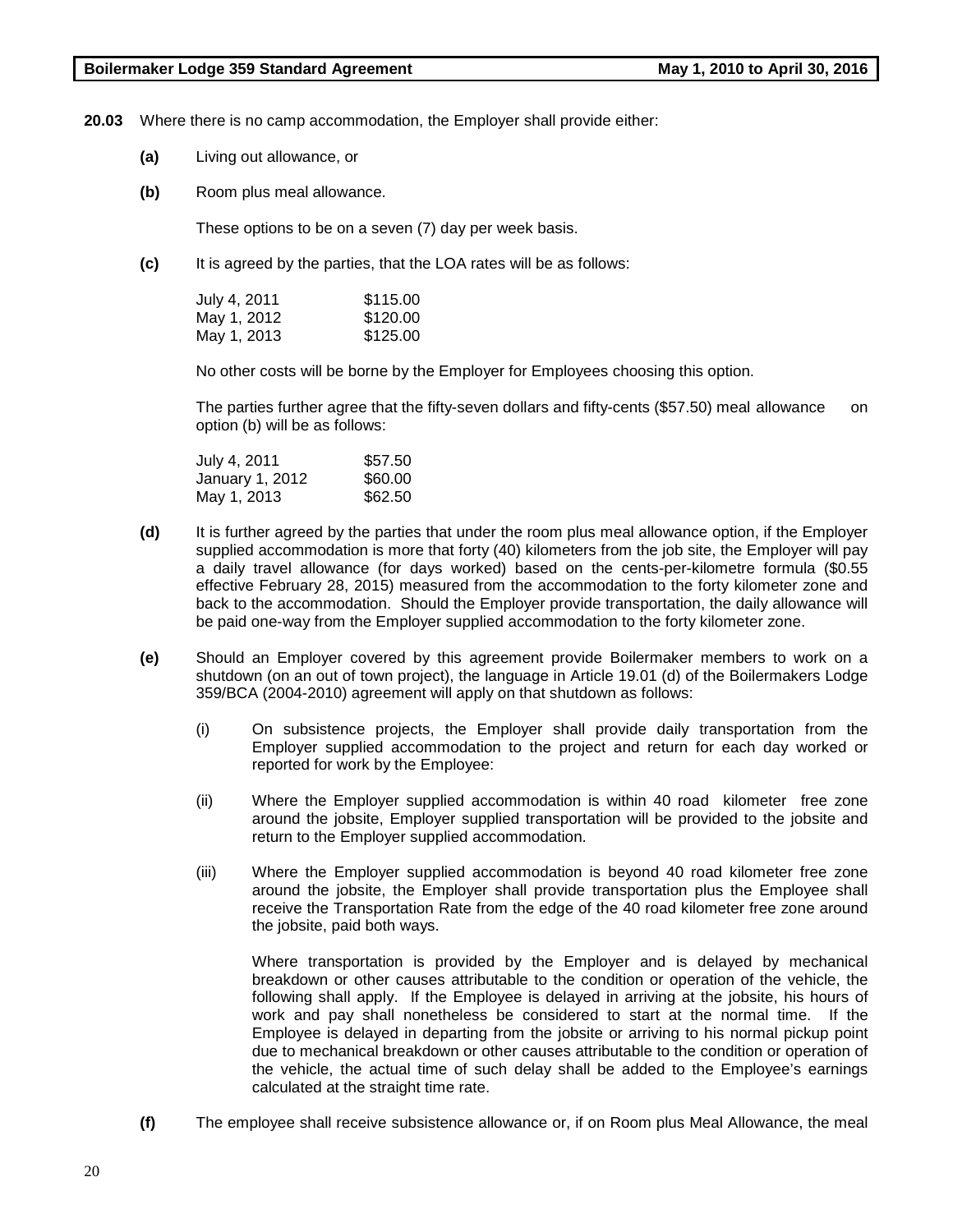allowance portion for the first week of the project within that first week with no hold back, and every week thereafter.

#### **20.04 Check-out Allowance:**

- **(a)** Any employee who is living in camp accommodations provided by the Employer may elect to receive a sum of fifteen dollars (\$15.00) per day or any such amount as may be established on a project by mutual agreement in lieu of meals which will not be consumed on weekends or Recognized Holiday(s). If meal tickets are provided to employees, the employee must turn in his meal tickets to the Employer's Representative not later than 4:00 p.m. on the day preceding such weekend or Recognized Holiday(s).
- **(b)** The employee must work the shift prior to the weekend or Recognized Holiday(s) and the shift after the weekend or Recognized Holiday(s) unless mutually agreed between the employees and the Employer's Representative.

#### **20.05 Subsistence Forfeiture**

When an employee fails to report to work when work is available on the working day immediately preceding or following bad weather days or Recognized Holidays, he shall forfeit subsistence allowance for such absenteeism and for the bad weather days or Recognized Holidays. When Saturday is not a working day and an employee fails to report to work on Friday when work is available he shall forfeit subsistence allowance for Friday and for Saturday. When Sunday is not a working day and an employee fails to report to work on Monday when work is available, he shall forfeit subsistence allowance for Sunday and for Monday. An employee shall also forfeit subsistence allowance for absenteeism on any working days.

- **(a)** The above forfeiture of subsistence allowance shall be waived when the employee's absenteeism on any working day or on Friday and/or Monday, as outlined above, is due to a bona fide illness or absence is due to compassionate grounds satisfactory to the Employer and the Union.
- **(b)** Forfeiture of subsistence allowance may also be waived in other cases if the reason for absenteeism is acceptable to the Employer.
- **(c)** Where an employee forfeits subsistence under Article 20:05 herein and is on free room and board, he shall reimburse the employer an amount equal to the prevailing subsistence allowance for each day of forfeiture.

#### **ARTICLE 21.00 - PAY DAY**

- **21.01** Employees shall be paid weekly, during normal working hours, not later than Friday. In no case shall more than five (5) regular working days be held back in any one payroll period. The parties agree that direct deposit will be utilized wherever possible.
- **21.02** Employees who are laid off or discharged from the service of the Employer, shall receive their Wages and Record of Employment on termination if the payroll is made up on the project, otherwise:
	- **(a)** The employee shall receive an Employer termination slip which shall show either his net pay and deductions, or the basic factors from which his pay will be calculated including: total pay hours, travel expenses, subsistence, etc.
	- **(b)** and the Employer shall mail the employee's wages and Record of Employment within three (3) days, exclusive of Saturday, Sunday and Recognized Holidays.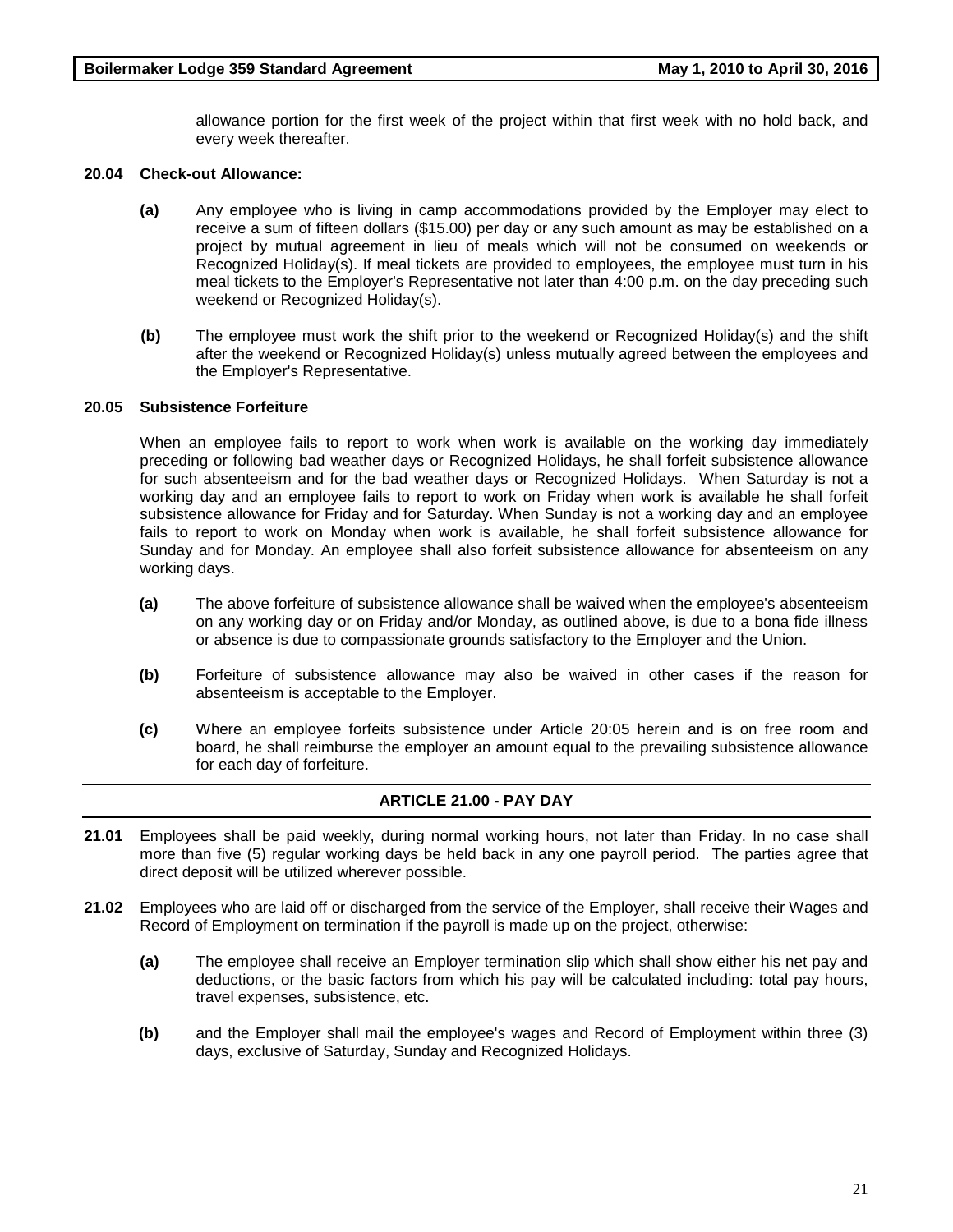**(c)** Should the employee fail to provide in writing to the Employer a residence mailing address, the employee's wages, etc. shall be mailed to the Union office as prescribed in this Article.

Should the Employer fail to comply with this provision, the employee shall receive an additional sum equivalent to eight (8) hours pay at straight time rates for each day he is kept waiting up to a maximum of forty (40) hours.

The parties have agreed that a penalty is appropriate when the Employer is in default of making final payment to the Employee on termination. The purpose of this is to compensate the employee for delays in payment that are due to reasons within the control of the Employer. However, it is recognized that there may be extenuating circumstances making it impractical for the Employer to comply with this provision and in that case, the Business Manager shall be empowered to waive the employee's right to grieve.

**21.03** When an employee quits of his own volition, he shall receive his Wages and Record of Employment on the regular day applicable for the period worked.

#### **ARTICLE 22.00 - WAGES**

Refer to Appendix "A" \*Wage and Benefits Summary

#### **22.01 Contract Administration Fund**

The parties agree that the Contract Administration Fund shall be increased effective November 1, 2005 to thirteen cents (\$0.13) per hour worked.

All signatory Employers shall contribute the sum of thirteen cents (\$0.13) for each hour worked on behalf of each employee working under the terms of this Agreement, to the CLR Contract Administration Fund. CLR may alter this amount with sixty (60) days written notice.

The Union will forward to CLR all monies received in accordance with the standard remittance form utilized by the Union. Such payment to CLR shall be made by the Union not later then the last day of the month in which such amount was received and shall be accompanied by a summary report that provides hours of work and fund remittances by each Employer under the Agreement.

It is understood that any cost incurred by the Union in remittance notification or changes thereof shall be borne by CLR. The Union will not have any responsibility for delinquent monies from individual Employers.

#### **22.02 Jurisdictional Assignment Plan of the British Columbia Construction Industry**

All signatory Employers shall contribute the sum of one cent (\$0.01) per hour to the Plan trustees.

#### **22.03 BCBCBTU Funding**

Effective August 1, 2002, the Employers will provide funding for the BCBCBTU on one cent (\$0.01) per hour for all hours worked or earned as established in each of the respective trade collective agreements by the contributions made to the Jurisdictional Assignment Plan (JAPIan). This provision will continue as long as the Bargaining Council structure continues to exist pursuant to the Labour Relations Code.

#### **ARTICLE 23.00 - PROVINCIAL AND FEDERAL LAWS**

- **23.01** In the event any provision of this Agreement is in conflict with Provincial Statutes (Federal in the Yukon Territory or other areas where Provincial Statutes are not applicable), the parties agree to renegotiate such provisions for the purpose of making it conform to such Provincial or Federal Statutes where required, however, all other provisions of this Agreement shall remain in force.
- **23.02** When the employee is away from the job site and not under the specific direction and control of the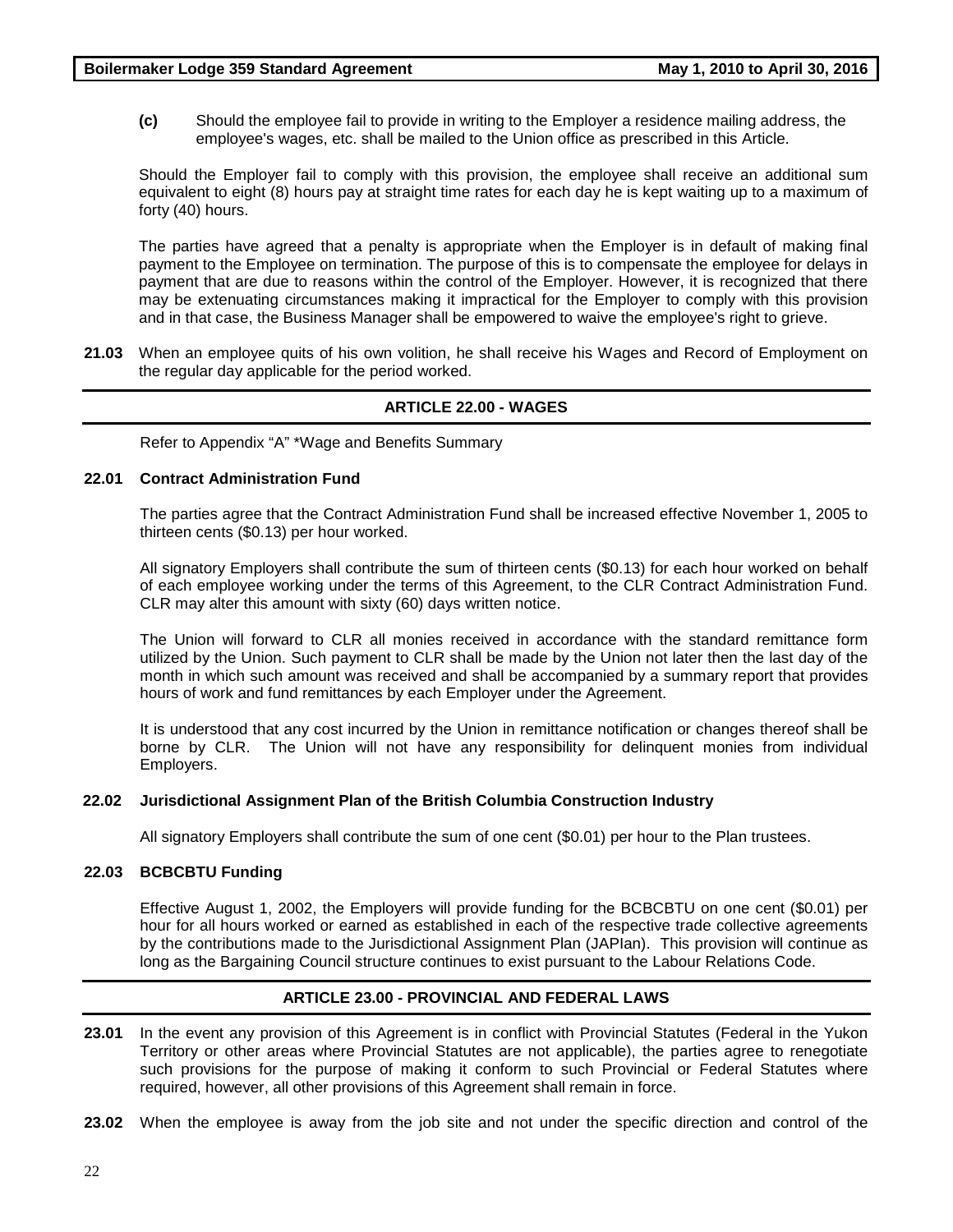Employer, nothing in this Agreement shall be construed to either increase or decrease the Employer's legal responsibility for the employee, nor the employee's entitlement to Workers' Compensation or other legal status; rather, these shall be determined on their merits in accordance with applicable acts, laws, rulings and regulations.

#### **ARTICLE 24.00 - APPRENTICESHIP**

**24.01** Boilermaker Apprentices, when available, shall be employed on work covered by this Agreement in the ratio of one (1) Apprentice to five (5) Journeymen. The Apprenticeship ratio is based on the total number of Journeymen hired to the project. (Note: An Apprentice is in addition to the crew.)

It is recognized that there may be situations in which the above ratio would be impractical. In order to obtain relief, the Employer must consult with the Business Manager of the Local Lodge. Apprentices shall only be referred, employed and paid at their proper classification and corresponding wage rate.

- **24.02** All Apprentices shall be employed in accordance with the provisions of the Apprenticeship Act and the parties hereto agree to observe all provisions of the said Act.
- **24.03** Apprentices shall be given the support of Supervisors, Foremen and Journeymen working on the job on which the Apprentices are employed and, under the guidance of the Journeyman, they may perform rigging, fitting, layout work or tack weld, or any other part of the Boilermaker trade.
- **24.04** When the Employer reduces the workforce on any project, Apprentices are not to be solely used to perform functions of the Journeyman in lieu of a Journeyman.

#### **ARTICLE 25.00 - SUB-CONTRACTING**

**25.01** It is agreed and understood that Employers when sub-contracting work within the jurisdiction of Lodge 359 covered by this Agreement, shall only subcontract such work to an Employer signatory to an Agreement with Local Lodge 359.

#### **ARTICLE 26.00 -- ENABLING CLAUSE**

- **26.01** Where a particular Article or Articles of this Collective Agreement is or are found to work a hardship for a particular project or specific geographical area, the terms and conditions of this agreement for that project or specific geographical area, may be modified by the mutual consent of the Union and Construction Labour Relations Association of B.C. when they deem it prudent. It is understood and agreed that where mutual agreement for such change cannot be achieved, the request shall not be subject to either grievance or arbitration.
- **26.02** The parties agree in accordance with the Overall Memorandum of Settlement that joint industry funds negotiated between the BCBCBTU and CLR (ie: Rehabilitations Fund) or individual dues to umbrella organizations, will not be reduced or eliminated without the prior written consent of the BCBCBTU and CLR.

#### **ARTICLE 27.00 -- DRUG AND ALCOHOL POLICY**

**27.01** The parties agree to to be bound by the Drug and Alcohol Policy Committee decisions relative to the Construction Industry Substance Abuse Testing and Treatment Program Policy with respect to the implementation of an EFAP.

#### **ARTICLE 28.00 -- DURATION AND RENEWAL OF AGREEMENT**

**28.01** This Agreement shall become effective on May 1, 2010 and shall remain in full force and effect until April 30, 2016 and year to year thereafter unless either party shall, at least ninety (90) days prior to any anniversary date thereafter, notify the other party to this Agreement in writing of any proposed changes to this Agreement.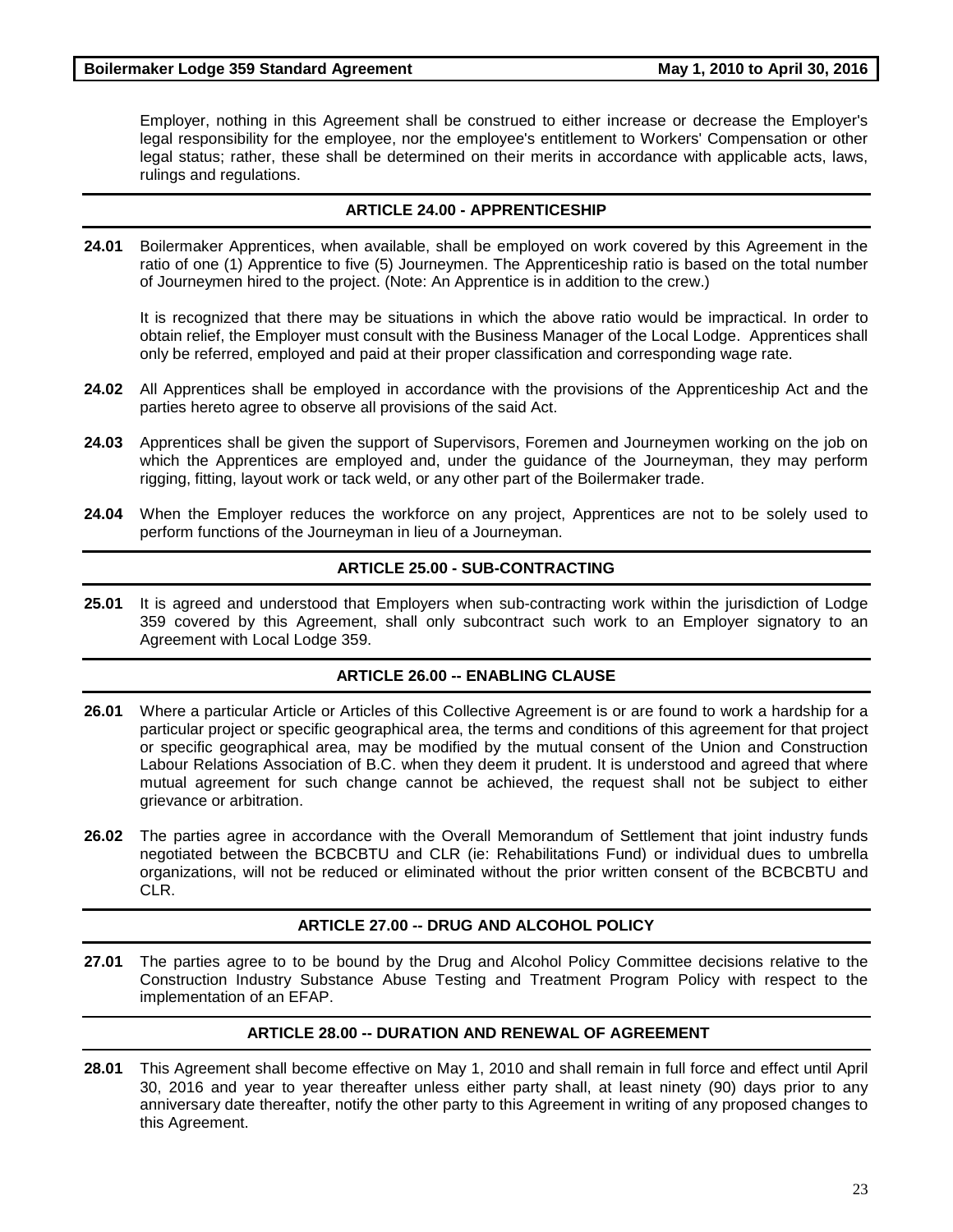- 28.02 The party receiving such notification shall have the right to submit counter proposals provided they are submitted sixty (60) days prior to the expiration of this Agreement.
- 28.03 The parties shall meet not later than forty-five (45) days prior to the expiration date of this Agreement, and shall negotiate with a view to concluding a Collective Agreement without unnecessary delay.
- 28.04 If a revised Collective Agreement has not been concluded prior to the expiration date of this Agreement, it may be extended beyond that date to whatever extent may be mutually agreed, or as provided by applicable laws, statutes or regulations.
- 28.05 The operation of Sections 5O(2) and (3) of the Labour Relations Code are hereby excluded.

 $+h$ SIGNED THIS <u>16 DAY OF *Dece wha* 2</u>015

CONSTRUCTION LABOUR RELATIONSASSOCIATION OF BC

yne Healten

SIGNED ON BEHALF OF: SIGNED ON BEHALF OF THE UNION:

THE INTERNATIONAL BROTHERHOOD OFBOILERMAKERS, IRON SHIP BUILDERS, BLACKSMITHS, FORGERS AND HELPERS,LODGE 359 (A.F.L.-C.l.O.-C.F.L.)

 $\mathscr{N}$ a-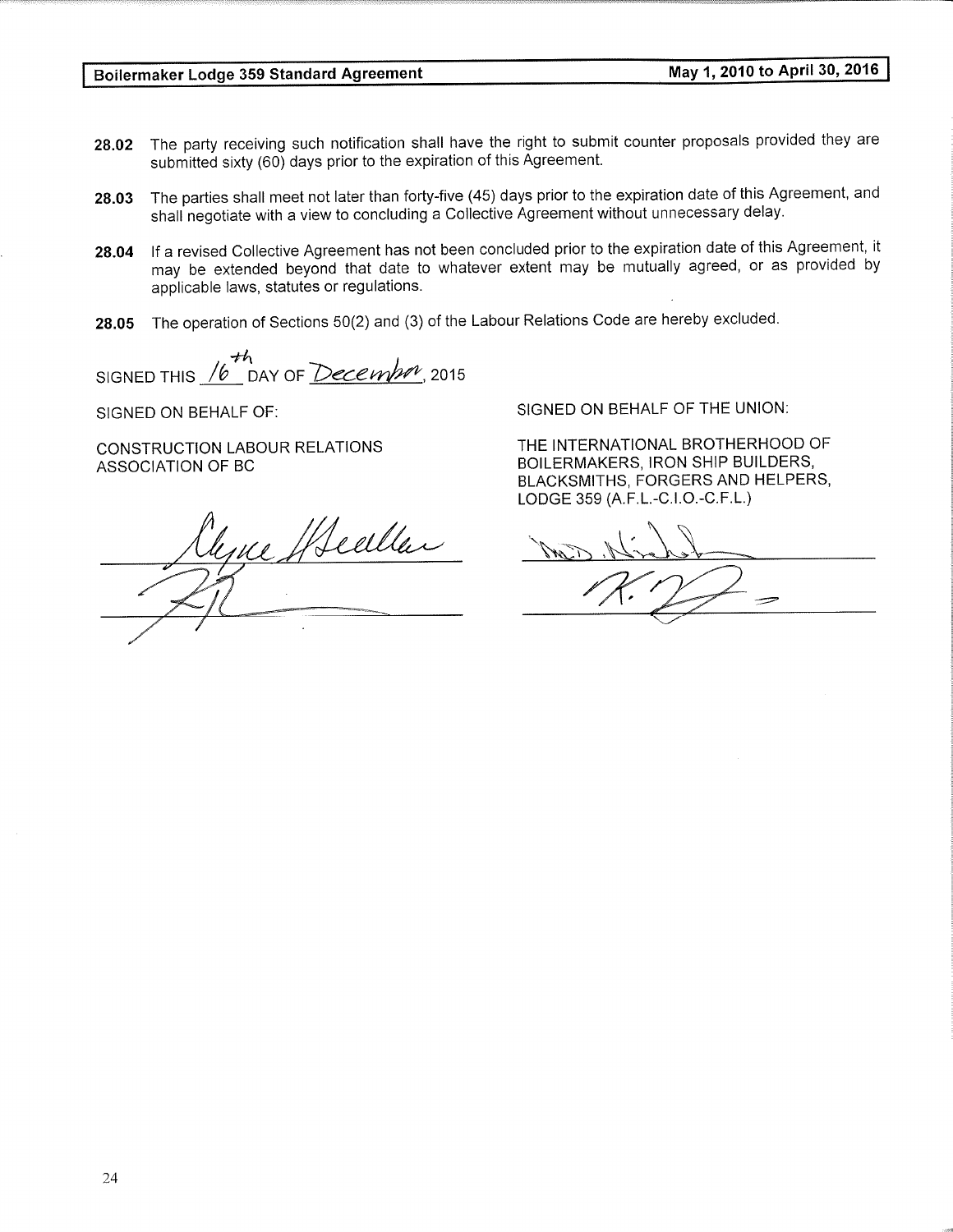**This page intentionally left blank**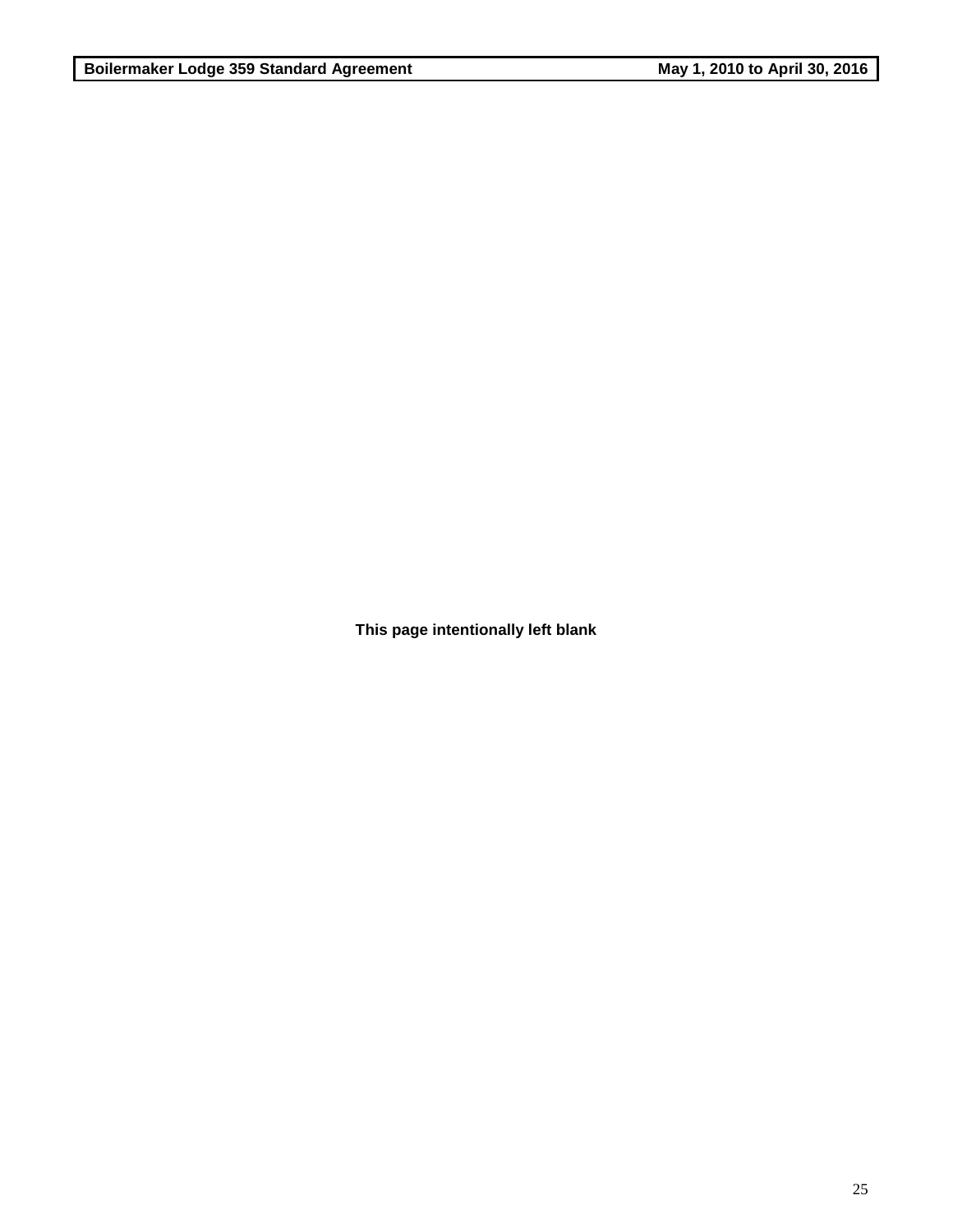#### **APPENDIX "A" – WAGE AND BENEFITS SUMMARY**

|                                                      |                | August 3, 2014                              |                                              |                                                     | <b>November 2, 2014</b>          |                                                                                                                                 |        |                                  |         |
|------------------------------------------------------|----------------|---------------------------------------------|----------------------------------------------|-----------------------------------------------------|----------------------------------|---------------------------------------------------------------------------------------------------------------------------------|--------|----------------------------------|---------|
| <b>Breakdown of Monetary Package</b>                 |                | <b>Straight Time</b><br>Hourly Wage<br>Rate | Vacation<br>&<br><b>Holiday Pay</b><br>(12%) | <b>Total Employer</b><br>Contributions <sup>*</sup> | <b>Total Monetary</b><br>Package | Vacation<br><b>Straight Time</b><br>&<br>Total Employer<br>Hourly Wage<br>Contributions*<br><b>Holiday Pay</b><br>Rate<br>(12%) |        | <b>Total Monetary</b><br>Package |         |
| General Foreman                                      | 115%           | \$44.41                                     | \$5.33                                       | \$12.30                                             | \$62.04                          | \$45.54                                                                                                                         | \$5.46 | \$12.19                          | \$63.19 |
| Foreman                                              | 110%           | \$42.48                                     | \$5.10                                       | \$12.30                                             | \$59.88                          | \$43.56                                                                                                                         | \$5.23 | \$12.19                          | \$60.98 |
| Journeyman                                           | 100%           | \$38.62                                     | \$4.63                                       | \$12.30                                             | \$55.55                          | \$39.60                                                                                                                         | \$4.75 | \$12.19                          | \$56.54 |
| Level $6 - 6^{th}$ 1000 Hours                        | 90%            | \$34.76                                     | \$4.17                                       | \$12.30                                             | \$51.23                          | \$35.64                                                                                                                         | \$4.28 | \$12.19                          | \$52.11 |
| Level 5 - 5 <sup>th</sup> 1000 Hours                 | 83%            | \$32.05                                     | \$3.85                                       | \$12.30                                             | \$48.20                          | \$32.87                                                                                                                         | \$3.94 | \$12.19                          | \$49.00 |
| Level 4 - 4 <sup>th</sup> 1000 Hours                 | 78%            | \$30.12                                     | \$3.61                                       | \$12.30                                             | \$46.03                          | \$30.89                                                                                                                         | \$3.71 | \$12.19                          | \$46.79 |
| Level 3 - 3rd 1000 Hours                             | 73%            | \$28.19                                     | \$3.38                                       | \$12.30                                             | \$43.87                          | \$28.91                                                                                                                         | \$3.47 | \$12.19                          | \$44.57 |
| Level 2 - 2 <sup>nd</sup> 1000 Hours                 | 68%            | \$26.26                                     | \$3.15                                       | \$12.30                                             | \$41.71                          | \$26.93                                                                                                                         | \$3.23 | \$12.19                          | \$42.35 |
| Level 1 - 1 <sup>st</sup> 1000 Hours                 | 63%            | \$24.33                                     | \$2.92                                       | \$12.30                                             | \$39.55                          | \$24.95                                                                                                                         | \$2.99 | \$12.19                          | \$40.13 |
| Pre Apprentice                                       | 55%            | \$21.24                                     | \$2.55                                       | \$12.30                                             | \$36.09                          | \$21.78                                                                                                                         | \$2.61 | \$12.19                          | \$36.58 |
| <b>Funds</b>                                         | August 3, 2014 |                                             | November 2, 2014                             |                                                     |                                  |                                                                                                                                 |        |                                  |         |
| Health & Welfare                                     | E              |                                             |                                              | \$3.49                                              |                                  | \$3.49                                                                                                                          |        |                                  |         |
| Pension                                              | E              |                                             |                                              | \$7.75                                              |                                  | \$7.75                                                                                                                          |        |                                  |         |
| <b>CLR Dues</b>                                      | E              |                                             |                                              | \$0.12                                              |                                  | \$0.11                                                                                                                          |        |                                  |         |
| Rehabilitation Fund                                  | E              |                                             |                                              | \$0.02                                              |                                  | \$0.02                                                                                                                          |        |                                  |         |
| JAPlan                                               | E              |                                             |                                              | \$0.01                                              |                                  |                                                                                                                                 |        | \$0.01                           |         |
| <b>BCBCBTU Fund</b>                                  | E              |                                             |                                              | \$0.01                                              |                                  |                                                                                                                                 |        | \$0.01                           |         |
| National Training Fund                               | E              |                                             |                                              | \$0.09                                              |                                  |                                                                                                                                 |        | n/a                              |         |
| <b>Promotional Fund</b>                              | E              |                                             |                                              | \$0.13                                              |                                  |                                                                                                                                 |        | \$0.13                           |         |
| <b>Affiliation Fund</b>                              | E              |                                             |                                              | \$0.03                                              |                                  |                                                                                                                                 |        | n/a                              |         |
| Apprenticeship and Trade Advancement                 | E              |                                             |                                              | \$0.65                                              |                                  |                                                                                                                                 |        | \$0.67                           |         |
| * Total Employer Contributions - Straight Time Hours |                |                                             |                                              | \$12.30                                             |                                  |                                                                                                                                 |        | \$12.19                          |         |
| Total Employer Contributions - 1.5X Overtime Hour    |                |                                             |                                              | \$18.45                                             |                                  |                                                                                                                                 |        | \$18.285                         |         |
| * Total Employer Contributions - 2X Overtime Hours   |                |                                             |                                              | \$24.60                                             |                                  |                                                                                                                                 |        | \$24.38                          |         |

### **Boilermakers Lodge 359 Standard Agreement**

Employer Contributions and Employee Deductions marked "E" paid/deducted based on hours Earned

Employer Contributions and Employee Deductions marked "W" paid/deducted based on hours Worked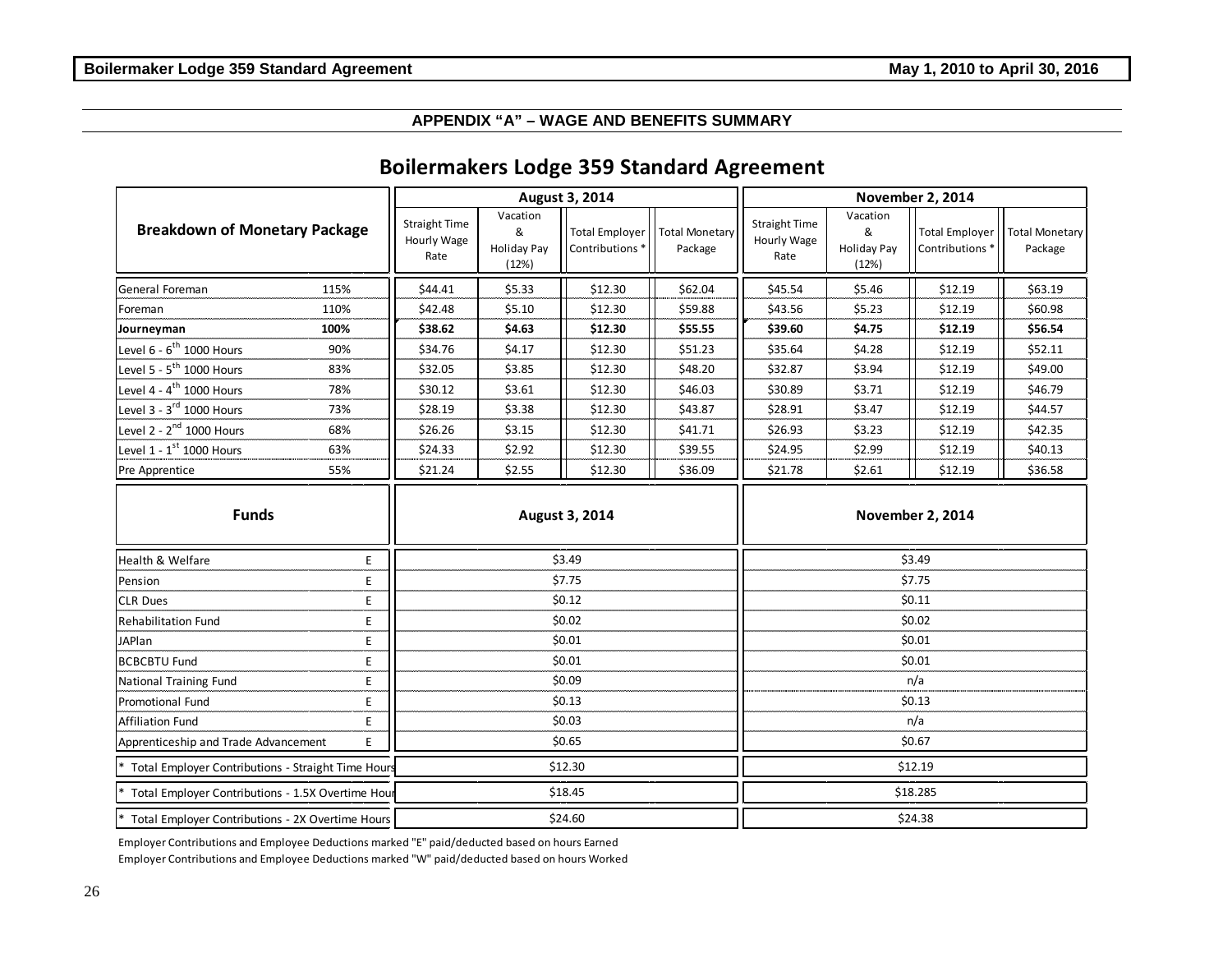#### **Boilermaker Lodge 359 Standard Agreement May 1, 2010 to April 30, 2016**

# **Boilermakers Lodge 359 Standard Agreement**

|                                        |                                                    | August 3, 2014                   |                      |  |                                                    | <b>November 2, 2014</b> |
|----------------------------------------|----------------------------------------------------|----------------------------------|----------------------|--|----------------------------------------------------|-------------------------|
| <b>Employee Deductions</b>             | <b>Hourly Dues</b><br>(4.25% of Gross<br>Earnings) | <b>BCYT Fund</b>                 |                      |  | <b>Hourly Dues</b><br>(4.25% of Gross<br>Earnings) | <b>BCYT Fur</b>         |
|                                        | E                                                  | E                                |                      |  | E.                                                 | E                       |
| General Foreman                        | \$2.11                                             | \$0.10                           |                      |  | \$2.17                                             | \$0.10                  |
| Foreman                                | \$2.02                                             | \$0.10                           |                      |  | \$2.07                                             | \$0.10                  |
| Journeyman                             | \$1.84                                             | \$0.10                           |                      |  | \$1.88                                             | \$0.10                  |
| Level $6 - 6^{th}$ 1000 Hours          | \$1.65                                             | \$0.10                           |                      |  | \$1.70                                             | \$0.10                  |
| Level 5 - $5^{th}$ 1000 Hours          | \$1.53                                             | \$0.10                           |                      |  | \$1.56                                             | \$0.10                  |
| Level $4 - 4$ <sup>th</sup> 1000 Hours | \$1.43                                             | \$0.10                           |                      |  | \$1.47                                             | \$0.10                  |
| Level 3 - 3rd 1000 Hours               | \$1.34                                             | \$0.10                           |                      |  | \$1.38                                             | \$0.10                  |
| Level 2 - 2 <sup>nd</sup> 1000 Hours   | \$1.25                                             | \$0.10                           |                      |  | \$1.28                                             | \$0.10                  |
| Level $1 - 1$ <sup>st</sup> 1000 Hours | \$1.16                                             | \$0.10                           |                      |  | \$1.19                                             | \$0.10                  |
| Pre Apprentice                         | \$1.01                                             | \$0.10                           |                      |  | \$1.04                                             | \$0.10                  |
| <b>Monthly Dues</b>                    |                                                    | \$42.80                          |                      |  |                                                    | \$42.80                 |
|                                        |                                                    | <b>Total Employee Deductions</b> |                      |  |                                                    | <b>Total Employee</b>   |
|                                        | <b>Straight Time</b><br>Hours                      | 1.5X Overtime<br>Hours           | 2X Overtime<br>Hours |  | <b>Straight Time</b><br>Hours                      | 1.5X Overt<br>Hours     |
| General Foreman                        | \$2.21                                             | \$3.315                          | \$4.42               |  | \$2.27                                             | \$3.405                 |
| Foreman                                | \$2.12                                             | \$3.18                           | \$4.24               |  | \$2.17                                             | \$3.255                 |
| Journeyman                             | \$1.94                                             | \$2.91                           | \$3.88               |  | \$1.98                                             | \$2.97                  |
| Level 6 - 6 <sup>th</sup> 1000 Hours   | \$1.75                                             | \$2.625                          | \$3.50               |  | \$1.80                                             | \$2.70                  |
| Level 5 - $5^{th}$ 1000 Hours          | \$1.63                                             | \$2.445                          | \$3.26               |  | \$1.66                                             | \$2.49                  |
| Level $4 - 4$ <sup>th</sup> 1000 Hours | \$1.53                                             | \$2.295                          | \$3.06               |  | \$1.57                                             | \$2.355                 |
| Level 3 - 3rd 1000 Hours               | \$1.44                                             | \$2.16                           | \$2.88               |  | \$1.48                                             | \$2.22                  |
| Level $2 - 2^{nd}$ 1000 Hours          | \$1.35                                             | \$2.025                          | \$2.70               |  | \$1.38                                             | \$2.07                  |
| Level $1 - 1$ <sup>st</sup> 1000 Hours | \$1.26                                             | \$1.89                           | \$2.52               |  | \$1.29                                             | \$1.935                 |
| Pre Apprentice                         | \$1.11                                             | \$1.665                          | \$2.22               |  | \$1.14                                             | \$1.71                  |

|                             | <b>Lugust 3, 2014</b>            |             |                                                    | <b>November 2, 2014</b>          |  |
|-----------------------------|----------------------------------|-------------|----------------------------------------------------|----------------------------------|--|
| y Dues<br>of Gross<br>ings) | <b>BCYT Fund</b>                 |             | <b>Hourly Dues</b><br>(4.25% of Gross<br>Earnings) | <b>BCYT Fund</b>                 |  |
|                             | E                                |             | E                                                  | E                                |  |
| .11                         | \$0.10                           |             | \$2.17                                             | \$0.10                           |  |
| .02                         | \$0.10                           |             | \$2.07                                             | \$0.10                           |  |
| .84                         | \$0.10                           |             | \$1.88                                             | \$0.10                           |  |
| .65                         | \$0.10                           |             | \$1.70                                             | \$0.10                           |  |
| .53                         | \$0.10                           |             | \$1.56                                             | \$0.10                           |  |
| .43                         | \$0.10                           |             | \$1.47                                             | \$0.10                           |  |
| .34                         | \$0.10                           |             | \$1.38                                             | \$0.10                           |  |
| .25                         | \$0.10                           |             | \$1.28                                             | \$0.10                           |  |
| .16                         | \$0.10                           |             | \$1.19                                             | \$0.10                           |  |
| .01                         | \$0.10                           |             | \$1.04                                             | \$0.10                           |  |
|                             | \$42.80                          |             |                                                    | \$42.80                          |  |
|                             | <b>Total Employee Deductions</b> |             |                                                    | <b>Total Employee Deductions</b> |  |
| it Time                     | 1.5X Overtime                    | 2X Overtime | <b>Straight Time</b>                               | 1.5X Overtime                    |  |
| urs                         | Hours                            | Hours       | Hours                                              | Hours                            |  |
| .21                         | \$3.315                          | \$4.42      | \$2.27                                             | \$3.405                          |  |
| .12                         | \$3.18                           | \$4.24      | \$2.17                                             | \$3.255                          |  |
| .94                         | \$2.91                           | \$3.88      | \$1.98                                             | \$2.97                           |  |
| .75                         | \$2.625                          | \$3.50      | \$1.80                                             | \$2.70                           |  |
| .63                         | \$2.445                          | \$3.26      | \$1.66                                             | \$2.49                           |  |
| .53                         | \$2.295                          | \$3.06      | \$1.57                                             | \$2.355                          |  |
| .44                         | \$2.16                           | \$2.88      | \$1.48                                             | \$2.22                           |  |
| .35                         | \$2.025                          | \$2.70      | \$1.38                                             | \$2.07                           |  |
| .26                         | \$1.89                           | \$2.52      | \$1.29                                             | \$1.935                          |  |
| .11                         | \$1.665                          | \$2.22      | \$1.14                                             | \$1.71                           |  |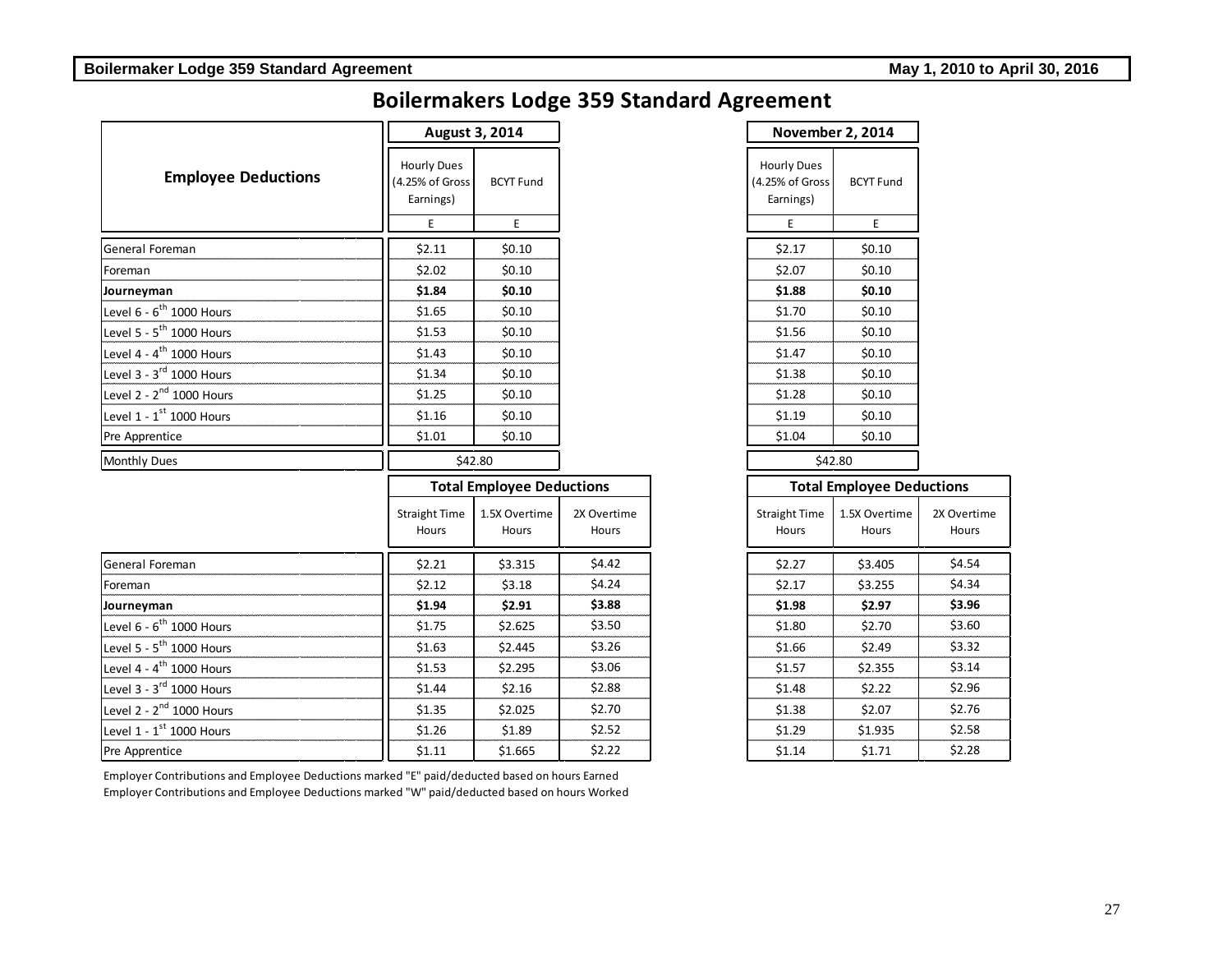**Boilermakers Lodge 359 Standard Agreement**

|                                                      |      | May 3, 2015                                 |                                       |                                         | <b>November 1, 2015</b>          |                                             |                                              |                                         |                                  |
|------------------------------------------------------|------|---------------------------------------------|---------------------------------------|-----------------------------------------|----------------------------------|---------------------------------------------|----------------------------------------------|-----------------------------------------|----------------------------------|
| <b>Breakdown of Monetary Package</b>                 |      | <b>Straight Time</b><br>Hourly Wage<br>Rate | Vacation<br>&<br>Holiday Pay<br>(12%) | <b>Total Employer</b><br>Contributions* | <b>Total Monetary</b><br>Package | <b>Straight Time</b><br>Hourly Wage<br>Rate | Vacation<br>&<br><b>Holiday Pay</b><br>(12%) | <b>Total Employer</b><br>Contributions* | <b>Total Monetary</b><br>Package |
| General Foreman                                      | 115% | \$47.36                                     | \$5.68                                | \$12.22                                 | \$65.26                          | \$47.36                                     | \$5.68                                       | \$12.22                                 | \$65.26                          |
| Foreman                                              | 110% | \$45.30                                     | \$5.44                                | \$12.22                                 | \$62.96                          | \$45.30                                     | \$5.44                                       | \$12.22                                 | \$62.96                          |
| Journeyman                                           | 100% | \$41.18                                     | \$4.94                                | \$12.22                                 | \$58.34                          | \$41.18                                     | \$4.94                                       | \$12.22                                 | \$58.34                          |
| Level $6 - 6^{th}$ 1000 Hours                        | 90%  | \$37.06                                     | \$4.45                                | \$12.22                                 | \$53.73                          | \$37.06                                     | \$4.45                                       | \$12.22                                 | \$53.73                          |
| Level 5 - 5 <sup>th</sup> 1000 Hours                 | 83%  | \$34.18                                     | \$4.10                                | \$12.22                                 | \$50.50                          | \$34.18                                     | \$4.10                                       | \$12.22                                 | \$50.50                          |
| Level 4 - 4 <sup>th</sup> 1000 Hours                 | 78%  | \$32.12                                     | \$3.85                                | \$12.22                                 | \$48.19                          | \$32.12                                     | \$3.85                                       | \$12.22                                 | \$48.19                          |
| Level $3 - 3^{rd}$ 1000 Hours                        | 73%  | \$30.06                                     | \$3.61                                | \$12.22                                 | \$45.89                          | \$30.06                                     | \$3.61                                       | \$12.22                                 | \$45.89                          |
| Level 2 - 2 <sup>nd</sup> 1000 Hours                 | 68%  | \$28.00                                     | \$3.36                                | \$12.22                                 | \$43.58                          | \$28.00                                     | \$3.36                                       | \$12.22                                 | \$43.58                          |
| Level $1 - 1$ <sup>st</sup> 1000 Hours               | 63%  | \$25.94                                     | \$3.11                                | \$12.22                                 | \$41.27                          | \$25.94                                     | \$3.11                                       | \$12.22                                 | \$41.27                          |
| Pre Apprentice                                       | 55%  | \$22.65                                     | \$2.72                                | \$12.22                                 | \$37.59                          | \$22.65                                     | \$2.72                                       | \$12.22                                 | \$37.59                          |
| <b>Employer Contributions</b>                        |      |                                             |                                       | May 3, 2015                             |                                  |                                             |                                              | <b>November 1, 2015</b>                 |                                  |
| Union Benefit Plan                                   | E    |                                             |                                       | \$3.49                                  |                                  | \$3.49                                      |                                              |                                         |                                  |
| <b>Union Pension Plan</b>                            | E    |                                             |                                       | \$7.75                                  |                                  | \$7.75                                      |                                              |                                         |                                  |
| <b>CLR Dues</b>                                      | E    |                                             |                                       | \$0.11                                  |                                  | \$0.11                                      |                                              |                                         |                                  |
| <b>Rehabilitation Fund</b>                           | E    |                                             |                                       | \$0.02                                  |                                  | \$0.02                                      |                                              |                                         |                                  |
| <b>JAPlan</b>                                        | E    |                                             |                                       | \$0.01                                  |                                  | \$0.01                                      |                                              |                                         |                                  |
| <b>BCBCBTU Fund</b>                                  | E    |                                             |                                       | \$0.01                                  |                                  | \$0.01                                      |                                              |                                         |                                  |
| National Training Fund                               | E    |                                             |                                       | n/a                                     |                                  |                                             |                                              | n/a                                     |                                  |
| Promotional Fund                                     | E    |                                             |                                       | \$0.13                                  |                                  |                                             |                                              | \$0.13                                  |                                  |
| <b>Affiliation Fund</b>                              | E    |                                             |                                       | n/a                                     |                                  |                                             |                                              | n/a                                     |                                  |
| Apprenticeship and Trade Advancement                 | E    |                                             |                                       | \$0.70                                  |                                  | \$0.70                                      |                                              |                                         |                                  |
| * Total Employer Contributions - Straight Time Hours |      |                                             |                                       | \$12.22                                 |                                  |                                             |                                              | \$12.22                                 |                                  |
| Total Employer Contributions - 1.5X Overtime Hour    |      |                                             |                                       | \$18.33                                 |                                  |                                             |                                              | \$18.33                                 |                                  |
| Total Employer Contributions - 2X Overtime Hours     |      |                                             |                                       | \$24.44                                 |                                  |                                             |                                              | \$24.44                                 |                                  |

Employer Contributions and Employee Deductions marked "E" paid/deducted based on hours Earned

Employer Contributions and Employee Deductions marked "W" paid/deducted based on hours Worked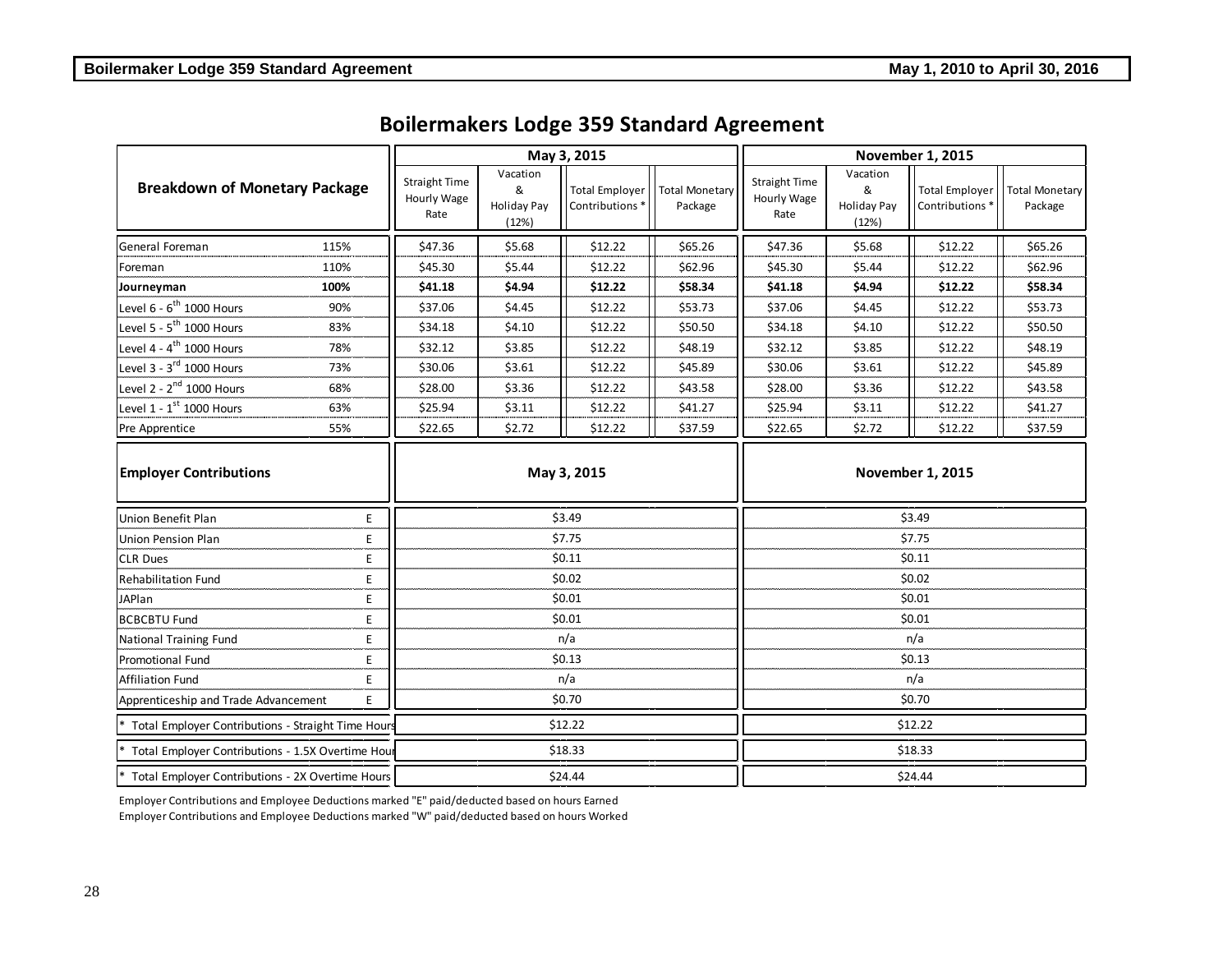### **Boilermakers Lodge 359 Standard Agreement**

|                                        |                                                    | May 3, 2015                      |                      |  |                                                    | <b>Nove</b>         |
|----------------------------------------|----------------------------------------------------|----------------------------------|----------------------|--|----------------------------------------------------|---------------------|
| <b>Employee Deductions</b>             | <b>Hourly Dues</b><br>(4.25% of Gross<br>Earnings) | <b>BCYT Fund</b>                 |                      |  | <b>Hourly Dues</b><br>(4.25% of Gross<br>Earnings) | <b>BCYT Fur</b>     |
|                                        | E                                                  | E                                |                      |  | E                                                  | $\mathsf{E}^-$      |
| General Foreman                        | \$2.25                                             | \$0.10                           |                      |  | \$2.25                                             | n/a                 |
| Foreman                                | \$2.16                                             | \$0.10                           |                      |  | \$2.16                                             | n/a                 |
| Journeyman                             | \$1.96                                             | \$0.10                           |                      |  | \$1.96                                             | n/a                 |
| Level 6 - 6 <sup>th</sup> 1000 Hours   | \$1.76                                             | \$0.10                           |                      |  | \$1.76                                             | n/a                 |
| Level 5 - $5^{\text{th}}$ 1000 Hours   | \$1.63                                             | \$0.10                           |                      |  | \$1.63                                             | n/a                 |
| Level 4 - 4 <sup>th</sup> 1000 Hours   | \$1.53                                             | \$0.10                           |                      |  | \$1.53                                             | n/a                 |
| Level 3 - 3 <sup>rd</sup> 1000 Hours   | \$1.43                                             | \$0.10                           |                      |  | \$1.43                                             | n/a                 |
| Level 2 - 2 <sup>nd</sup> 1000 Hours   | \$1.33                                             | \$0.10                           |                      |  | \$1.33                                             | n/a                 |
| Level $1 - 1$ <sup>st</sup> 1000 Hours | \$1.23                                             | \$0.10                           |                      |  | \$1.23                                             | n/a                 |
| Pre Apprentice                         | \$1.08                                             | \$0.10                           |                      |  | \$1.08                                             | n/a                 |
| <b>Monthly Dues</b>                    |                                                    | \$42.80                          |                      |  |                                                    |                     |
|                                        |                                                    | <b>Total Employee Deductions</b> |                      |  | <b>Total Employee</b>                              |                     |
|                                        | <b>Straight Time</b><br>Hours                      | 1.5X Overtime<br>Hours           | 2X Overtime<br>Hours |  | <b>Straight Time</b><br>Hours                      | 1.5X Overt<br>Hours |
| General Foreman                        | \$2.35                                             | \$3.525                          | \$4.70               |  | \$2.35                                             | \$3.525             |
| Foreman                                | \$2.26                                             | \$3.39                           | \$4.52               |  | \$2.26                                             | \$3.39              |
| Journeyman                             | \$2.06                                             | \$3.09                           | \$4.12               |  | \$2.06                                             | \$3.09              |
| Level 6 - $6^{\text{th}}$ 1000 Hours   | \$1.86                                             | \$2.79                           | \$3.72               |  | \$1.86                                             | \$2.79              |
| Level 5 - $5^{\text{th}}$ 1000 Hours   | \$1.73                                             | \$2.595                          | \$3.46               |  | \$1.73                                             | \$2.595             |
| Level 4 - $4^{\text{th}}$ 1000 Hours   | \$1.63                                             | \$2.445                          | \$3.26               |  | \$1.63                                             | \$2.445             |
| Level $3 - 3^{rd}$ 1000 Hours          | \$1.53                                             | \$2.295                          | \$3.06               |  | \$1.53                                             | \$2.295             |
| Level 2 - 2 <sup>nd</sup> 1000 Hours   | \$1.43                                             | \$2.145                          | \$2.86               |  | \$1.43                                             | \$2.145             |
| Level $1 - 1$ <sup>st</sup> 1000 Hours | \$1.33                                             | \$1.995                          | \$2.66               |  | \$1.33                                             | \$1.995             |
| Pre Apprentice                         | \$1.18                                             | \$1.77                           | \$2.36               |  | \$1.18                                             | \$1.77              |

| <b>November 1, 2015</b>                            |                  |      |                     |  |  |  |
|----------------------------------------------------|------------------|------|---------------------|--|--|--|
| <b>Hourly Dues</b><br>(4.25% of Gross<br>Earnings) | <b>BCYT Fund</b> |      | Promotional<br>Fund |  |  |  |
| E                                                  | E                | F    | E                   |  |  |  |
| \$2.25                                             | n/a              | 0.06 | 0.04                |  |  |  |
| \$2.16                                             | n/a              | 0.06 | 0.04                |  |  |  |
| \$1.96                                             | n/a              | 0.06 | 0.04                |  |  |  |
| \$1.76                                             | n/a              | 0.06 | 0.04                |  |  |  |
| \$1.63                                             | n/a              | 0.06 | 0.04                |  |  |  |
| \$1.53                                             | n/a              | 0.06 | 0.04                |  |  |  |
| \$1.43                                             | n/a              | 0.06 | 0.04                |  |  |  |
| \$1.33                                             | n/a              | 0.06 | 0.04                |  |  |  |
| \$1.23                                             | n/a              | 0.06 | 0.04                |  |  |  |
| \$1.08                                             | n/a              | 0.06 | 0.04                |  |  |  |

| วทร                      | <b>Total Employee Deductions</b> |                        |                      |  |  |  |  |  |
|--------------------------|----------------------------------|------------------------|----------------------|--|--|--|--|--|
| <b>Overtime</b><br>Hours | <b>Straight Time</b><br>Hours    | 1.5X Overtime<br>Hours | 2X Overtime<br>Hours |  |  |  |  |  |
| \$4.70                   | \$2.35                           | \$3.525                | \$4.70               |  |  |  |  |  |
| \$4.52                   | \$2.26                           | \$3.39                 | \$4.52               |  |  |  |  |  |
| \$4.12                   | \$2.06                           | \$3.09                 | \$4.12               |  |  |  |  |  |
| \$3.72                   | \$1.86                           | \$2.79                 | \$3.72               |  |  |  |  |  |
| \$3.46                   | \$1.73                           | \$2.595                | \$3.46               |  |  |  |  |  |
| \$3.26                   | \$1.63                           | \$2.445                | \$3.26               |  |  |  |  |  |
| \$3.06                   | \$1.53                           | \$2.295                | \$3.06               |  |  |  |  |  |
| \$2.86                   | \$1.43                           | \$2.145                | \$2.86               |  |  |  |  |  |
| \$2.66                   | \$1.33                           | \$1.995                | \$2.66               |  |  |  |  |  |
| \$2.36                   | \$1.18                           | \$1.77                 | \$2.36               |  |  |  |  |  |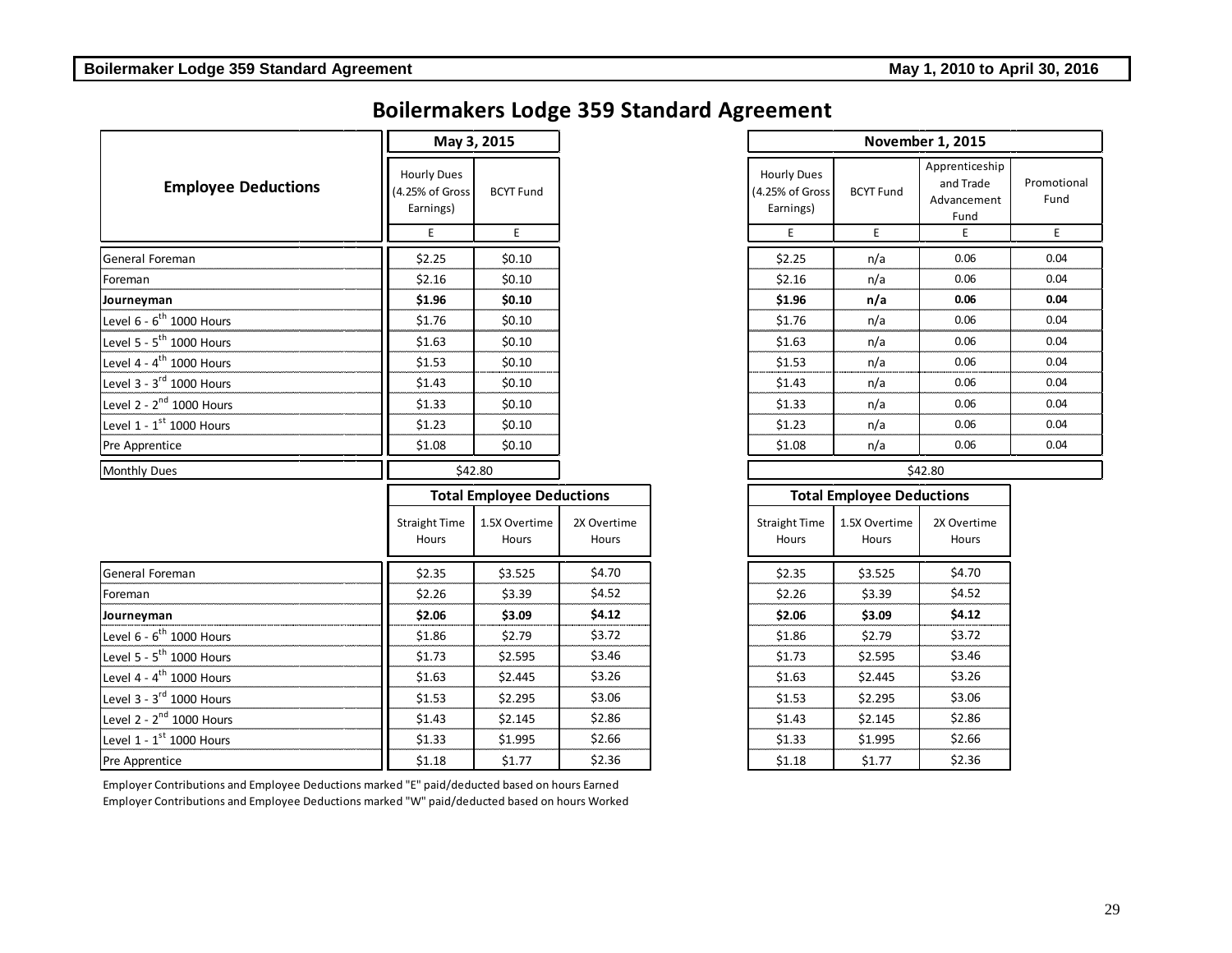|                                                      | April 3, 2016 |                                             |                                              |                                                     |                                  |  |
|------------------------------------------------------|---------------|---------------------------------------------|----------------------------------------------|-----------------------------------------------------|----------------------------------|--|
| <b>Breakdown of Monetary Package</b>                 |               | <b>Straight Time</b><br>Hourly Wage<br>Rate | Vacation<br>&<br><b>Holiday Pay</b><br>(12%) | <b>Total Employer</b><br>Contributions <sup>*</sup> | <b>Total Monetary</b><br>Package |  |
| General Foreman                                      | 115%          | \$49.11                                     | \$5.89                                       | \$12.32                                             | \$67.32                          |  |
| Foreman                                              | 110%          | \$46.97                                     | \$5.64                                       | \$12.32                                             | \$64.93                          |  |
| Journeyman                                           | 100%          | \$42.70                                     | \$5.12                                       | \$12.32                                             | \$60.14                          |  |
| Level $6 - 6^{th}$ 1000 Hours                        | 90%           | \$38.43                                     | \$4.61                                       | \$12.32                                             | \$55.36                          |  |
| Level 5 - 5 <sup>th</sup> 1000 Hours                 | 83%           | \$35.44                                     | \$4.25                                       | \$12.32                                             | \$52.01                          |  |
| Level $4 - 4$ <sup>th</sup> 1000 Hours               | 78%           | \$33.31                                     | \$4.00                                       | \$12.32                                             | \$49.63                          |  |
| Level 3 - 3rd 1000 Hours                             | 73%           | \$31.17                                     | \$3.74                                       | \$12.32                                             | \$47.23                          |  |
| Level 2 - $2^{nd}$ 1000 Hours                        | 68%           | \$29.04                                     | \$3.48                                       | \$12.32                                             | \$44.84                          |  |
| Level $1 - 1$ <sup>st</sup> 1000 Hours               | 63%           | \$26.90                                     | \$3.23                                       | \$12.32                                             | \$42.45                          |  |
| Pre Apprentice                                       | 55%           | \$23.49                                     | \$2.82                                       | \$12.32                                             | \$38.63                          |  |
| <b>Employer Contributions</b>                        |               |                                             |                                              | April 3, 2016                                       |                                  |  |
| Union Benefit Plan                                   | E             |                                             |                                              | \$3.49                                              |                                  |  |
| Union Pension Plan                                   | E             |                                             |                                              | \$7.75                                              |                                  |  |
| <b>CLR Dues</b>                                      | E             |                                             |                                              | \$0.11                                              |                                  |  |
| <b>Rehabilitation Fund</b>                           | E             |                                             |                                              | \$0.02                                              |                                  |  |
| <b>JAPlan</b>                                        | E             |                                             |                                              | \$0.01                                              |                                  |  |
| <b>BCBCBTU Fund</b>                                  | E             |                                             |                                              | \$0.01                                              |                                  |  |
| National Training Fund                               | E             |                                             |                                              | n/a                                                 |                                  |  |
| <b>Promotional Fund</b>                              | E             |                                             |                                              | \$0.17                                              |                                  |  |
| <b>Affiliation Fund</b>                              | E             |                                             |                                              | n/a                                                 |                                  |  |
| Apprenticeship and Trade Advancement                 | E             |                                             |                                              | \$0.76                                              |                                  |  |
| * Total Employer Contributions - Straight Time Hours |               |                                             |                                              | \$12.32                                             |                                  |  |
| * Total Employer Contributions - 1.5X Overtime Hour  |               | \$18.48                                     |                                              |                                                     |                                  |  |
| * Total Employer Contributions - 2X Overtime Hours   |               |                                             |                                              | \$24.64                                             |                                  |  |

### **Boilermakers Lodge 359 Standard Agreement**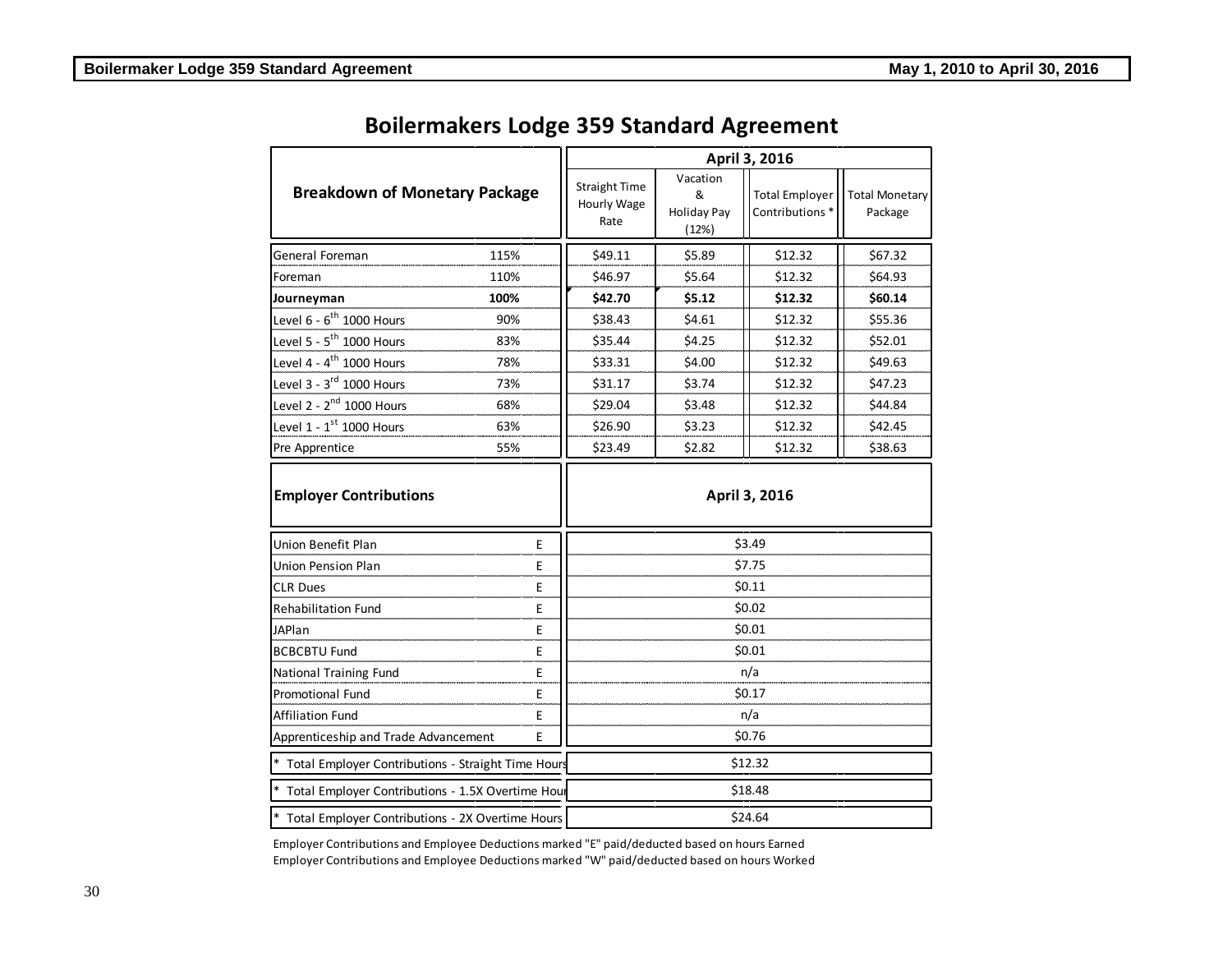# **Boilermakers Lodge 359 Standard Agreement**

|                                        | April 3, 2016                                      |                                  |                      |
|----------------------------------------|----------------------------------------------------|----------------------------------|----------------------|
| <b>Employee Deductions</b>             | <b>Hourly Dues</b><br>(4.25% of Gross<br>Earnings) | <b>BCYT Fund</b>                 |                      |
|                                        | E                                                  | E                                |                      |
| General Foreman                        | \$2.34                                             | n/a                              |                      |
| Foreman                                | \$2.24                                             | n/a                              |                      |
| Journeyman                             | \$2.03                                             | n/a                              |                      |
| Level $6 - 6^{th}$ 1000 Hours          | \$1.83                                             | n/a                              |                      |
| Level 5 - $5^{th}$ 1000 Hours          | \$1.69                                             | n/a                              |                      |
| Level $4 - 4$ <sup>th</sup> 1000 Hours | \$1.59                                             | n/a                              |                      |
| Level $3 - 3$ <sup>rd</sup> 1000 Hours | \$1.48                                             | n/a                              |                      |
| Level $2 - 2nd$ 1000 Hours             | \$1.38                                             | n/a                              |                      |
| Level $1 - 1$ <sup>st</sup> 1000 Hours | \$1.28                                             | n/a                              |                      |
| Pre Apprentice                         | \$1.12                                             | n/a                              |                      |
| <b>Monthly Dues</b>                    | \$42.80                                            |                                  |                      |
|                                        |                                                    | <b>Total Employee Deductions</b> |                      |
|                                        | <b>Straight Time</b><br>Hours                      | 1.5X Overtime<br>Hours           | 2X Overtime<br>Hours |
| General Foreman                        | \$2.34                                             | \$3.51                           | \$4.68               |
| Foreman                                | \$2.24                                             | \$3.36                           | \$4.48               |
| Journeyman                             | \$2.03                                             | \$3.045                          | \$4.06               |
| Level $6 - 6^{th}$ 1000 Hours          | \$1.83                                             | \$2.745                          | \$3.66               |
| Level 5 - $5^{th}$ 1000 Hours          | \$1.69                                             | \$2.535                          | \$3.38               |
| Level $4 - 4$ <sup>th</sup> 1000 Hours | \$1.59                                             | \$2.385                          | \$3.18               |
| Level 3 - 3rd 1000 Hours               | \$1.48                                             | \$2.22                           | \$2.96               |
| Level $2 - 2^{nd}$ 1000 Hours          | \$1.38                                             | \$2.07                           | \$2.76               |
| Level $1 - 1$ <sup>st</sup> 1000 Hours | \$1.28                                             | \$1.92                           | \$2.56               |
| Pre Apprentice                         | \$1.12                                             | \$1.68                           | \$2.24               |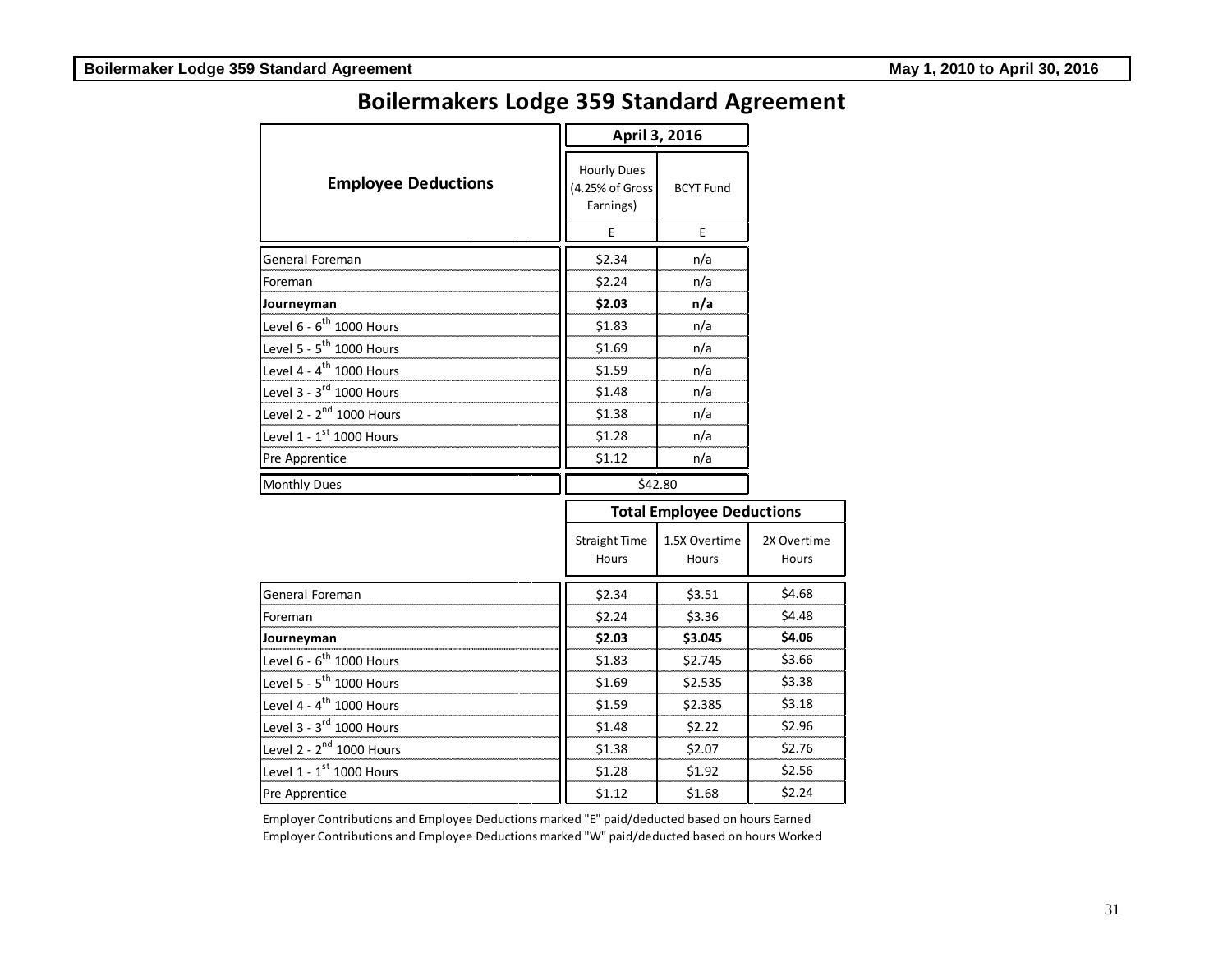#### **APPENDIX "B" = CLARIFICATION OF CRAFT JURISDICTION ARTICLE 2 - SECTION 2:02**

The Boilermakers' jurisdiction shall include installations such as, but not limited to, all types of Power Plants, Heavy Water Plants, Chemical Plants, Paper Mills, Oil Refineries, Cement Plants, Atomic Plants, Steel Mills, and all other manufacturing and industrial plants, including institutions and commercial buildings where Boilermaker work is being installed.

The Boilermakers' jurisdiction of construction and erection and assembling will also include the dismantling and demolition of that equipment.

The Boilermakers' jurisdiction shall include but not be limited to, the construction and erection and assembling of all boilers, parts, and working connections therewith, including boiler fronts, heat units, water walls, tube supports and casing, and steam drums. All connections between the boiler and stack (commonly known as breeching) built of sheet steel or iron, supports for the same, uptakes, smoke boxes, air and water heaters, smoke consumers, hot or cold air ducts.

Pontoons, purifying boxes, gas generators and wash tanks or scrubbers, standpipes, brewery vats, water tower, all iron and steel pipe, fin fan coolers, penstocks, scroll casings and flume work, gates, steam, air, gas, oil, water, or other liquid tanks or containers requiring tight joints, including tanks or riveted caulked or welded construction in connection with swimming pools.

The following work in and around blast furnaces and rolling mills viz, hot stoves, blast furnaces, cupolas and dump cars, and all steam, air, water, gas, oil or other liquid tight work. Gasometers, including all frame work in connection with same.

All iron or steel stacks, in connection with power plants, furnaces, rolling mills, manufacturing plants, and all other power plants and all extensions or repairs of such stacks such as, stack liner and flues shall be done by Boilermakers.

The erection of all rods or other steel members, attached to the building structure and used for the purpose of supporting tubes and other Boilermaker work, shall be performed by the Boilermakers.

The erection and repair of blast furnaces including hearth jacket, hearth coolers, tuyere jacket, blast furnace shell, bustle pipe, furnace top ring and dome, offtakes, uptakes, downcomers and attached wearing plates, bleeder pipe, valves and stack, bosh band, dust catcher, hot blast stoves, hot blast valves and castings, gas washer, gas mains, gas precipitators, cold blast main and mixer lines, stove stacks, dust legs, hot ladle cars, supports for main top furnace platform which weld or rivet to shell, stock line brackets and abrasion or wearing plates, tuyere stocks.

The Boilermakers shall also erect catwalks, platforms, stairways, and ladders erected on storage tanks for liquid, gas, processing tanks, and all other tanks and installations commonly referred to as tank farms shall be performed by Boilermakers.

Catwalks, platforms, stairways and ladders supported exclusively by a pressure vessel, such as a bubble or fractionating vessel, shall be erected by Boilermakers.

Forced and induced Draft Fans. Attachments to the ducts and breeching shall be performed by Boilermakers when the fan comes to the job complete and when the fan is knocked down, the Boilermakers shall erect and install the fan housing. The building of oxygen converters, precipitators, breeching and all types of duct work by any mode or method, stacks in connection with all types of furnaces, soaking pits, condensers, coolers, evaporators, bubble towers, the erection of all types of dry storage tanks requiring tight joints, plate fabricated aqueducts or water line, plate fabricated intake and discharge lines in power plants where riveted or welded joints are used, loading, unloading, handling of Boilermaker material by any mode or method shall be performed by the Boilermakers.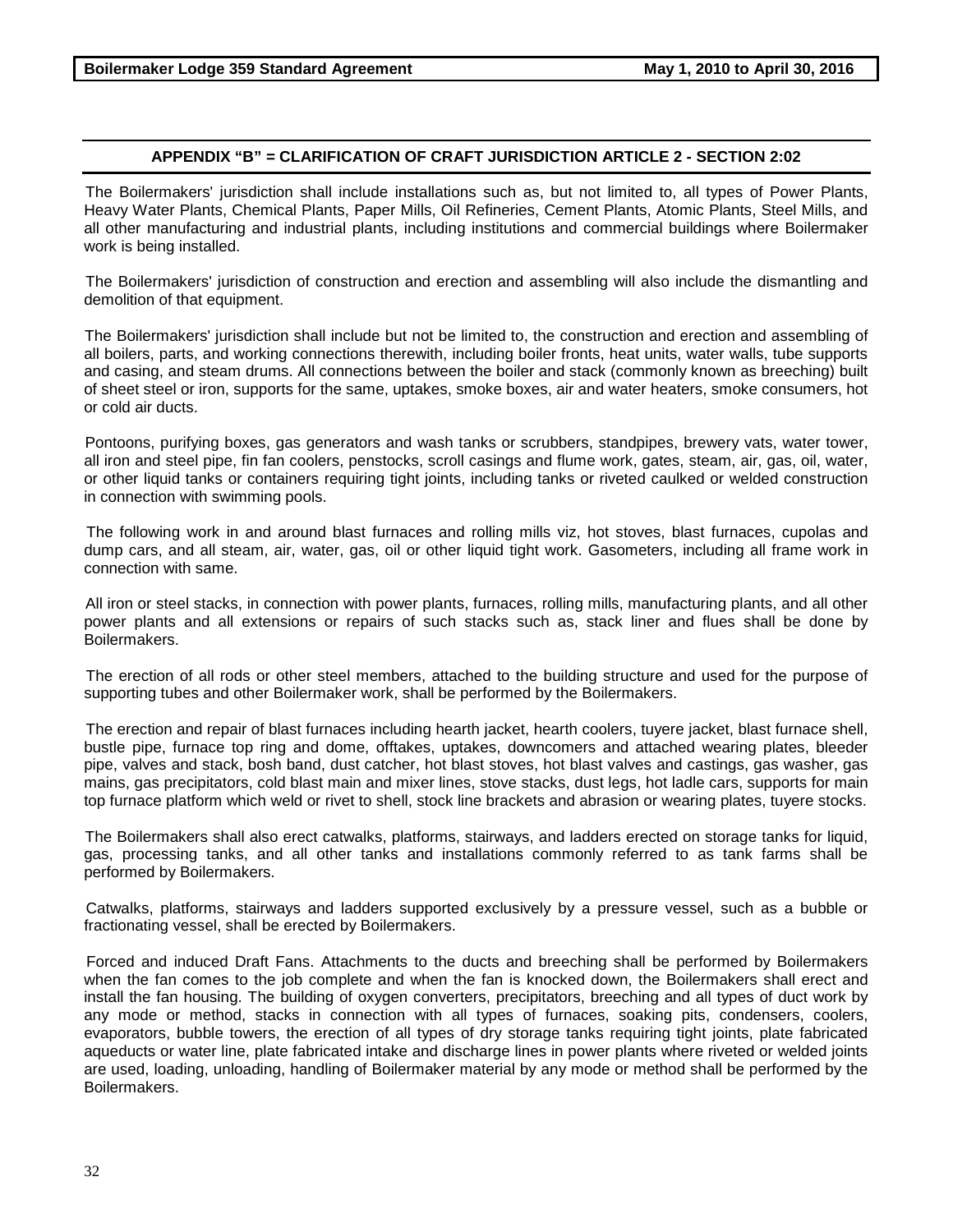Auto claves, denver cells, launderer cells, floatation cells, launderers, electrode cells, digesters, chip bins, pellet bins, pellet load out bins, concentrate bins, bentonite bins, cement bins, incinerators, and all other similar type bins. Digesters, brownstock washers, cookers, save all pans, emco filters, multiclones, cyclones, chutes. All erection, assembling, dismantling, demolition, repairs, alterations, loading, unloading, handling, rigging, sorting, welding, burning, riveting, bolting, staging, scaffolding, drilling, marking, layout, cleaning, preparing, lining of tanks and vessels, plastic and/or rubber vessels, plastic bins, breeching and duct work, all in connection with any of the above shall be the work of the Boilermakers. Wheelabrators and Pangborn dust collectors, smelters, fluid bed roasters, separators, electric furnaces, driers, wasteheat boilers, kilns, thickener tanks, atomic power plants, calandrias and calandria tubes, fuelling machines, blowout panels, steam generators, all component parts of atomic reactors, cookers, dump tanks and the thermal biological shield plate or tubes, airlocks, pressure relief ducts, all protective radiation liners, end shield rings, hot and cold headers, feeder tubes and all other work and equipment historically performed by Boilermakers.

The following work in and around refineries, heavy water plants and chemical plants viz: reactors, low pressure separator, high pressure separator, recycle gas dryer. K.O. drums, stabilizers, steam drums (all), platform charge heater, feed drums, fractionators, It. dist. stripper, fract. OWHI) receiver, (H2S) absorbers, additives drum, hydrocyclones, atmospheric columns, strippers (gas & oil), desalters, flash-drums, debutanizers, deisohexanizers, deprop feed drums, caustic wash towers, water wash towers, depropanizers, deethanizers, silencers, (slurry) separators, catalyst hoppers, reaction boilers, de-aeraters, fuel gas mixing drum, sodium sulphate mix vats, air blowers, silos, dust collectors, PL-34 columns, surge tanks, crude tank mixer, mixers, tanks, breakers, centricleaners, evaporator, demisters, drums, furnaces, headboxes, crushers, centrifuges feed drums, accumulators, sour water drums, coolers, scrubbers, F.C.C. stacks, cyclones, absorbers, depentanizers, fin fan coolers, expanders, deisobutanizers, driers, mixers, treaters, surge drums, acid regenerators, coalescers, washers, extractors, oxidisers, vacuum column, (storage) tempered water tank, coker fractionator, fract. OUH receiver, distillate stripper, water separation drum, coker heater, sulphur converters, agitators, thickenermechanisms, sieve bends, regenerators, stacks, degasifiers, desalters, clarifiers, kamyr digester shells, steaming vessels, coolers, precipitators, economizers, deoilers, converters, flash drums, condensers, steam boilers, floatation cells, and pulverizers.

In addition to the above mentioned work, the Boilermakers' jurisdiction shall include that work which is set forth in the Constitution of the International Brotherhood of Boilermakers, Iron Ship Builders, Blacksmiths, Forgers and Helpers, Article XI, Pages 40, 41, 42, 43, 44, 45, 46 and 47. The Boilermakers shall continue to perform all work that has historically been performed by Boilermakers.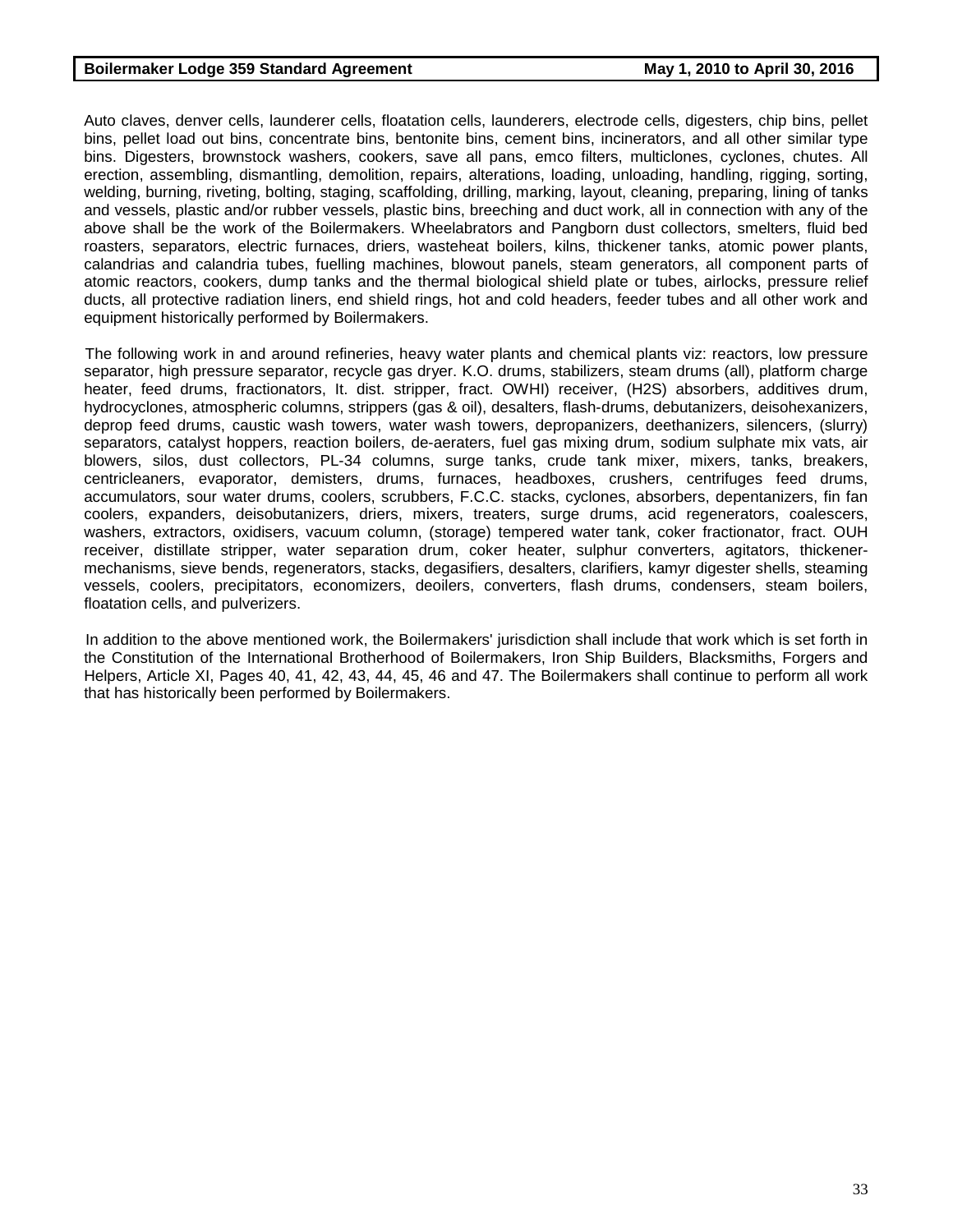#### **APPENDIX "C" MAP OF THE BOUNDARY OF THE FREE ZONE**

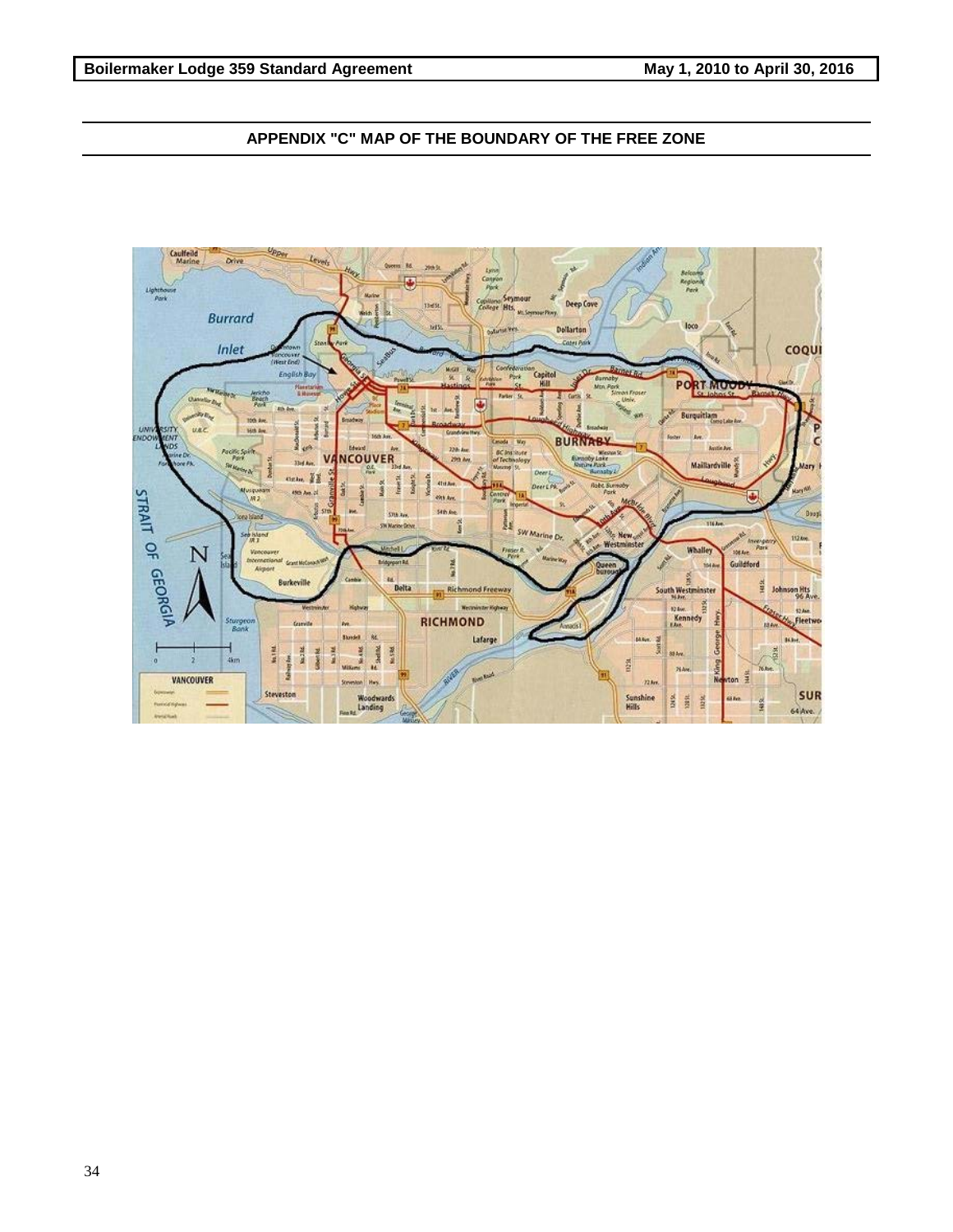#### **APPENDIX "D" LETTER OF UNDERSTANDING RE: PRE-JOBS**

It is understood and agreed by the principal organizations hereto, that they will encourage and promote the "pre-job" concept on the following basis:

(a) Industrial projects of substantive size.

(b) "Out-of-town" projects (industrial, commercial, institutional) of substantive size or special characteristics.

- (c) Commercial, institutional or major residential in-town projects having special characteristics.
- (d) To be called by the B.C.Y.T. B.C.T.C. in consultation and co-operation with C.L.R.A. and the responsible C.L.R.A. contractor.
- (e) Arrangements to be made with sufficient lead time for postal notice to affected organizations.
- (f) Pre-jobs shall be open to all building trades Unions affiliated with the B.C.Y.T. B.C.T.C.
- (g) General contractors, management contractors, major sub-contractors.
- (h) Topics of consideration (among others) hours of labour, overtime, travel, transportation, manpower requirements, safety and health, camp, catering, hotel-motel facilities, job durations, responsible representatives, managers and supervisors, etc.
- (i) Should irreconcilable differences surface, the terms of the various collective agreements shall prevail.
- (j) Where required or deemed expedient (esp. industrial projects) pre-jobs shall include "jurisdictional mark-ups".
- (k) Where a job or project is of more than local interest and where it is deemed practical and expedient, pre-jobs shall be held in the Lower Mainland.